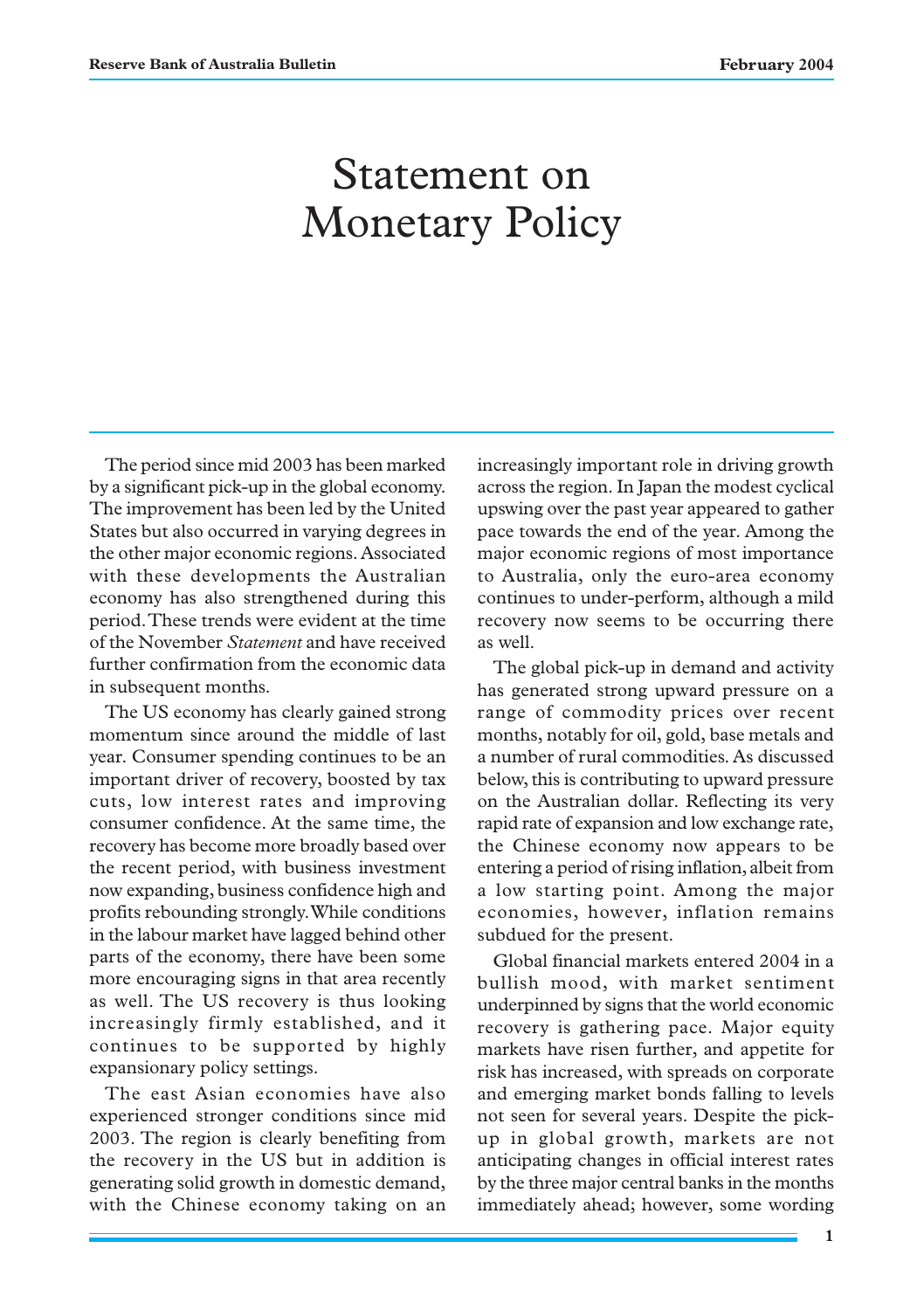### *Statement on Monetary Policy* **February 2004**

changes in the Fed's late January announcement caused markets to believe that a tightening by the Fed may not be as far in the future as earlier thought. In Australia, the announcement in early December of the second increase in the cash rate target came as little surprise to financial markets, which had already priced in such a move.

Events in global foreign exchange markets have been dominated by the depreciation of the US dollar against all the major currencies that freely float against it. At the same time, Asian central banks have continued to intervene heavily in foreign exchange markets to prevent their currencies from appreciating against the US dollar. In this environment the Australian dollar has appreciated strongly against the US dollar and against currencies of the non-Japan Asian region over the past year, though it has been relatively stable against other major floating currencies. This has meant a significant appreciation of the Australian dollar in trade-weighted terms.

The more general forces that have influenced the exchange rate over the past year or so have been the relative strength of the Australian economy, the associated yield differential in favour of Australian dollar assets, and the continued improvement in Australia's terms of trade, which are now at their highest level in more than 25 years. On a trade-weighted basis, the exchange rate has appreciated by around 20 per cent over the past year. A significant part of that movement is a return to normal from an exceptionally low starting point. Nevertheless, the appreciation has continued to an extent that has in recent months brought the exchange rate noticeably above its long-run average. Hence the appreciation of the exchange rate is reducing the stimulus to the Australian economy from the other external forces currently at work.

In line with the improvement in global conditions, the Australian economy has picked up significantly since around the middle of last year. The national accounts recorded a strong pace of growth in the September quarter, and more recent information indicates that this strength has subsequently been maintained. Consumer spending expanded at a pace well above average in the second half of 2003, and consumer confidence has remained high, rising further in January to its highest level since 1994. Most business surveys have continued to report aboveaverage conditions, with the NAB survey of non-farm businesses reporting that conditions in the December quarter were at their strongest in a decade. Demand for labour has increased, with employment rising solidly over recent months and the unemployment rate continuing to trend down.

Overall, the growth of the economy has been driven by well-above-average growth in domestic spending, while the main factors that were holding back growth, particularly in the period up to around mid 2003, were the drought and the unfavourable international environment. These negative factors, however, are now being reversed. With improved rainfall in most areas, farm production is adding significantly to growth. Reflecting the strengthening international environment, Australia's export earnings have begun to increase gradually after their decline in the first half of 2003. In light of these trends and the more promising global outlook, the prospects are that the Australian economy will continue to grow at a strong pace during 2004. Exports are likely to continue their gradual recovery as a result of stronger trading-partner growth, even though progress in this area will be dampened to some extent by the higher exchange rate now prevailing, and also by capacity constraints in the resources sector. Domestic demand growth is likely to moderate a little but remain quite strong.

Australia's recent inflation performance has been marked by contrasting influences from domestic conditions and the exchange rate. In the December quarter the CPI increased by 0.5 per cent, and by 2.4 per cent over the year, down from an annual rate of around 3 per cent a year earlier. Inflation in the non-traded sector of the economy remains relatively high, at over 4 per cent, reflecting the overall strength of the domestic economy, strong demand conditions in the housing sector and continuing cost pressures in some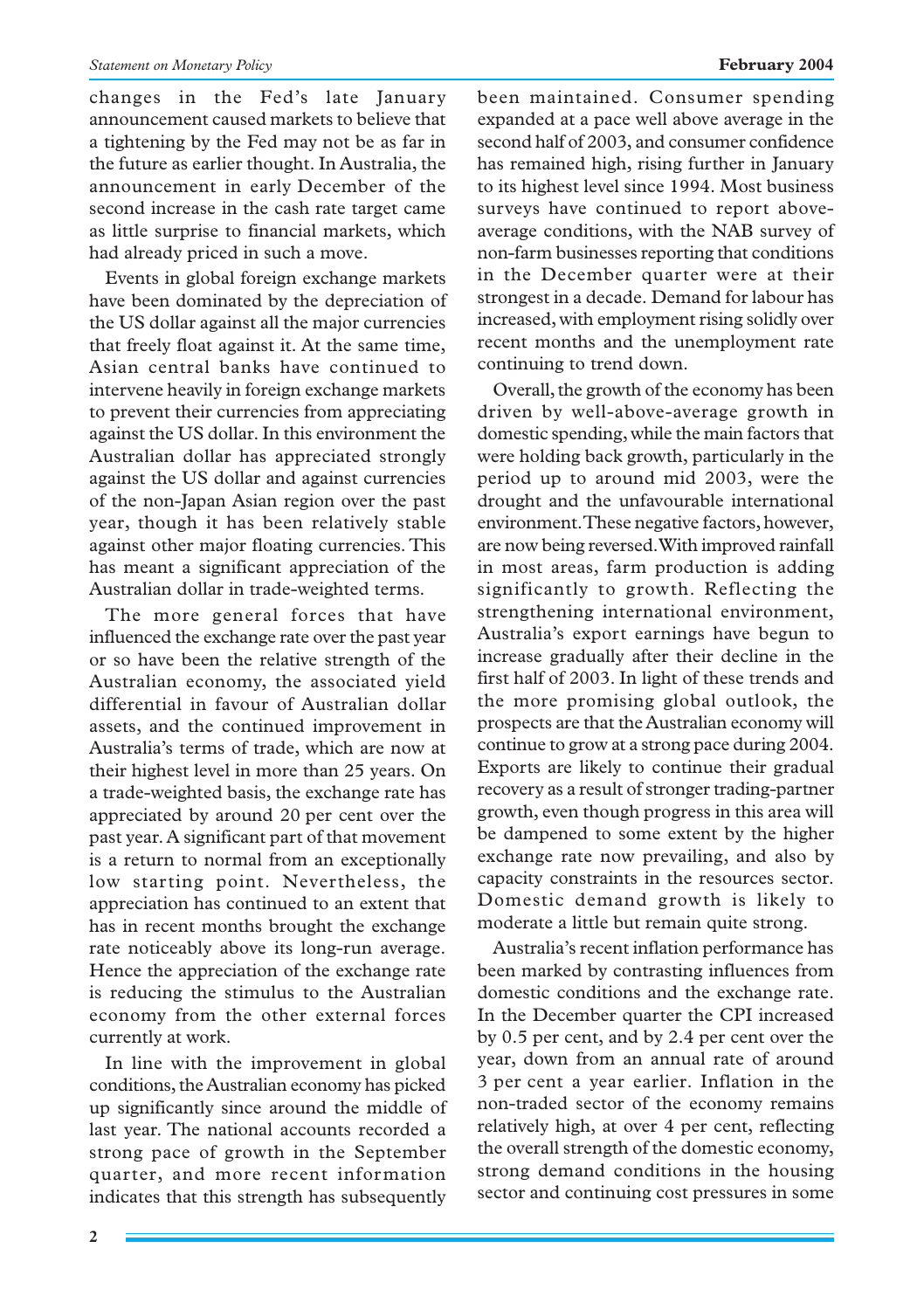service industries. At the same time, the overall inflation rate is being held down by the gradual pass-through of the exchange rate appreciation, with prices of tradable items in the CPI declining slightly in recent quarters.

The experience of recent years has been that these exchange rate effects have tended to be smaller than initially expected, but even so, it is likely that the dampening effect from the exchange rate still has some way to run. As a result, inflation is likely to decline further over the coming year, and could fall as low as  $1^{1/2}$  per cent, before returning to around  $2^{1/2}$  per cent in 2005 and then continuing on a gradually rising trajectory. The monetary policy strategy needs to take this longer-term trajectory into account, since a continually rising exchange rate cannot be relied upon to hold inflation permanently below a rate consistent with its domestic determinants.

In its deliberations in the final months of 2003 the Board took into account the fact that policy had for some time been relatively expansionary. Interest rates were clearly below relevant averages and strong demand for credit confirmed that borrowers found these interest rates highly attractive. As economic conditions continued to strengthen, both in Australia and internationally, it became increasingly apparent that such an expansionary policy setting was no longer needed, and that it would add to medium-term inflation risks if maintained for too long a period.

An additional consideration in this environment was the risk to the economy posed by the build-up of household debt and the associated increases in house prices. While this was not the principal driver of policy, it did argue for avoiding undue delay when a case for moving to a less expansionary setting emerged on broader macroeconomic grounds. Given all these considerations, as explained in the November *Statement*, the Board decided at its November meeting to raise the cash rate by 25 basis points. At the time of its December meeting, the available information confirmed the assessment that a less expansionary policy setting was needed, and the cash rate was therefore raised by a further 25 basis points, to 5.25 per cent.

In the period since the December meeting, the Board has continued to assess how developments in all these areas have influenced the balance of risks facing the Australian economy. The macroeconomic data becoming available since the December meeting have confirmed the assessments made at that time – namely, that the Australian economy is growing strongly, and that the global pick-up underway since mid 2003 has become more firmly established. In this environment the overall prospects are still for continued strong growth of the Australian economy in the year ahead.

Information from credit and asset markets during this period has provided some tentative indications that the pressures in these markets may be starting to ease. This has been evident both in a decline in housing loan approvals, and in a slowing of the growth in house prices and declining auction clearances. Even so, it is too early to be confident that this represents a definitive change in trend. A further development taken into account was the additional appreciation of the Australian dollar since December, including a period when it was rising particularly quickly in early January. The higher exchange rate will hold down inflation in the short term, though this effect will eventually wear off. At its February meeting the Board weighed up all of this information and its implications for the balance of risks for the economy and the medium-term inflation outlook. Although the bulk of the evidence was still suggesting that the stance of policy remained mildly accommodative, the Board decided to hold the cash rate unchanged at its February meeting while continuing to monitor how these various factors evolve over the period ahead. A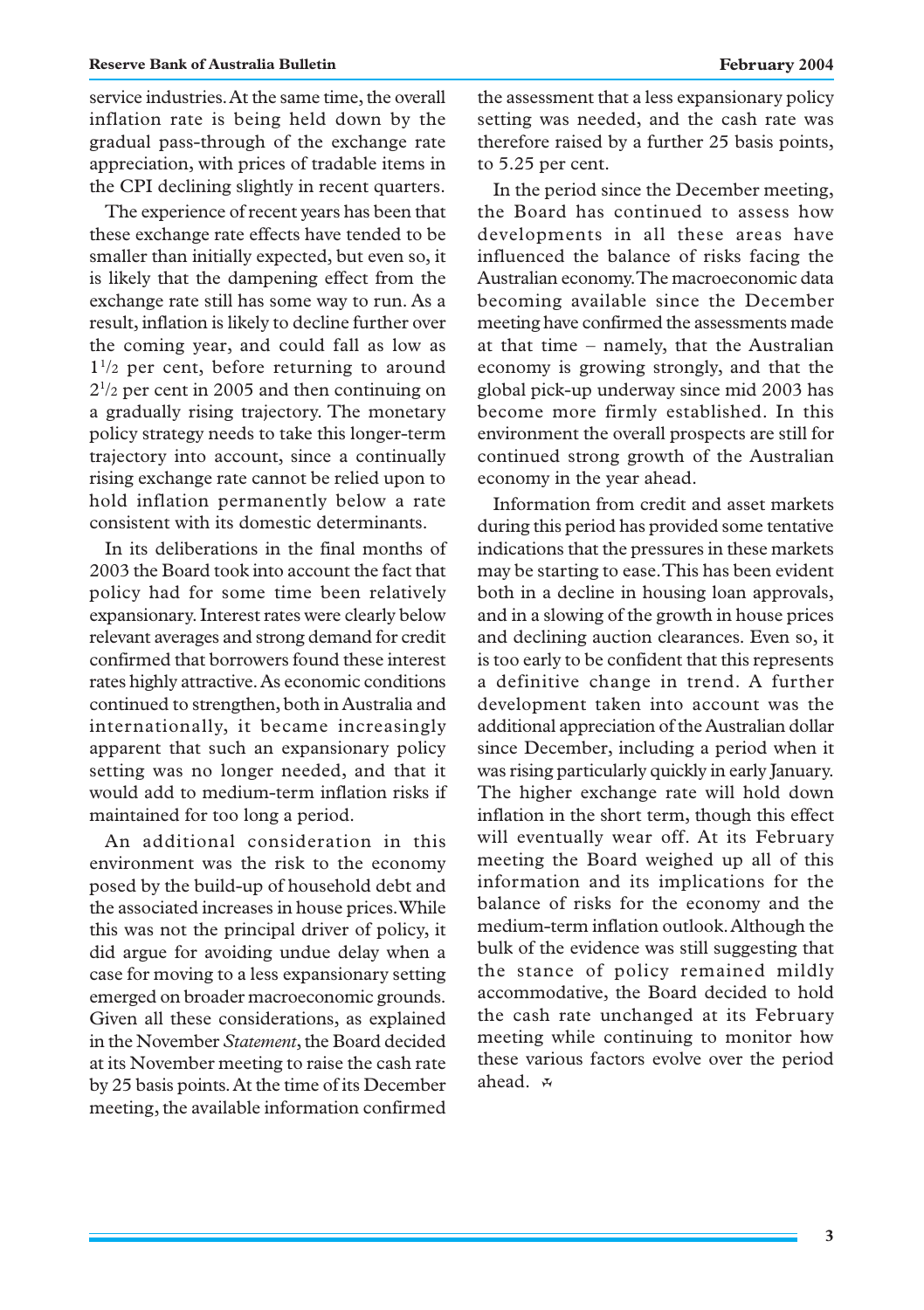# **International Economic Developments**

Global economic conditions have continued to improve over recent months, with the run of news being generally positive. After successive upward revisions, the Consensus forecast is now for growth in the world economy to be above trend in 2004, with growth more synchronised across countries than has been the case for some time (Table 1). The pick-up in growth is particularly evident in the United States, where the expansionary macroeconomic policy settings of recent times are clearly having an effect. Conditions in east Asia have also improved, with China continuing to grow strongly and a resurgence in global ITC demand. The euro area continues to lag behind, but there too a modest pick-up in growth appears to be underway. Overall, Australia's trading partners are expected to grow by 4.1 per cent in 2004, around  $\frac{1}{2}$  a percentage point faster than the average of the past decade (Graph 1).



### **Graph 1**

| Table 1: World GDP Growth<br>Year-average, per cent                      |        |      |                            |  |  |
|--------------------------------------------------------------------------|--------|------|----------------------------|--|--|
|                                                                          | 2002   | 2003 | 2004                       |  |  |
|                                                                          |        |      | <b>Consensus forecasts</b> |  |  |
| <b>United States</b>                                                     | 2.2    | 3.1  | 4.6                        |  |  |
| Euro area                                                                | 0.9    | 0.5  | 1.8                        |  |  |
| Japan                                                                    | $-0.4$ | 2.3  | 2.1                        |  |  |
| China                                                                    | 8.0    | 9.1  | 8.3                        |  |  |
| Other east Asia <sup>(a)</sup>                                           | 4.4    | 3.4  | 5.1                        |  |  |
| $G7^{(b)}$                                                               | 1.4    | 2.1  | 3.3                        |  |  |
| Major trading partners <sup>(c)</sup>                                    | 2.9    | 3.2  | 4.1                        |  |  |
| GDP weights<br>(a)<br><b>PPP</b> weights<br>(b)<br>Export weights<br>(c) |        |      |                            |  |  |

Sources: Consensus Economics; RBA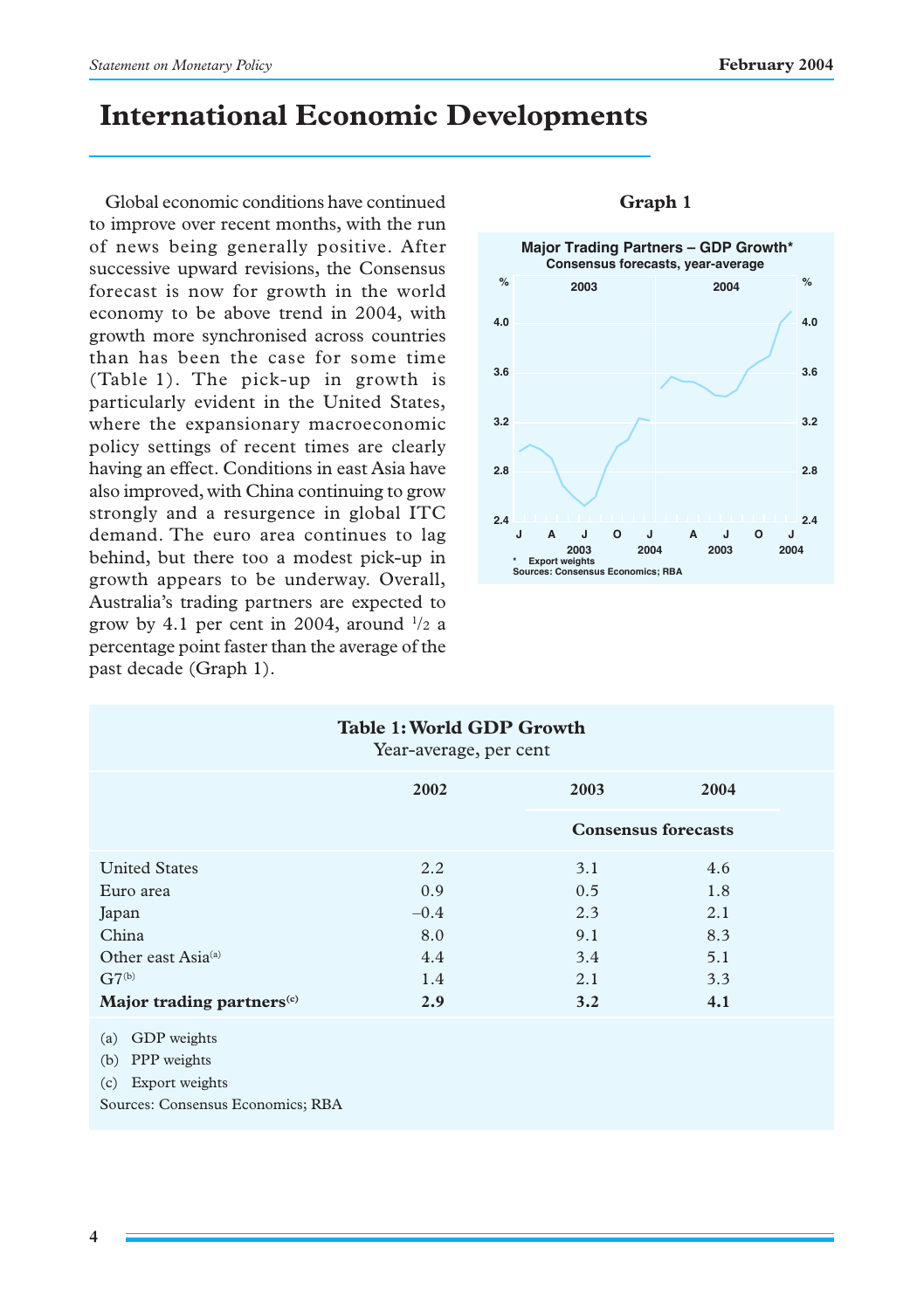# **United States**

In the US, the pace of recovery from the 2001 recession picked up markedly in the second half of 2003. After recording growth of 1.3 per cent over the first half of the year, GDP rose by 3.0 per cent over the second half of the year (Graph 2). This acceleration is partly due to the very expansionary monetary and fiscal policy settings that have been in place for some time, with the federal funds rate at 1 per cent, and the federal fiscal balance swinging from a surplus of  $2^{1/2}$  per cent of GDP in 2000 to a  $3^{1/2}$  per cent deficit in 2003. The depreciation of the US dollar and increases in household wealth, arising from renewed strength in the stock market, have also played a role.





The main area of uncertainty is still the labour market, with the picture being clouded by conflicting data. On the one hand, the recovery in non-farm payrolls over recent months has been only modest and slower than has been the case in previous recoveries. On the other hand, new claims for unemployment benefits have declined and the household survey measure of employment has recorded reasonable gains (Graph 3). As a result, the unemployment rate, which is derived from the household survey, has fallen by about  $\frac{1}{2}$  a percentage point from its recent peak, although this decline is also partly explained

**Graph 3**



by a large fall in the participation rate. More forward-looking indicators, including surveys of hiring intentions, suggest that labour demand is likely to strengthen in the period ahead. Also, businesses are likely to find it increasingly difficult to continue to expand output at current rates without a pick-up in hiring.

Despite the weakness in the labour market, household spending has made a large contribution to economic growth over the past six months, with consumption increasing at an annual rate of 4.7 per cent over this period (Table 2). While tax cuts in the September quarter provided a significant boost, spending has also benefited from low mortgage interest rates and rising household wealth. The payment of tax refunds in the first half of 2004 should provide further impetus. Low interest rates have also helped residential building activity, which expanded at a rapid rate in the second half of 2003, to be 10 per cent higher than a year earlier. Forward-looking indicators suggest further growth in residential building activity in the near term, but an easing thereafter.

The improvement in the economy has led to a marked pick-up in business confidence and profits, as well as a recovery in business investment (Graph 4). Business sentiment in the manufacturing industry is at around 20-year highs, and has been accompanied by an expansion in production since mid 2003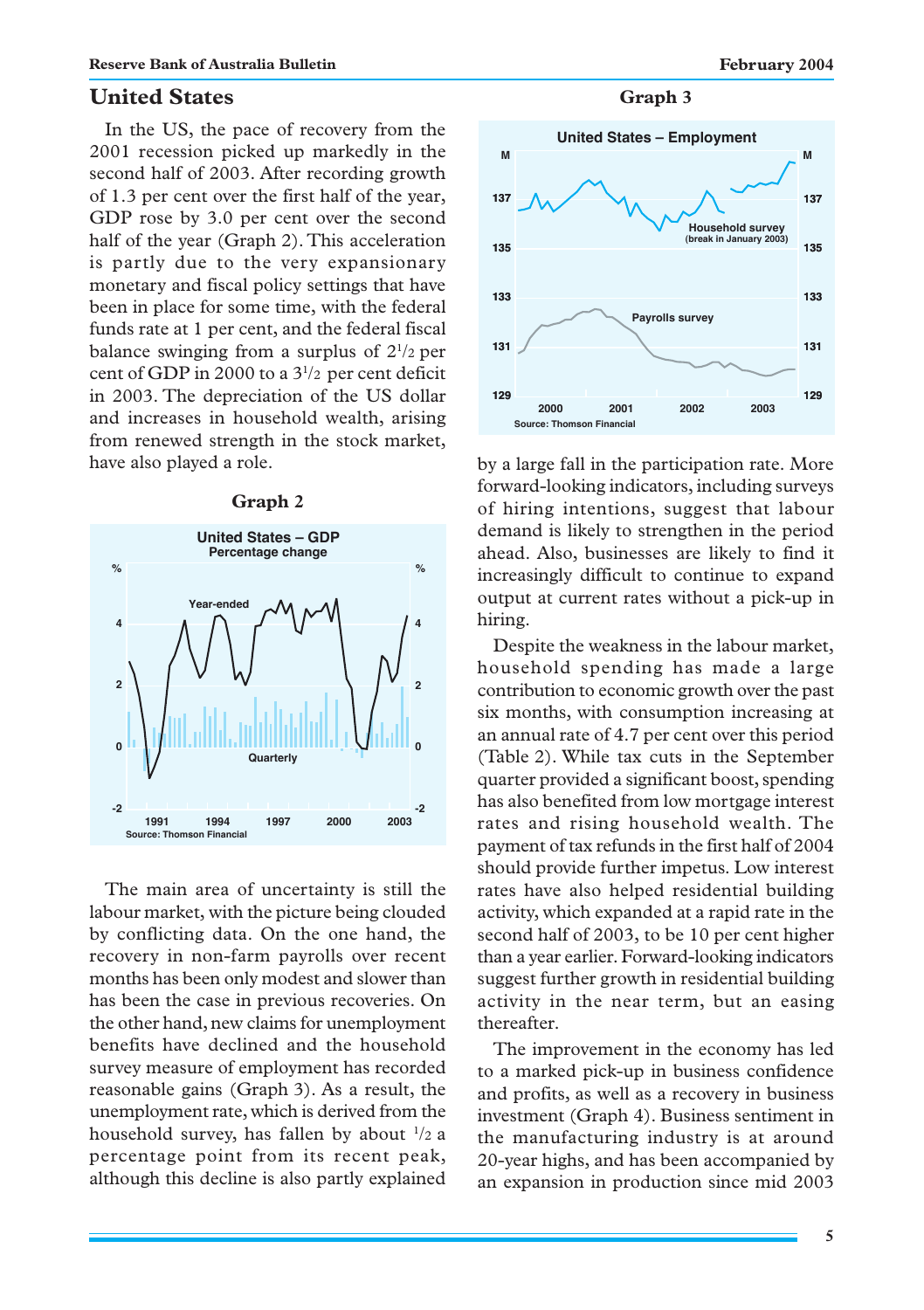| 1 Creentage change                   |                           |                                 |                          |  |
|--------------------------------------|---------------------------|---------------------------------|--------------------------|--|
|                                      | September<br>quarter 2003 | <b>December</b><br>quarter 2003 | Year to<br>December 2003 |  |
| Private consumption                  | 1.7                       | 0.6                             | 3.8                      |  |
| Residential investment               | 5.1                       | 2.5                             | 10.1                     |  |
| Business investment                  | 3.0                       | 1.7                             | 6.4                      |  |
| Public expenditure                   | 0.4                       | 0.2                             | 2.4                      |  |
| Change in inventories <sup>(a)</sup> | 0.0                       | 0.1                             | $-0.2$                   |  |
| Net exports <sup>(a)</sup>           | 0.2                       | 0.0                             | 0.1                      |  |
| $-$ Exports                          | 2.4                       | 4.5                             | 6.1                      |  |
| $-$ Imports                          | 0.2                       | 2.7                             | 3.4                      |  |
| <b>GDP</b>                           | 2.0                       | 1.0                             | 4.3                      |  |
|                                      |                           |                                 |                          |  |

**Table 2: United States National Accounts** Percentage change

(a) Contribution to GDP growth

Source: Thomson Financial



### **Graph 4**

at around the same rate as occurred during the late 1990s. With a sharp rise in order backlogs and low levels of stocks, a further expansion is likely. Conditions have also improved in the services sector, with the ISM measure of sentiment at very high levels. Consistent with the strength of overall business confidence, business investment expanded by 1.7 per cent in the December quarter, to be 6.4 per cent higher than a year earlier.

Large gains in labour productivity, in combination with a slight decline in the growth rate of labour compensation and relatively mild upstream price pressures, mean that overall inflationary pressures remain subdued. Consumer price inflation has eased in recent months, to 1.9 per cent over the year to December (Graph 5), and core consumer prices rose by just 1.1 per cent – the slowest pace in nearly 40 years. The core chain price (PCE) measure of inflation, favoured by the Federal Reserve, is even lower at around 0.7 per cent. Accordingly, the Fed has indicated that it 'can be patient in removing its policy accommodation'.

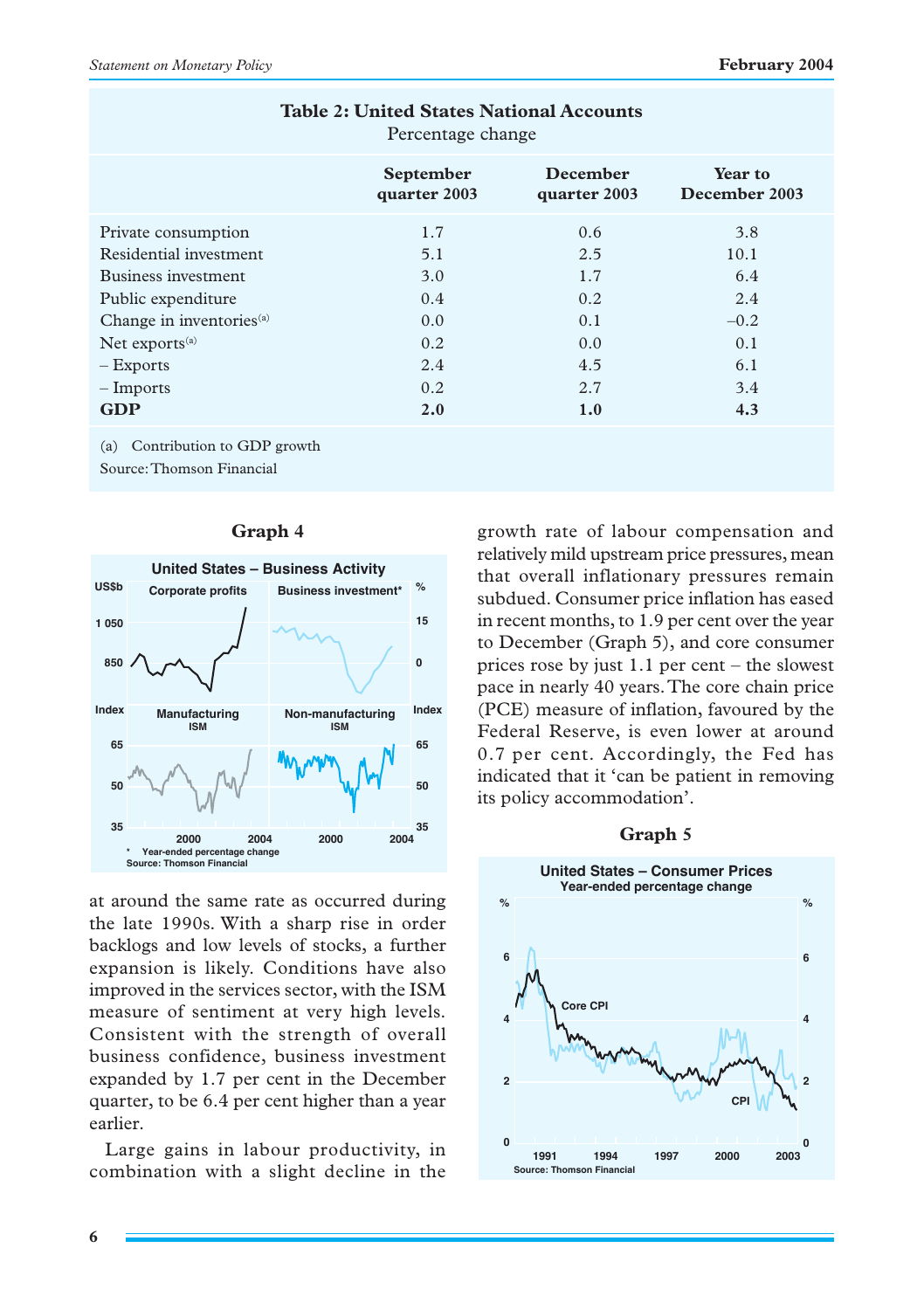# **Asia-Pacific**

## *Japan*

The Japanese economy has grown in each of the past six quarters, although at a relatively moderate pace so that spare capacity remains considerable. Real GDP is 1.8 per cent higher over the year to the September quarter (Graph 6), and more timely indicators point to further growth in the December quarter.

### **Graph 6**



Exports, particularly to east Asia, have been a key factor behind the growth over the past year and a half, with China being an important source of demand (Graph 7). The recovery in world ITC demand has also contributed



### **Graph 7**

to the strength in exports, as it has for exports from a number of countries in east Asia (Graph 8). With external demand picking up, business sentiment and profitability have also risen in Japan, and manufacturing production increased strongly over the latter part of 2003. Growth in business investment has also picked up over the year to September, and with machinery orders trending higher in late 2003, further increases in investment are likely. Better conditions are also evident in the services sector; the Tertiary Activity Index has trended higher in recent months, despite a decline in November, and is 1.4 per cent higher over the year. The brighter outlook is confirmed by a more positive tone to the Tankan and the Shoko Chukin business surveys.



In contrast to the improving conditions in the business sector, household spending has been flat over the past year, held back by a relatively subdued labour market. Employment has been broadly unchanged over this period, although with the participation rate having fallen, the unemployment rate has declined to around 5 per cent from its record high of  $5\frac{1}{2}$  per cent early in 2003. More recent indicators have been a little more positive, with job offers picking up, the rate of decline of wages slowing, and consumer sentiment rising.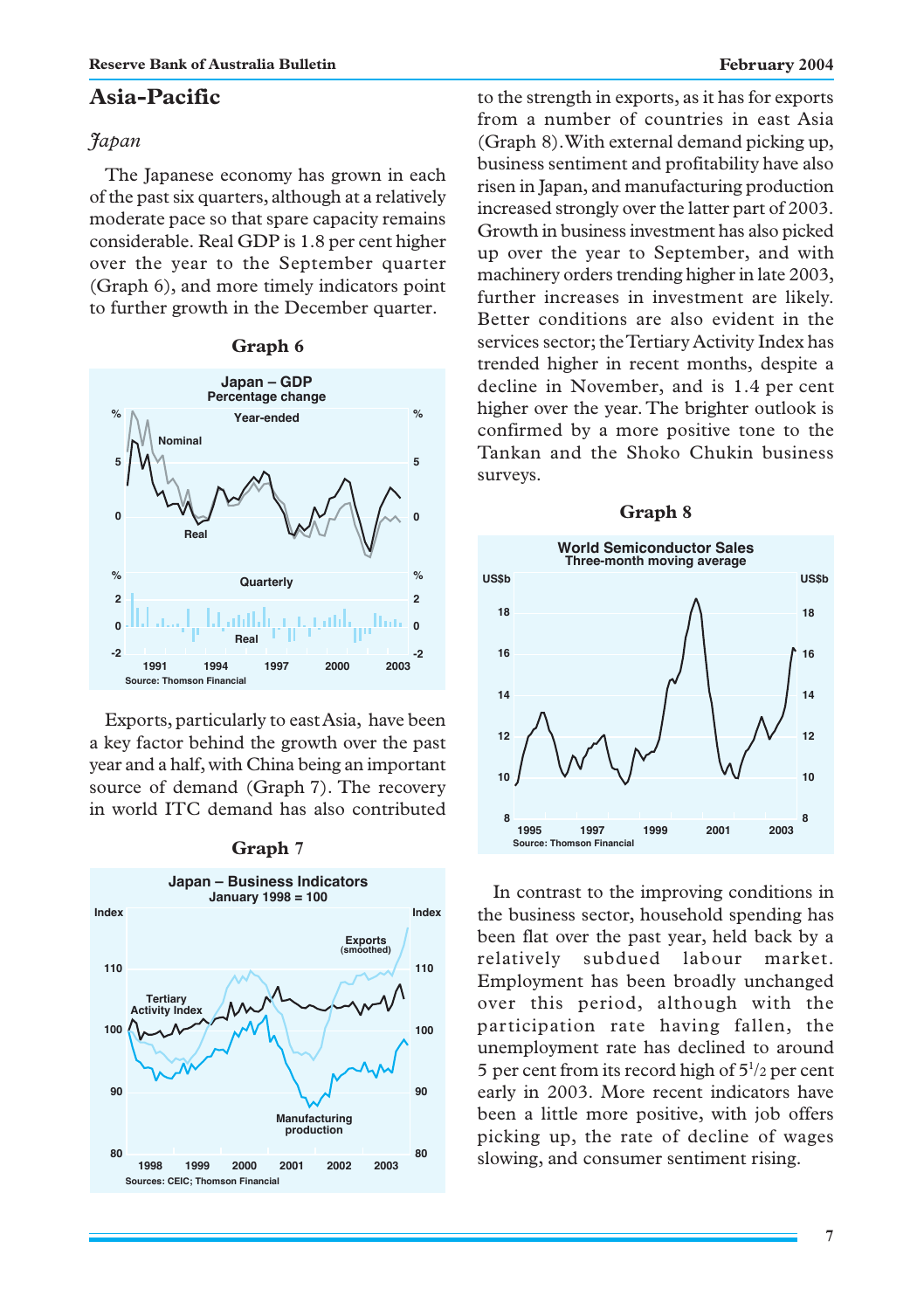In line with the improvement in economic conditions there has been some easing in deflationary pressures. Excluding the volatile fresh food component, consumer prices have been flat over the past year, compared with deflation rates of almost 1 per cent in recent years, although part of this improvement is attributable to increases in administered medical prices and tobacco taxes earlier in 2003. More recently, a rise in the price of rice (due to a poor harvest) has also played a role. The GDP deflator has fallen by a more sizeable 2.2 per cent over the year to the September quarter, in part reflecting difficulties in estimating the investment price deflator. This in turn implies that the estimates of real GDP growth may be overstated. Notwithstanding this measurement problem, the current conjuncture in Japan is brighter than it has been for some time.

# *East Asia*

After a difficult period in the first half of 2003, east Asian economies are growing strongly again (Table 3). The largest rebounds have been in Hong Kong, Singapore and Taiwan, all of which recorded strong growth following the SARS outbreak earlier in the year. China and India have also been growing strongly, while the Korean economy appears to be picking up. A number of countries in the region whose currencies have been tied to the US dollar (including China, Hong Kong and Malaysia) have benefited from its decline, with real depreciations aiding export growth.

The Chinese economy continued to grow at a rapid pace over 2003, providing considerable impetus to the rest of the region, and boosting global commodity demand. China's economy grew by almost 10 per cent over the year to the December quarter, while industrial production increased by 18 per cent and investment by 23 per cent. Values of imports and exports soared, rising by around 50 per cent over the year to December as firms rushed to fill export orders ahead of the cut in export rebates on 1 January 2004 (Graph 9). While some easing may be expected in 2004, growth should still continue at a rapid rate, helped in part by a very competitive exchange rate.

Recent indicators for the rest of the region also point to continued strength in the December quarter. Industrial production and merchandise exports recorded further gains (Graph 10), following a robust September quarter result, and tourist arrivals have fully recovered from the effect of the SARS

| Table 3: East Asia GDP<br>Percentage change |                             |                                  |                                 |                                  |  |  |
|---------------------------------------------|-----------------------------|----------------------------------|---------------------------------|----------------------------------|--|--|
|                                             | <b>June</b><br>quarter 2003 | <b>September</b><br>quarter 2003 | <b>December</b><br>quarter 2003 | <b>Year to latest</b><br>quarter |  |  |
| China                                       |                             |                                  |                                 | $9.9^{(a)}$                      |  |  |
| Hong Kong                                   | $-3.7$                      | 6.4                              |                                 | 3.9                              |  |  |
| India                                       | 2.1                         | 4.0                              |                                 | 8.3                              |  |  |
| Indonesia                                   | 1.9                         | 1.0                              |                                 | 3.9                              |  |  |
| Korea                                       | $-0.7$                      | 1.1                              |                                 | 2.1                              |  |  |
| Malaysia                                    | 1.4                         | 2.3                              |                                 | 5.1                              |  |  |
| Philippines                                 | 0.8                         | 2.2                              | 1.6                             | 4.4                              |  |  |
| Singapore                                   | $-2.5$                      | 4.1                              | 1.9                             | 3.7                              |  |  |
| Taiwan                                      | $-2.5$                      | 5.2                              | -                               | 4.2                              |  |  |
| Thailand                                    | 0.9                         | 2.0                              |                                 | 6.5                              |  |  |

<sup>(</sup>a) Year to the December quarter Source: CEIC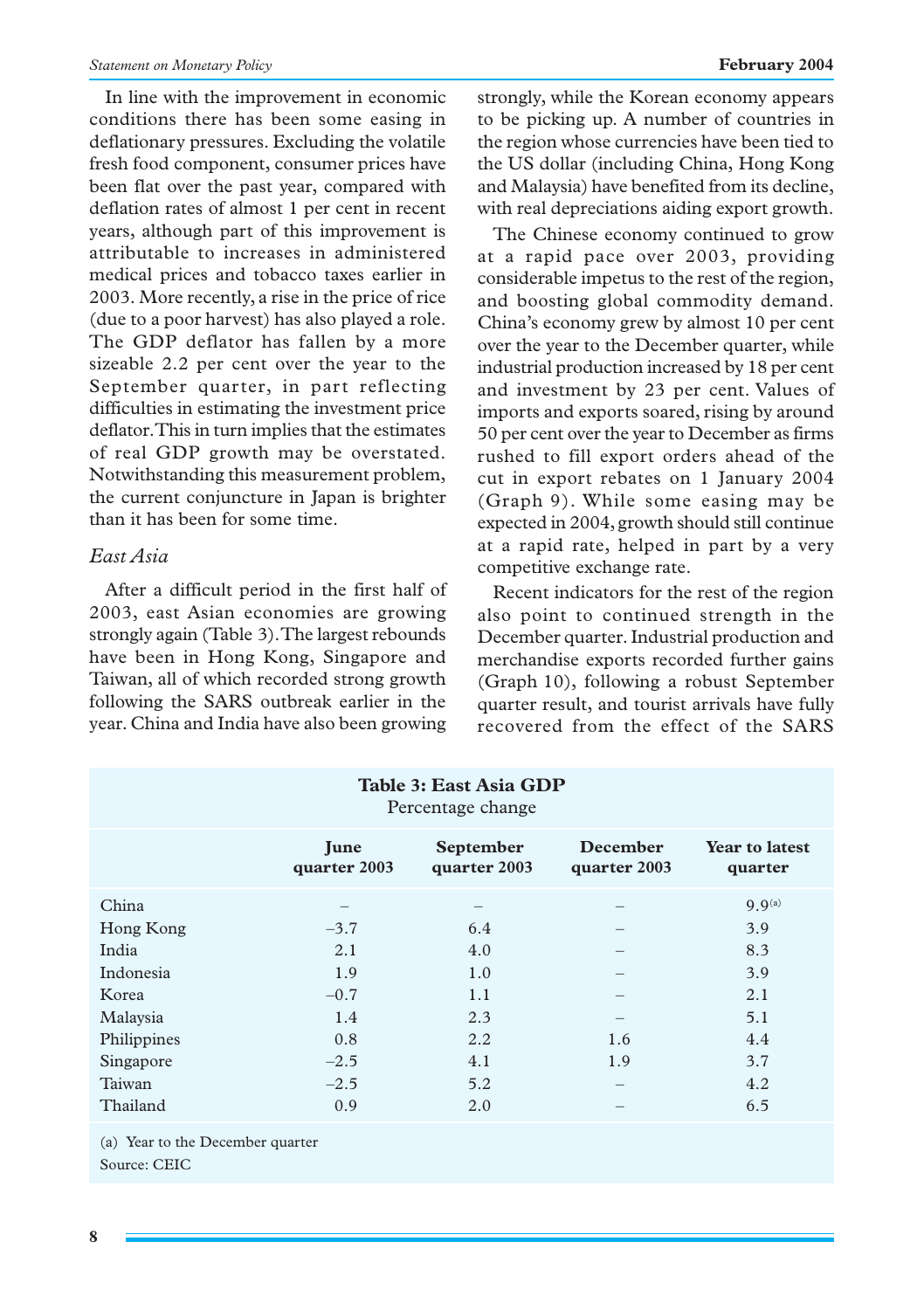### **Graph 9**



| I<br>rrann |  |
|------------|--|
|------------|--|



outbreak. The Korean economy seems to be recovering, with the jump up in global ITC demand sparking a resurgent export performance. Also, consumption has been a little stronger recently after being curtailed by policy measures to rein in expanding household debt, although ongoing balance sheet adjustment is likely to be a dampening influence for some time. In contrast, growth in India has remained well above trend, helped by a good monsoon season, but with stronger performance also apparent in the service and industrial sectors. Across the region, labour markets appear to have responded to improved growth and the unemployment rate has edged down in most countries.

Despite renewed strength in activity, consumer price inflation remains generally subdued in most countries across the region. An exception is China, where the inflation rate has climbed to 3.2 per cent – the fastest increase in prices since early 1997 – although this partly reflects one-off factors that saw food prices soar. While inflation of consumer prices has been low across east Asia, a number of countries have been experiencing pockets of significant asset-price inflation, associated with a pick-up in credit and money growth.

The New Zealand economy continues to grow strongly, underpinned by strong domestic demand, while net exports are still acting as a drag on growth. The overall strength of the economy has contributed to tight labour market conditions, with the unemployment rate down to 4.4 per cent, a level last seen 15 years ago. This performance has contributed to pressure on non-tradable consumer prices, which were up 4.6 per cent over the year to December. Overall CPI inflation was a more modest 1.6 per cent over the year, held down by weakness in the prices of internationally tradable goods flowing from the appreciation of the currency. Citing emerging domestic price pressures and stronger-than-expected household spending and housing market activity, the Reserve Bank of New Zealand raised its policy rate by 1/4 of a percentage point in January to  $5\frac{1}{4}$  per cent.

### **Europe**

A modest recovery in the euro area seems to have begun in the second half of 2003. After declining slightly over the previous three quarters, euro-area GDP rose by 0.4 per cent in the September quarter, to be 0.3 per cent higher over the year (Table 4). The pick-up was driven primarily by increased external demand while domestic demand remained weak, weighed down by flat household consumption and falling investment spending. Looking forward, euro-area exports will be helped by stronger economic growth elsewhere in the world, although the renewed appreciation of the euro in recent months will exert a dampening influence, and a sustainable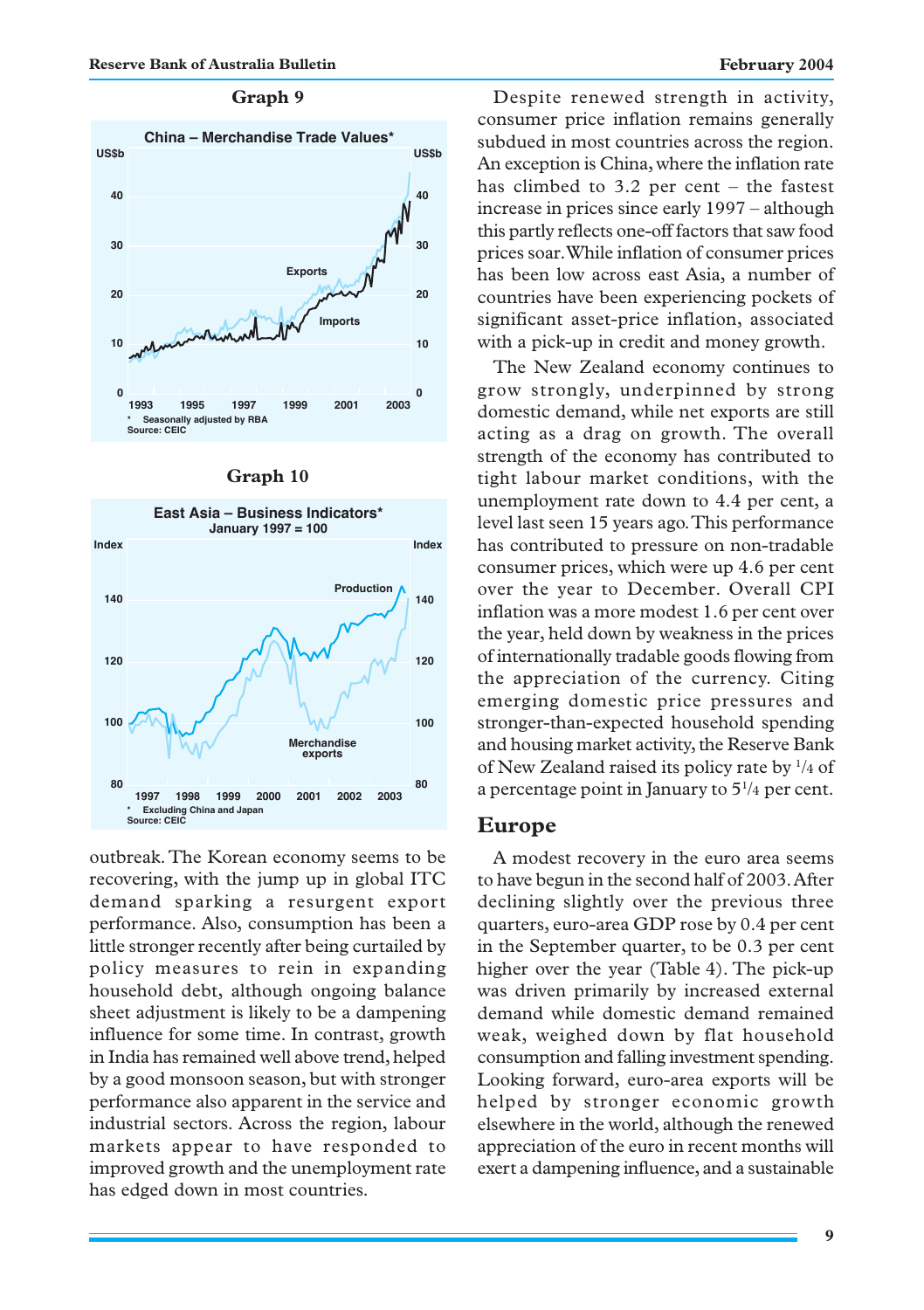| Table 4: Europe GDP<br>Percentage change                                              |        |     |        |  |  |  |  |
|---------------------------------------------------------------------------------------|--------|-----|--------|--|--|--|--|
| September<br><b>Year to</b><br>June<br>September 2003<br>quarter 2003<br>quarter 2003 |        |     |        |  |  |  |  |
| Euro area                                                                             | $-0.1$ | 0.4 | 0.3    |  |  |  |  |
| – Germany                                                                             | $-0.2$ | 0.2 | $-0.2$ |  |  |  |  |
| – France                                                                              | $-0.4$ | 0.4 | $-0.3$ |  |  |  |  |
| $-$ Italy                                                                             | $-0.1$ | 0.5 | 0.6    |  |  |  |  |
| $-$ Spain                                                                             | 0.7    | 0.7 | 2.4    |  |  |  |  |
| $-$ Netherlands                                                                       | $-0.6$ | 0.0 | $-1.2$ |  |  |  |  |
| United Kingdom                                                                        | 0.6    | 0.8 | 2.1    |  |  |  |  |
| Source: Thomson Financial                                                             |        |     |        |  |  |  |  |

recovery in the euro area will require a return to growth in domestic demand.

Along with better outcomes in the September quarter, indicators of confidence have picked up through the year (Graph 11). Measures of business confidence have risen steadily since mid 2003 to be back around more normal levels, and concurrently there has been a slight rise in the trend for industrial production. While consumer confidence has also been rising over this period, it remains considerably below average in most countries and there has yet to be an improvement in retail sales overall.

Headline inflation continues to hold at the ECB's 2 per cent reference value, despite the weakness in economic activity and the appreciation of the euro (Graph 12). This partly reflects the impact of higher food prices and rising indirect taxes, with underlying inflation a little under  $1\frac{3}{4}$  per cent. Also, to date, there has been only a modest slowing in labour costs from around 31 /2 per cent in 2002 to 2.9 per cent over the year to the September quarter. The ECB has left its policy rate unchanged since June 2003 at 2 per cent.

Despite rising real wages, and the weakness in activity, the unemployment rate remains steady at 8.8 per cent, well below its earlier peak of 11 per cent. Employment in the euro area as a whole has been flat over the past year, although outcomes have varied



### **Graph 11**

**0 1 2 3 0 1 2 3 Europe – Consumer Prices Year-ended percentage change % % 2004 Source: Thomson Financial 1998 2002 UK 1996 1994 2000 (CPI)** Euro

### **Graph 12**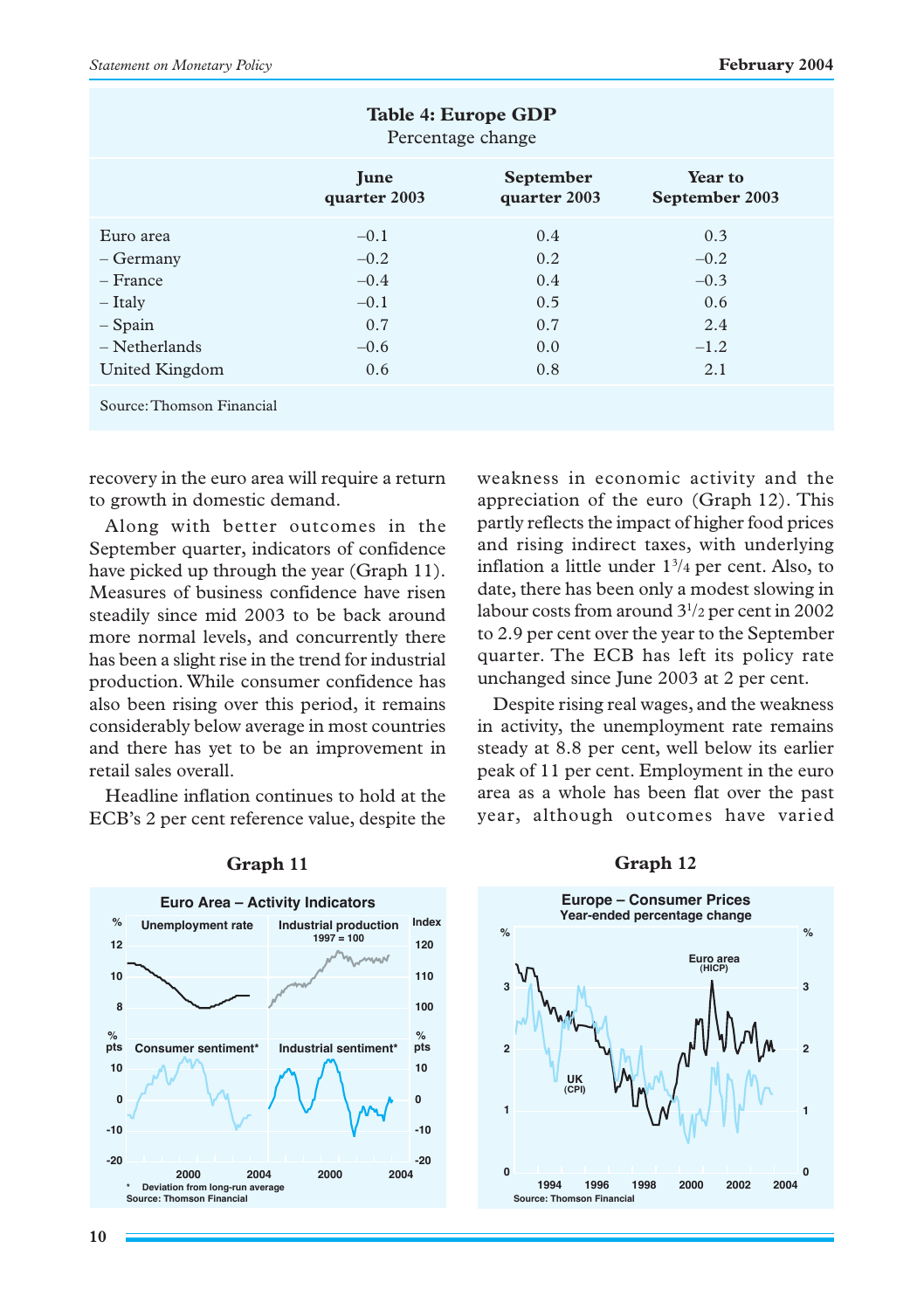considerably across countries, with Germany displaying notable weakness.

In contrast to the rest of Europe, the pace of growth of the United Kingdom economy has risen considerably through 2003; GDP grew by 0.9 per cent in the December quarter to be 2.5 per cent higher over the year. Household consumption continues to be a key contributor to overall growth, propelled by a relatively tight labour market and rising house prices, which are up by around 15 per cent over the past year. The Bank of England increased its policy rate by 1 /4 of a percentage point in November to  $3\frac{3}{4}$  per cent, noting the better global outlook and the unexpected strength of consumer spending and the housing market. The Bank of England has switched to targeting the harmonised Consumer Prices Index (CPI), and the inflation target was reduced from  $2^{1/2}$  to 2 per cent to account for the difference between the old (retail price index) and new measures. Based on the CPI, inflation is currently 1.3 per cent (Graph 12), although the Bank of England expects upward pressure on inflation to build gradually over the medium term.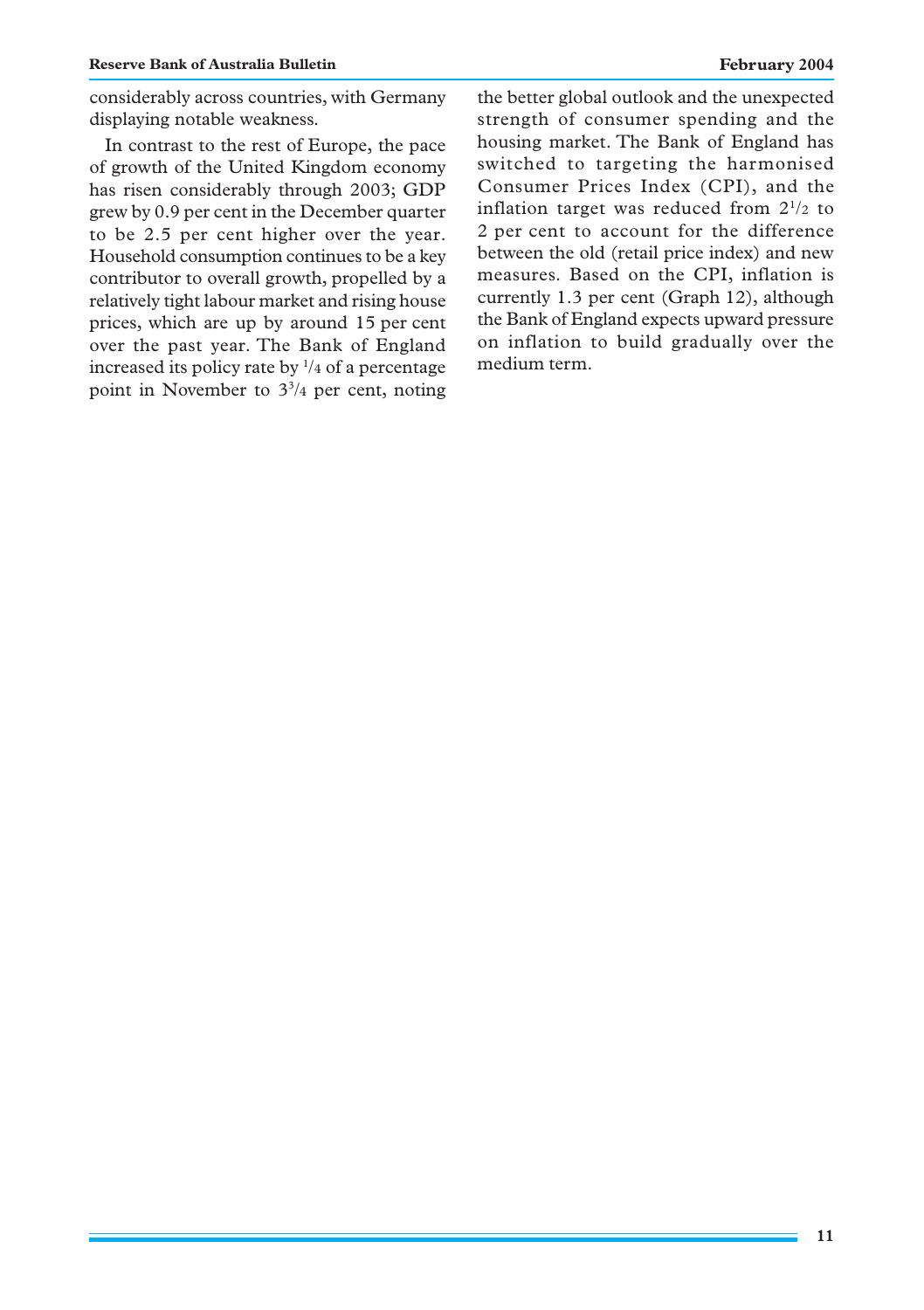# **International and Foreign Exchange Markets**

Optimism in global financial markets has increased further over the past three months, as the US-led global economic recovery continues to gather pace. For a time, markets were also buoyed by the receding prospect of monetary tightening in G3 economies, although comments by the Fed in late January caused them to bring forward again their expectations of the first Fed tightening to around the middle of the year. Equity markets have rallied further, while credit spreads on bonds have narrowed. The US dollar has continued to depreciate against most of the major currencies that freely float against it. It has fallen only marginally against the Asian currencies, however, as a number of Asian central banks have continued to intervene heavily in foreign exchange markets to prevent their currencies from appreciating against the US dollar.

The Australian dollar has been part of the group of major floating currencies that has risen against the US dollar. It has been a little stronger than the other currencies in the group, as international investors have been attracted to the currency by the prospect of strongly rising commodity prices and the positive interest rate differential. The Reserve Bank has taken advantage of the higher exchange rate to continue to rebuild holdings of international reserves following the interventions that took place between 1997 and 2001.

# **Money and bond yields**

In the US, the Federal Reserve kept the fed funds rate at a 45 year low of 1.0 per cent over the second half of 2003, despite robust economic growth (Graph 13). Market expectations of monetary tightening by the Fed receded through most of December and January, particularly after the publication of weaker-than-expected employment data for December. These expectations were brought forward again when the Fed dropped the reference to rates being on hold for a 'considerable period' in its late January monetary policy announcement, though financial markets are not pricing in a tightening until the middle of 2004.





Markets also expect the monetary authorities in the euro area and Japan to keep policy rates at their current low levels for some time. In the euro area the economic recovery continues to lag other regions, while some European Central Bank (ECB) officials have begun to express concern about the impact of the appreciating euro. In Japan the Bank of Japan continues to assert that it will not tighten policy until CPI inflation becomes consistently positive.

Among other central banks:

- the Bank of England increased its policy rate by 25 basis points to 3.75 per cent in November. The move was widely seen as unwinding the 'precautionary' cut in rates in July;
- The Reserve Bank of New Zealand raised its policy rate by 25 basis points in late January, citing domestic inflationary pressures; and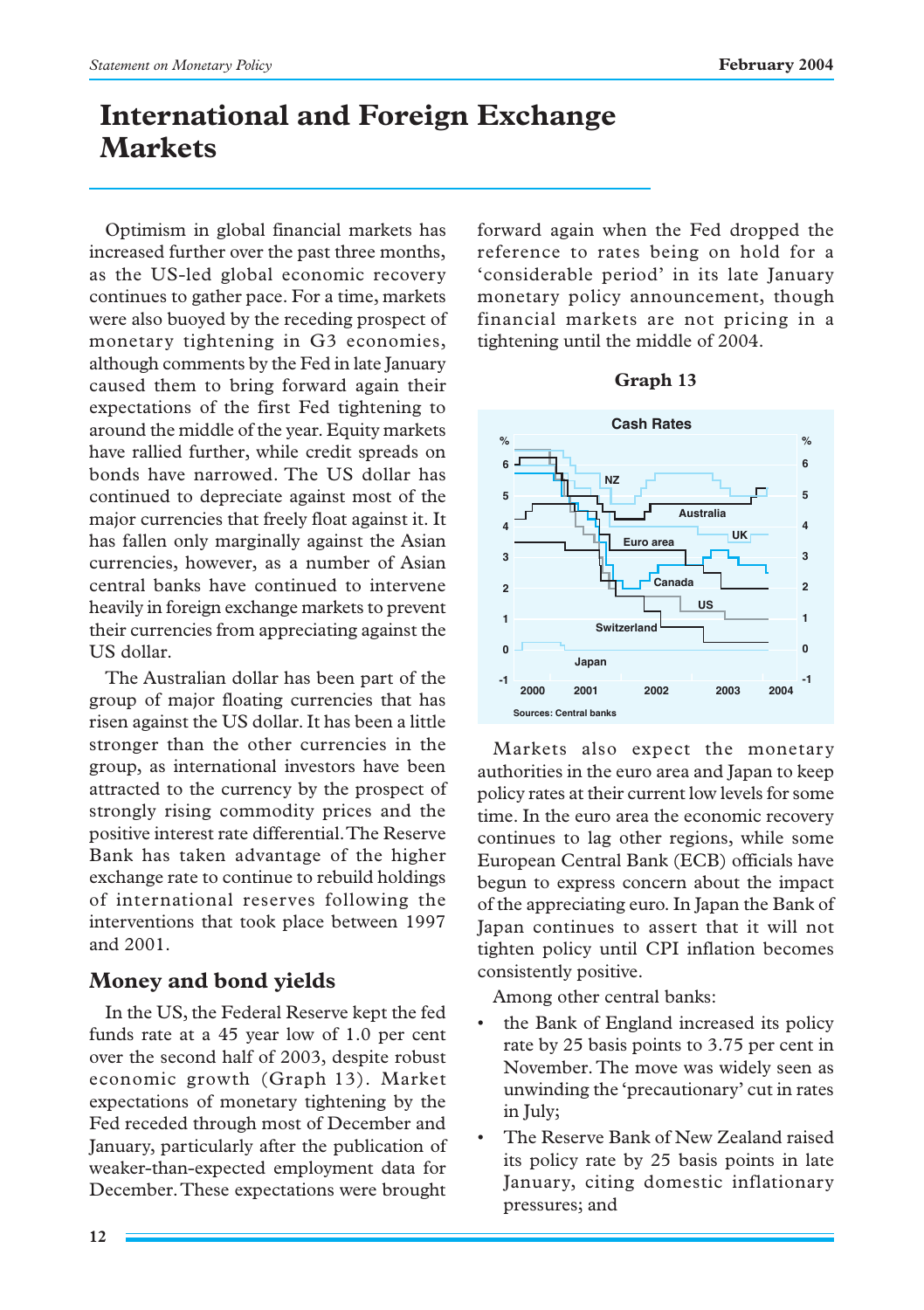• the Bank of Canada lowered its policy rate by 25 basis points to 2.50 per cent in January after growth in economic activity in Canada had disappointed in the second half of 2003.

Asian central banks have generally held official interest rates steady over the past three months, at low levels. Together with the policy of allowing their exchange rates to fall with the US dollar, this has created very accommodative monetary conditions. In Latin America, Brazil reduced its policy rate by a further 2.5 percentage points to 16.5 per cent over November and December, taking the cumulative reduction since June 2003 to 10 percentage points. Chile's central bank lowered rates by 100 basis points to 1.75 per cent. Exchange rates in Latin America, like those in Asia, have not changed much against the US dollar in recent months, so monetary conditions there have also eased noticeably.

In the US, yields on 10-year Government bonds fell through most of December and January, to around 4 per cent; they had mostly been in the range of  $4^{1}/_{4}$ - $4^{1}/_{2}$  per cent through the second half of 2003. However, following the Fed's late January monetary policy announcement they rose to around 4.2 per cent (Graph 14). Throughout this period, continued demand for US securities from Asian central banks associated with foreign exchange intervention has served to keep downward pressure on yields. The slope of the yield curve in the US is steep by historical standards, with the spread between the Fed funds rate and 10-year bond yields at over 300 basis points, around the highest it has been since the early 1990s (Graph 15).

European yields have generally taken their lead from developments in the US over recent months, with yields on German 10-year government debt also falling toward 4 per cent in mid January, before increasing to 4.2 per cent after the Fed's late January monetary policy announcement. Yields on 10-year Japanese government debt have been relatively stable, averaging around 1.3 per cent.

**Graph 14**







As optimism about the health of the global economy has increased, risk aversion (as observed in bond markets) has continued to decline. Both corporate and emerging market sovereign debt spreads are now quite tight compared to their historical averages. Spreads on US corporate debt have generally fallen to levels last seen before the 2001 US recession (Graph 16), while spreads on emerging market sovereign debt have returned to levels last prevailing in the months prior to the Asian crisis in 1997 (Graph 17). The reduction reflects improvements in economic prospects in emerging markets, and increased investor interest in higher-yielding debt, given the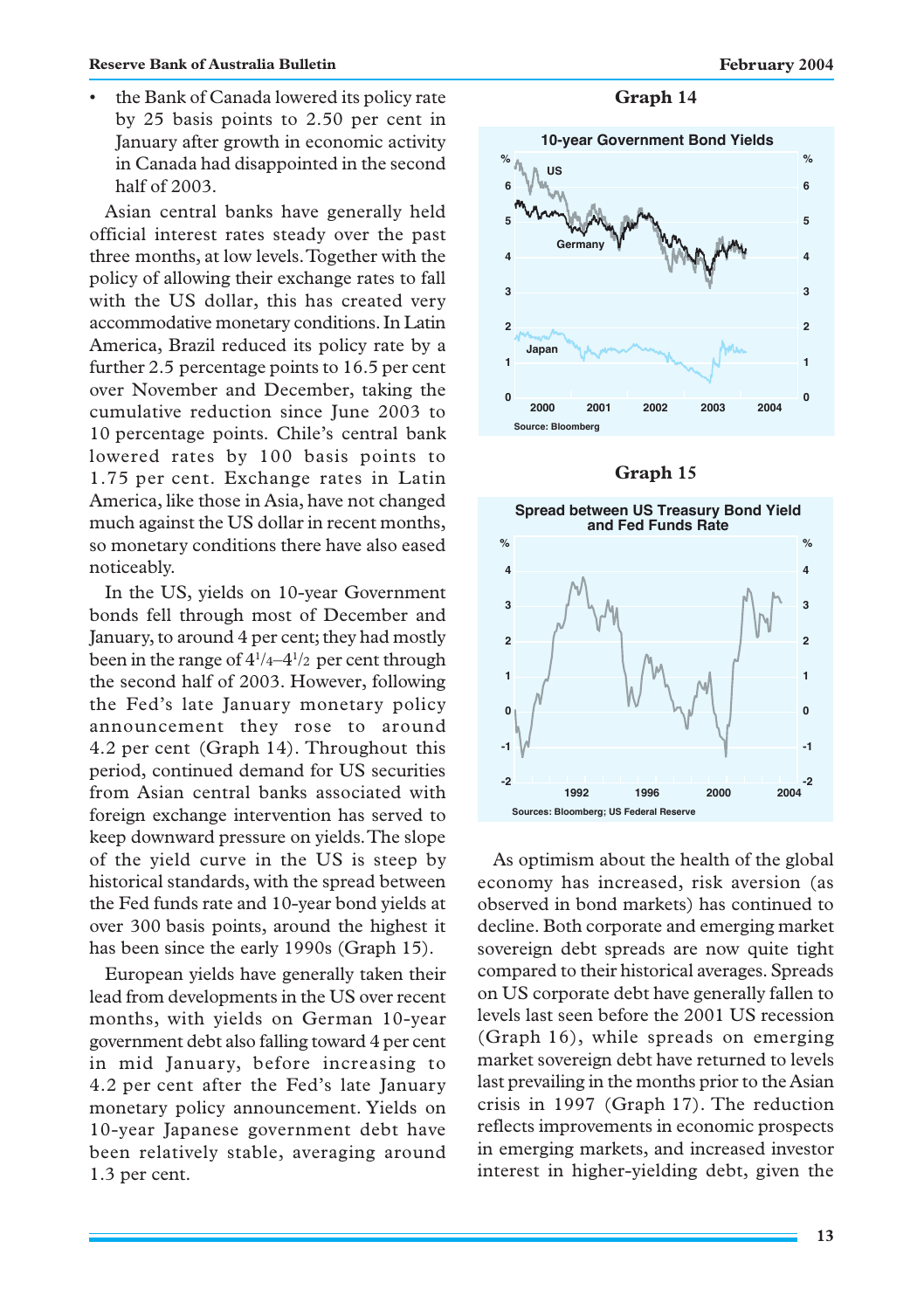### **Graph 16**



#### **Graph 17**



relatively low yields available in industrial countries.

The improvement in sovereign spreads in Latin America reflects an improvement in the outlook for Brazil. Standard and Poor's recently raised the ratings outlook on the country's debt following an earlier upgrade by Fitch. Spreads on European emerging market debt have also narrowed as investor concerns about political developments in Russia have subsided and the country's credit rating has been upgraded. Spreads in Asia, which were already at significantly lower levels than in other regions, have been relatively steady in recent months.

# **Equity markets**

Over the past year the major global share indices have staged a significant recovery (Graph 18 and Table 5), after falling for the previous three years. In the US the S&P 500 is up 7 per cent over the past three months and has gained 41 per cent from its March 2003 low. While this is a significant rebound, it is well within the historical norm following bear markets that lasted two years or longer.



Equity market gains have been supported by the low interest rate environment and the strong rebound in corporate profitability in the context of the recovery in US economic activity (see 'Box A: US Corporate Profits'). Analysts are expecting further strong growth in corporate earnings over the coming year.

The increases in profits and in equity prices over recent quarters have been similar, so the price-earnings ratio for the S&P 500 has been fairly steady, at a little under 30 (Graph 19).

The rebound in European and Japanese equities has been similar to that seen in the US. The Euro STOXX index is up 9 per cent over the past 3 months and around 50 per cent since its March 2003 low. It is somewhat surprising that European share markets have risen as much as those in the US, given the recovery in European economic activity has not been as strong as that in the US. It continues a pattern seen since the mid 1990s where European share prices seem to mirror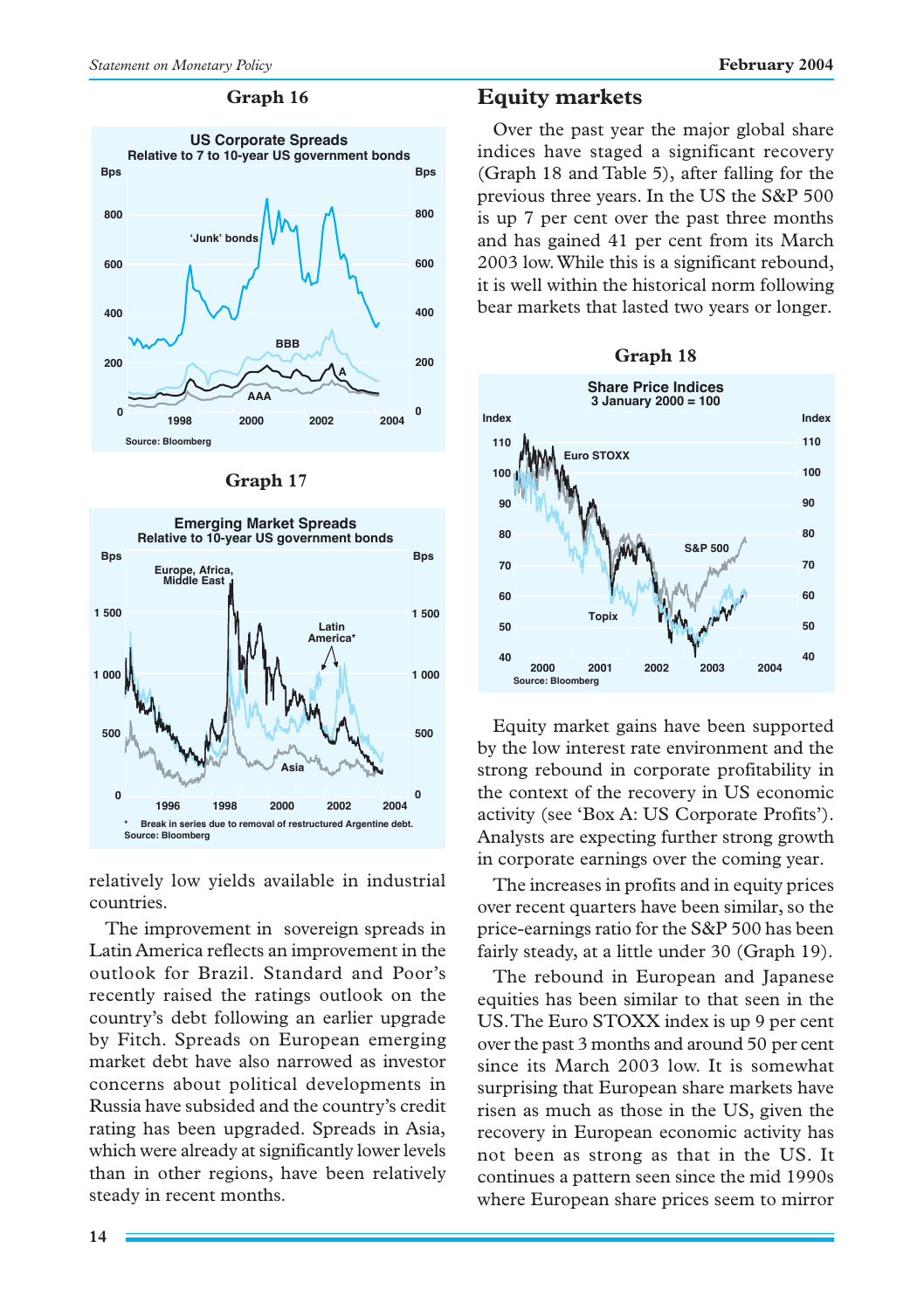| Percentage change    |                                     |       |      |                 |                                    |
|----------------------|-------------------------------------|-------|------|-----------------|------------------------------------|
|                      | <b>Change</b><br>since<br>2000 peak | 2002  | 2003 | 2004<br>to date | <b>Change since</b><br>2003 trough |
| <b>United States</b> |                                     |       |      |                 |                                    |
| $-$ S&P 500          | $-26$                               | $-23$ | 26   | 2               | 42                                 |
| $-$ NASDAQ           | $-59$                               | $-32$ | 50   | 3               | 62                                 |
| Euro area            |                                     |       |      |                 |                                    |
| $-$ STOXX            | $-46$                               | $-35$ | 18   | 3               | 52                                 |
| United Kingdom       |                                     |       |      |                 |                                    |
| $-$ FTSE             | $-37$                               | $-24$ | 14   | $-2$            | 34                                 |
| Japan                |                                     |       |      |                 |                                    |
| $-TOPIX$             | $-41$                               | $-18$ | 24   | $\Omega$        | 35                                 |
| Canada               |                                     |       |      |                 |                                    |
| $-$ TSE 300          | $-25$                               | $-14$ | 24   | 5               | 39                                 |
| Source: Bloomberg    |                                     |       |      |                 |                                    |

# **Table 5: Changes in Major Country Share Prices**

### **Graph 19**



what is happening in US markets rather than developments in the local economy. The Japanese Topix is up 35 per cent from its 2003 low, and around 1 per cent over the past three months.

Stock markets in the emerging economies have also performed strongly over the past three months. Asian equity markets increased an average 7 per cent, while those in Latin America rose by 22 per cent. Average equity prices in Asia are now 52 per cent above their 2003 lows, while Latin American equity prices

have shown the largest rises, up an average 120 per cent from recent lows. The outperformance reflects the benefits flowing to the Latin American region not only from low US interest rates (these countries have large US dollar borrowings) but also its exposure to stronger growth outcomes in the US, with strong rises in the prices of key commodity exports boosting the price of local mining companies.

### **Exchange rates**

The decline in the US dollar evident since early 2002 continued over the past three months (Graph 20). Since end October, the major currency trade-weighted measure of the US dollar has fallen by 4 per cent, while the broad-based measure of the TWI has fallen by 3 per cent. From its early 2002 peak, the US dollar has fallen by 24 per cent on the major currency TWI but only 13 per cent on the broader measure, which includes several currencies that are either directly linked to the US dollar or closely managed against it.

The fall of the US dollar has been particularly marked against the euro and some other European currencies. By mid January, the euro had risen to its highest level against the US dollar since its creation in 1999.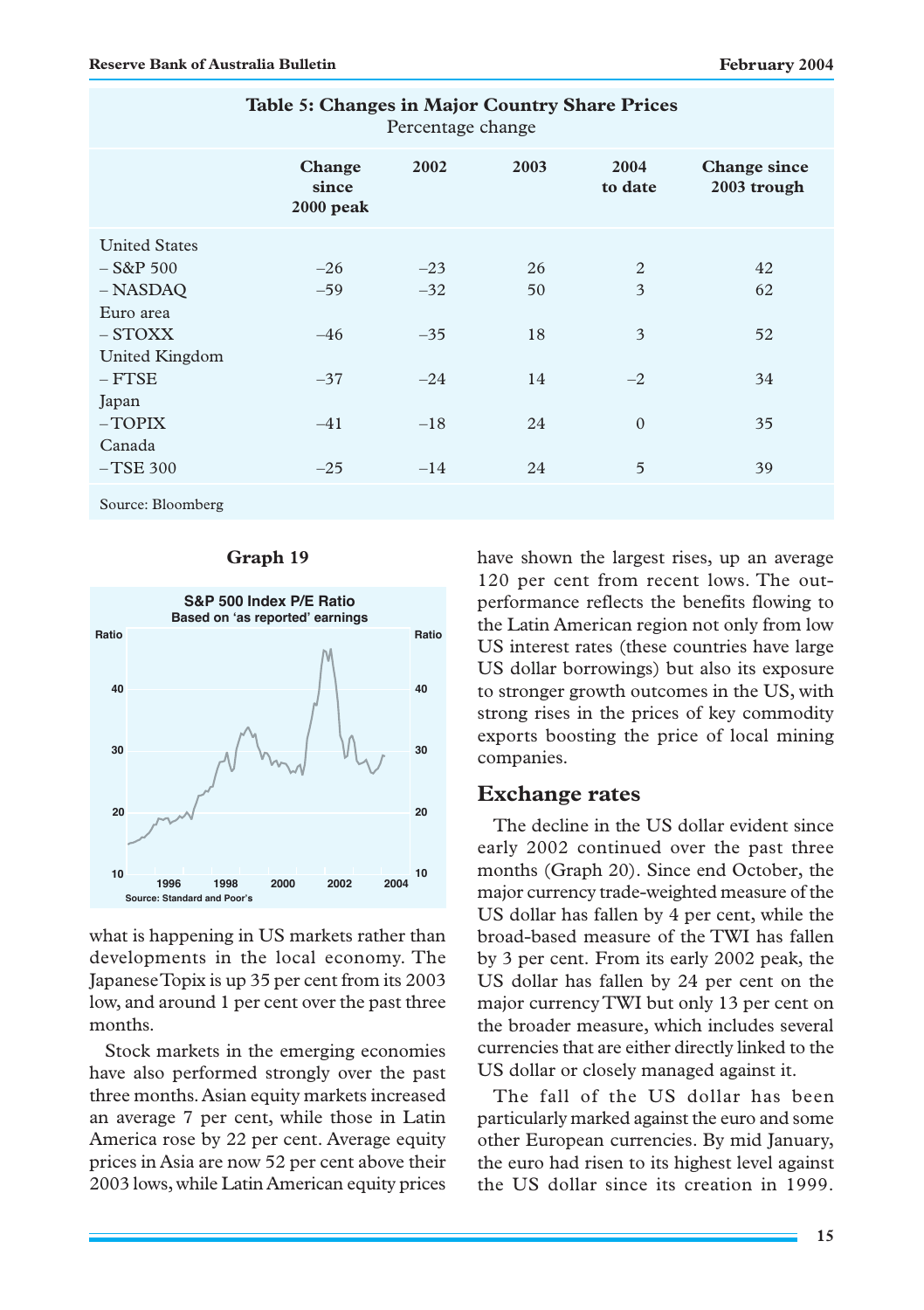

However, the continued appreciation prompted comments from several ECB officials, which seemed to slow the rise. The change to the Fed's policy statement in late January caused the US dollar to strengthen, and the euro is currently around 2 per cent below its early January peak (Graph 21).

The Japanese authorities have continued to heavily intervene in the foreign exchange market, capping the yen's rise against the US dollar over the past three months to 4 per cent, around half the rise experienced by the euro against the US dollar (Graph 21). The unprecedented scale of foreign exchange intervention saw Japan's foreign reserves increase by US\$204 billion over 2003, to a record high of US\$674 billion. The rate of intervention increased further in January.

Other Asian central banks have also continued to intervene heavily in foreign exchange markets, restricting the average Asian currency appreciation against the US dollar to less than 1 per cent since the last *Statement*. Official reserves of Asian countries (excluding Japan) rose by a further US\$40 billion during November and December, to a total of US\$1 200 billion. Asian countries (including Japan) now account for around two-thirds of the world's holdings of international reserves. South Korea took additional measures to restrict movements in its currency, implementing controls on non-deliverable forward contracts

### Graph 20 Graph 21



in mid January in an effort to curb speculation in the won.

Latin American currencies have on average been steady against the US dollar over the past three months.

# **Australian Dollar**

The big fall in the US dollar over the past year has been reflected in the bilateral AUD/USD exchange rate, which ended January at around US77 cents, a rise of 30 per cent over the past 12 months (Graph 22). This is a bigger increase than has occurred in any 12-month period since the Australian dollar was floated in 1983.

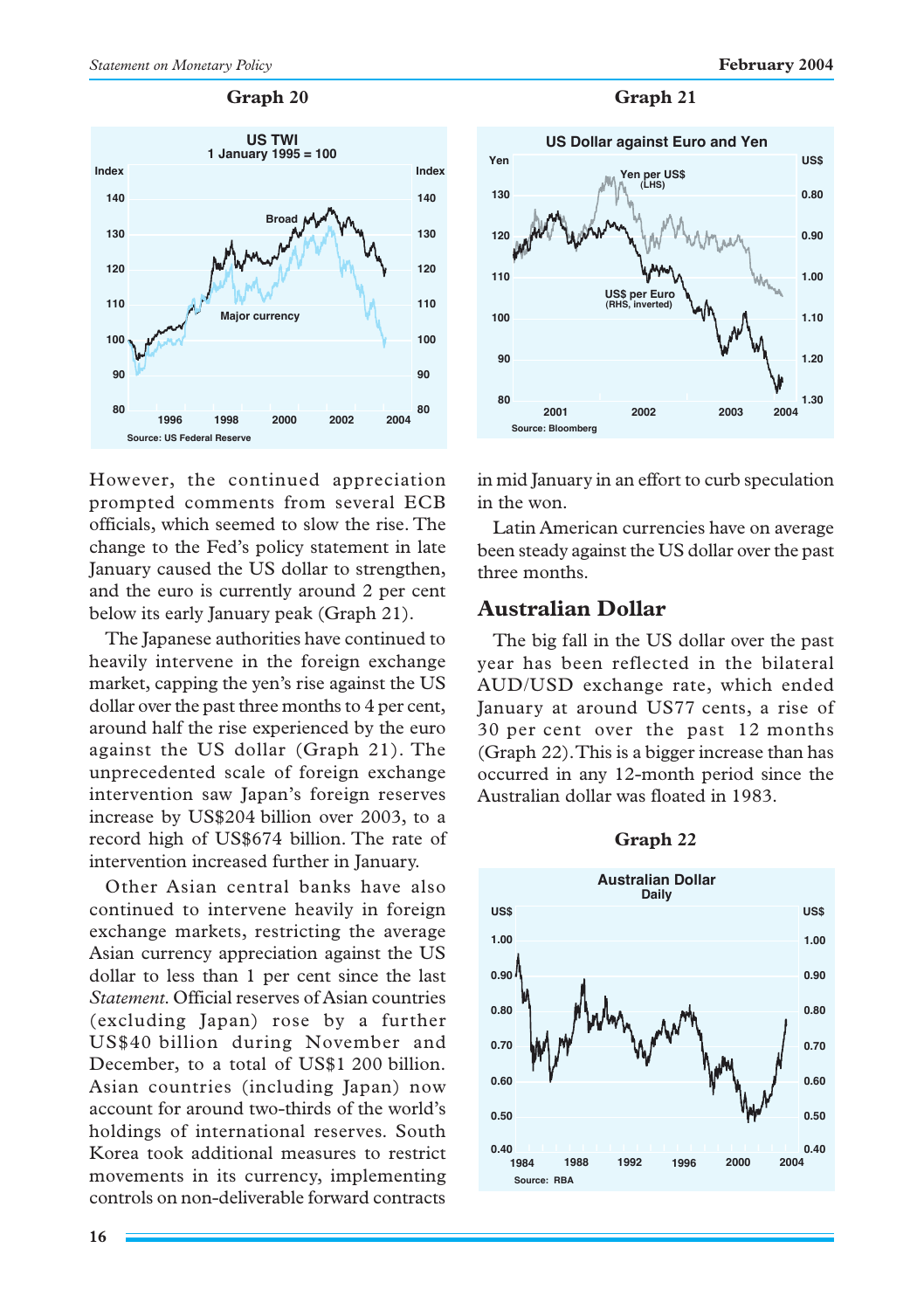On a trade-weighted basis, the rise in the Australian dollar has also been quite substantial, since the TWI gives a high weight to a number of Asian currencies whose governments have chosen to depreciate with the US dollar. While the US dollar itself accounts for 14 per cent of the TWI, the total weight of the US dollar and those currencies which are either directly linked to it or closely managed against it is around 50 per cent. Hence, as a result first of large depreciations of a number of Asian currencies during the Asian crisis of 1997 and 1998, and then their more recent decline with the US dollar, the Australian dollar is now some 60 per cent higher than its post-float average against a group of Asian currencies (Graph 23). Against a number of other major currencies apart from the US dollar, such as the euro, pound sterling, Swiss franc and Japanese yen, on the other hand, the Australian dollar is currently below its post-float average.



One factor supporting the Australian dollar over the past couple of years has been that interest rates right across the yield curve in Australia, and perceived returns on other assets, have been higher than those in a number of other countries, particularly those

which experienced a recession and a collapse of share prices in the early part of this decade. Exceptionally easy monetary policy in many of these countries meant that Australian interest rates which were, by Australian standards, quite low, were still relatively high compared with those abroad.

Even so, interest rate differentials do not explain much of the rise in the Australian dollar against the US dollar and the currencies of Asia over the past year. In that period, both the euro and, to a lesser extent, the yen have appreciated against the US dollar, even though European interest rates are only slightly higher than American rates, and Japanese rates are lower. While the Australian dollar has appreciated more than some of these other currencies, the additional appreciation is not that large (see Graph 24), and, as noted above, the Australian dollar remains below average levels against currencies such as the euro and yen.





Over the most recent six months, it is likely that an increasingly important factor which has changed in favour of the Australian dollar has been a growing perception that the global economy is finally entering a period of stronger growth. Historically, it has been normal for such periods to be associated with firming commodity prices and, as a result, a tendency for international capital markets to find Australian-dollar assets attractive. This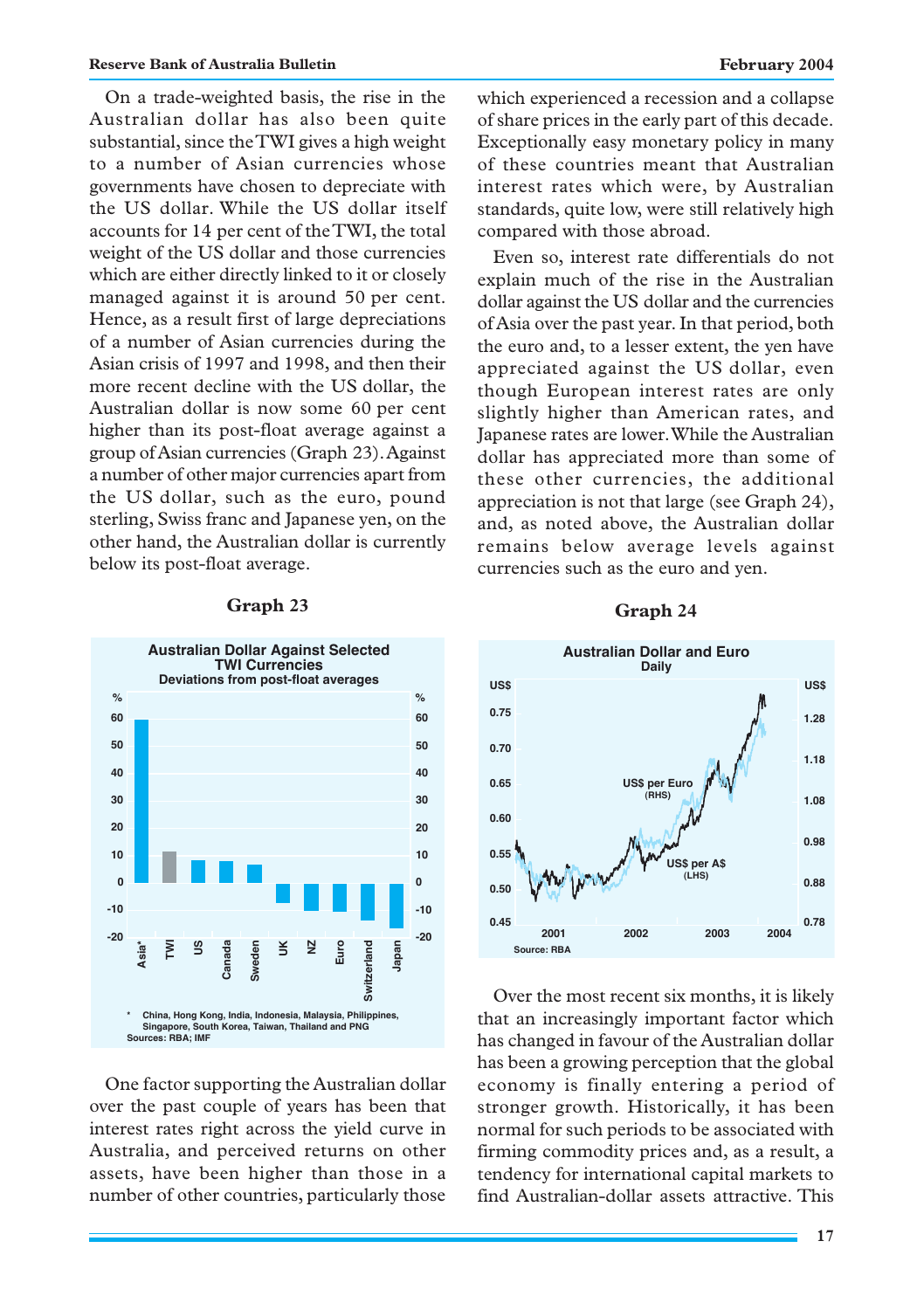relationship broke down in the early part of this decade, when strong global growth coincided with an unexpected weakening in the Australian dollar, but seems to have reasserted itself lately. Under these circumstances, it is not surprising that the Australian dollar has come under some upward pressure relative to most currencies, including the US dollar. What makes the current situation unusual is the degree of weakness of many currencies in Asia.

An additional factor which has, at the margin, increased the demand for Australian-dollar assets is demand from other central banks to hold Australian dollars as part of their international reserves. Central banks in Asia have a long history of holding some Australian dollars. Recently, there has probably been a pick-up in their demand, but there has also been new demand from some central banks in other parts of the world.

As the exchange rate has continued to rise, the Bank has continued its program of rebuilding reserves which were run down during the period between 1997–2001. At the more recent higher levels of the exchange rate, these purchases have been made at a somewhat faster rate than had been the case earlier.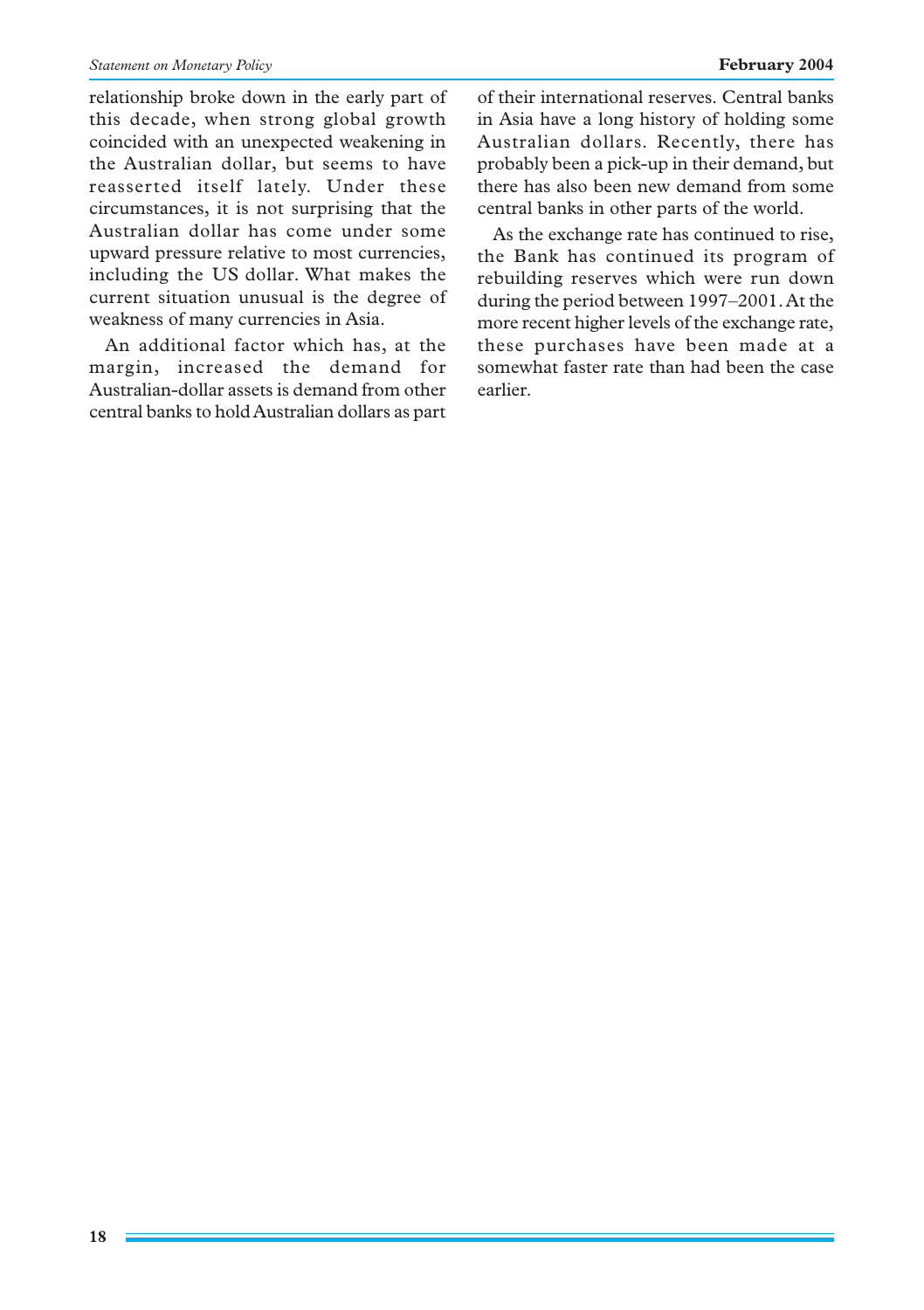# **Box A: US Corporate Profits**

A positive development in the global economy over the past couple of years has been the substantial rebound in US corporate profits. Although interpretation of earnings data remains difficult, due to methodological differences in the construction of the various measures (for details see Box A, *Statement on Monetary Policy,* February 2002), the rebound is evident in both national accounts and financial reporting-based estimates.

The national accounting estimate of profits remains the best available as it is consistent over time and captures all profits earned by US companies. After falling 20 per cent in the four years between September 1997 and September 2001, national accounts gross profits rebounded 58 per cent over the two years to September 2003 (Graph A1). Over the year to September last year (the most recent data available) gross profits grew by 25 per cent – a significantly stronger rise than seen in the recovery from the early-1990s recession.



### **Graph A1**

As a consequence of this rise, the profit share of US output has also recovered (Graph A2). After falling to 7.1 per cent of GDP in the September quarter of 2001(near historical lows), the profit share recovered to 10.1 per cent by the September quarter 2003 – well above the 8.4 per cent average since 1970.





The strong growth observed in the national accounting measure of profits has also been reflected in financial measures of corporate earnings such as 'as reported' earnings and 'operating' earnings (Graph A3).

The profits recovery has been driven by continued strong productivity growth in conjunction with subdued compensation growth (due to the weak labour market), which has seen unit labour costs fall by 5 per cent since June 2001 – the largest fall on record (Graph A4).

The restoration of the profit share has been an important factor behind the recovery in investment spending seen over recent quarters. A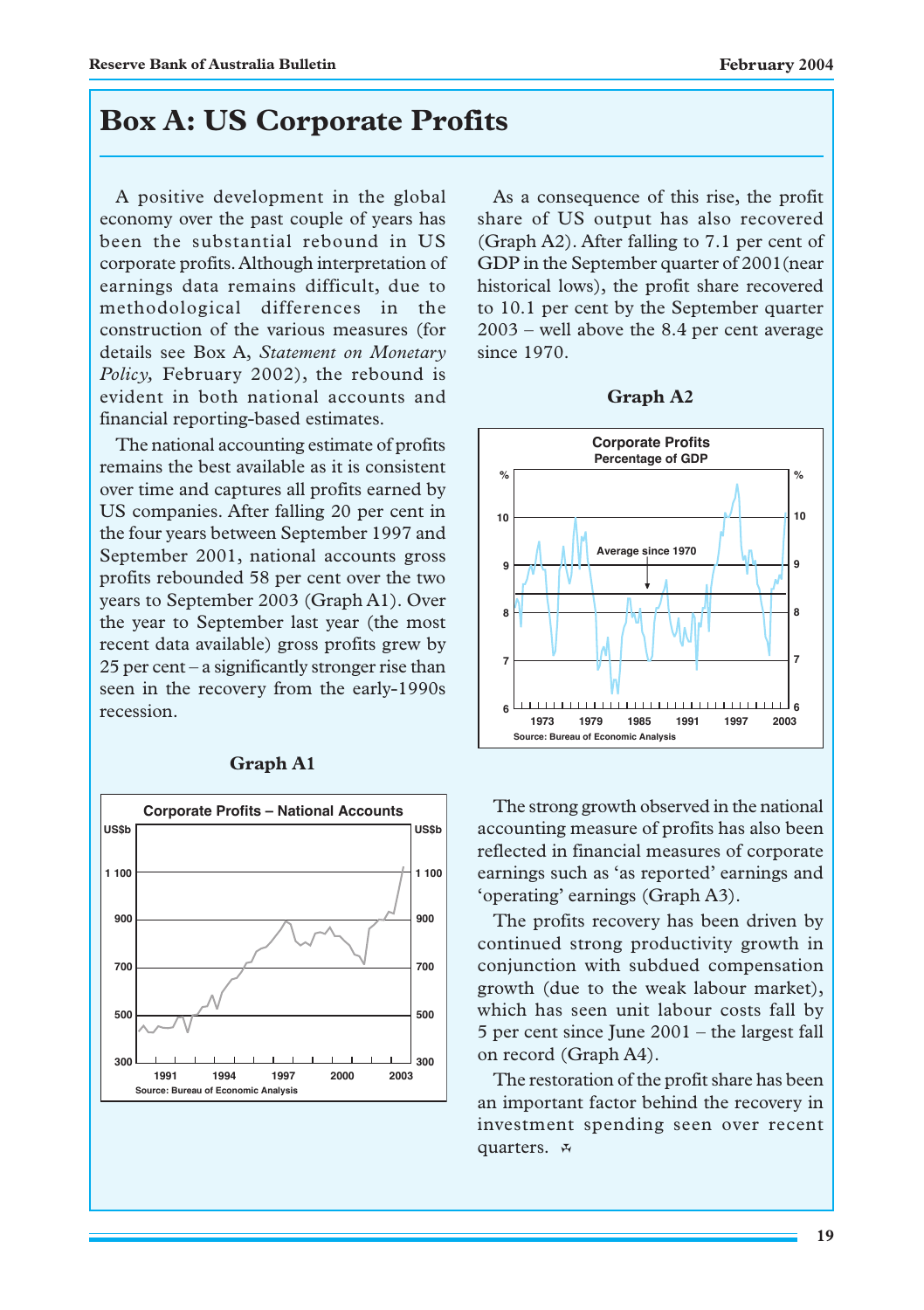# **Graph A3 Graph A4**



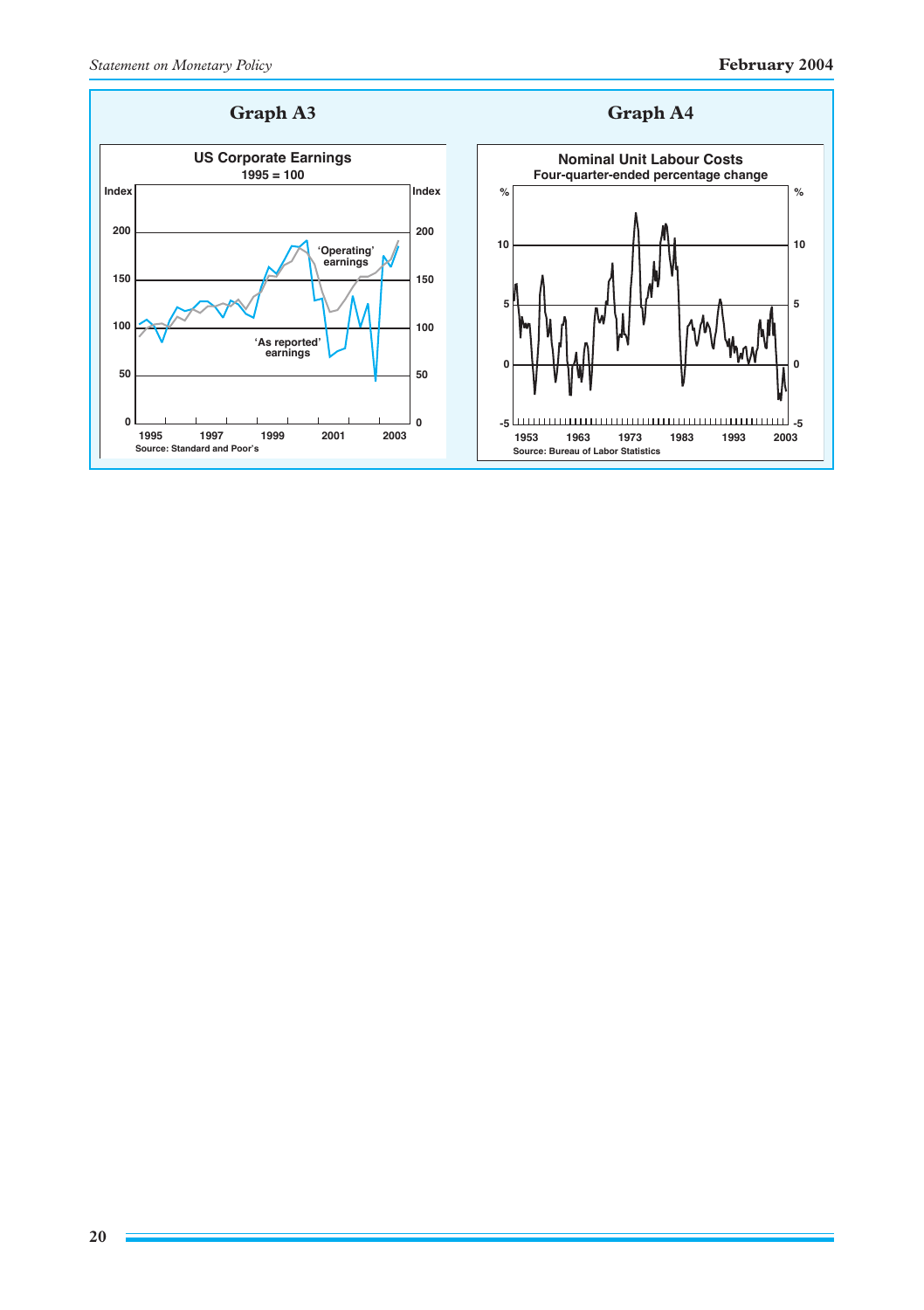# **Domestic Economic Conditions**

# **Introduction**

The Australian economy has grown strongly since mid 2003, with forward-looking indicators pointing to continuing strength in the coming year. GDP increased by 1.2 per cent in the September quarter, and while GDP figures are not yet available for the December quarter, other data for this period are consistent with above-trend growth, and an economy entering 2004 with considerable momentum. This strong growth comes after a period of below-average outcomes, when the economy was weighed down by the effects of the drought and the weak global environment. Over the year to the September quarter, GDP expanded by 2.6 per cent (Table 6).

The past couple of years have been characterised by very strong growth in domestic demand, and this continued into the September quarter, with private final demand increasing by almost 2 per cent (Graph 25).



### **Graph 25**

The strength has been broadly based, with consumption, dwelling investment and business investment all growing at above-trend rates and recording significant increases in the September quarter.

| <b>Table 6: National Accounts</b><br>Percentage change |                           |                                          |  |  |  |  |
|--------------------------------------------------------|---------------------------|------------------------------------------|--|--|--|--|
|                                                        | September quarter<br>2003 | <b>Year to</b><br>September quarter 2003 |  |  |  |  |
| Private final demand <sup>(a)</sup>                    | 1.9                       | 5.5                                      |  |  |  |  |
| – Consumption                                          | 1.7                       | 4.4                                      |  |  |  |  |
| - Dwelling investment                                  | 2.6                       | 5.3                                      |  |  |  |  |
| $-$ Business investment <sup>(a)</sup>                 | 2.0                       | 11.0                                     |  |  |  |  |
| Public final demand $^{(a)}$                           | $-1.1$                    | 2.8                                      |  |  |  |  |
| Domestic final demand                                  | 1.2                       | 4.9                                      |  |  |  |  |
| Change in inventories <sup>(b)</sup>                   | 0.1                       | 1.4                                      |  |  |  |  |
| Exports                                                | 1.5                       | $-3.3$                                   |  |  |  |  |
| Imports                                                | 3.1                       | 12.6                                     |  |  |  |  |
| Net exports $(b)$                                      | $-0.5$                    | $-3.6$                                   |  |  |  |  |
| Gross domestic product                                 | 1.2                       | 2.6                                      |  |  |  |  |
| $-$ Non-farm GDP                                       | 0.8                       | 2.8                                      |  |  |  |  |
| - Farm GDP                                             | 17.3                      | $-4.3$                                   |  |  |  |  |

(a) Excluding the effect of transfers between the private and other sectors

(b) Contribution to GDP growth

Source: ABS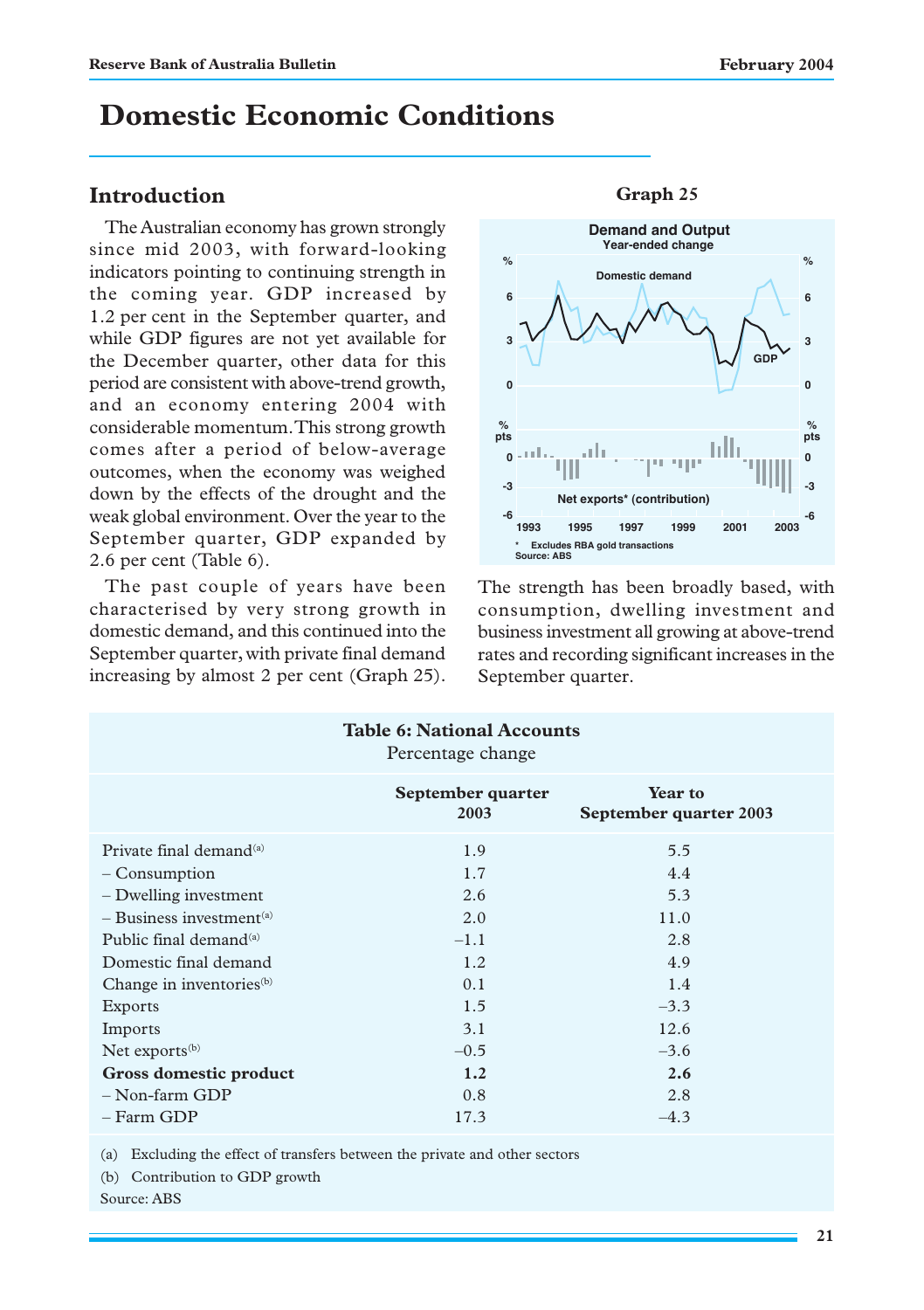In contrast to strong domestic demand, net exports have acted as a substantial drag on GDP growth over the past couple of years, although this drag has begun to diminish. According to the national accounts, exports picked up in the September quarter, while the farm sector has begun to recover from the drought in 2002/03, with farm output rising by 17 per cent in the quarter. Further increases in exports are expected in the period ahead, in line with the continuing recovery in the rural sector and the improving international economic climate. Imports are also likely to grow strongly, consistent with the robust outlook for the domestic economy and recent appreciation of the exchange rate.

# **Household sector**

A high rate of growth in spending by households has been an important factor sustaining the strong performance of the Australian economy. This spending has been underpinned by supportive financial conditions, with household wealth increasing at a brisk pace, driven by rapid increases in dwelling prices, and more recently, rising equity prices (Table 7). Firm growth in wages, a strong labour market, and a rebound in farm incomes have also played important roles.

The strong growth in spending is evident in the latest national accounts, which showed an increase in consumption of 1.7 per cent in the September quarter, to be 4.4 per cent higher over the year. Growth in the quarter was broadly based across both goods and services. This strength was maintained into the December quarter, notwithstanding a modest decline in the value of retail sales in the month of December. The volume of retail trade increased by 2.6 per cent in the quarter, following similar growth in the September quarter (Graph 26). This outcome means that the increase in the volume of retail trade over the second half of 2003 was the fastest in any six-month period in at least the past 20 years. Sales of motor vehicles reached record levels in 2003, reflecting high levels of vehicle affordability, though sales have fallen in recent months.

Consistent with strong consumer spending, the Westpac-Melbourne Institute measure of consumer sentiment rose to its highest level in nine years in January. Sentiment about personal finances in the year ahead was its most positive in the 30-year history of the survey.

Household credit continues to grow rapidly, rising at an annualised rate of almost 23 per cent over the six months to December. As a result, the debt-servicing burden of households has continued its upward trend.

| Table 7: Household Assets <sup>(a)</sup><br>September quarter 2003 |                                                                       |          |                            |                                |  |  |
|--------------------------------------------------------------------|-----------------------------------------------------------------------|----------|----------------------------|--------------------------------|--|--|
|                                                                    | <b>Level</b><br>Share of<br><b>Annual growth</b><br>Per cent<br>total |          |                            |                                |  |  |
|                                                                    | \$billion                                                             | Per cent | Year to<br><b>Sep 2003</b> | Average<br>Sep 1997 – Sep 2002 |  |  |
| Housing                                                            | 2 7 2 4                                                               | 64.7     | 30.6                       | 15.6                           |  |  |
| Consumer durables                                                  | 143                                                                   | 3.4      | 5.1                        | 4.4                            |  |  |
| Financial assets                                                   | 1 340                                                                 | 31.9     | 9.0                        | 6.8                            |  |  |
| $-$ Superannuation and life offices <sup>(b)</sup>                 | 679                                                                   | 16.1     | 8.1                        | 6.4                            |  |  |
| - Equities and unit trusts                                         | 234                                                                   | 5.6      | 3.3                        | 8.3                            |  |  |
| – Currency and deposits                                            | 339                                                                   | 8.1      | 10.9                       | 7.2                            |  |  |
| $-$ Other                                                          | 88                                                                    | 2.1      | 28.3                       | 4.6                            |  |  |
| <b>Total</b>                                                       | 4 207                                                                 | 100.0    | 21.9                       | 11.8                           |  |  |

(a) Includes financial assets of unincorporated enterprises

(b) Includes unfunded superannuation

Sources: ABS; RBA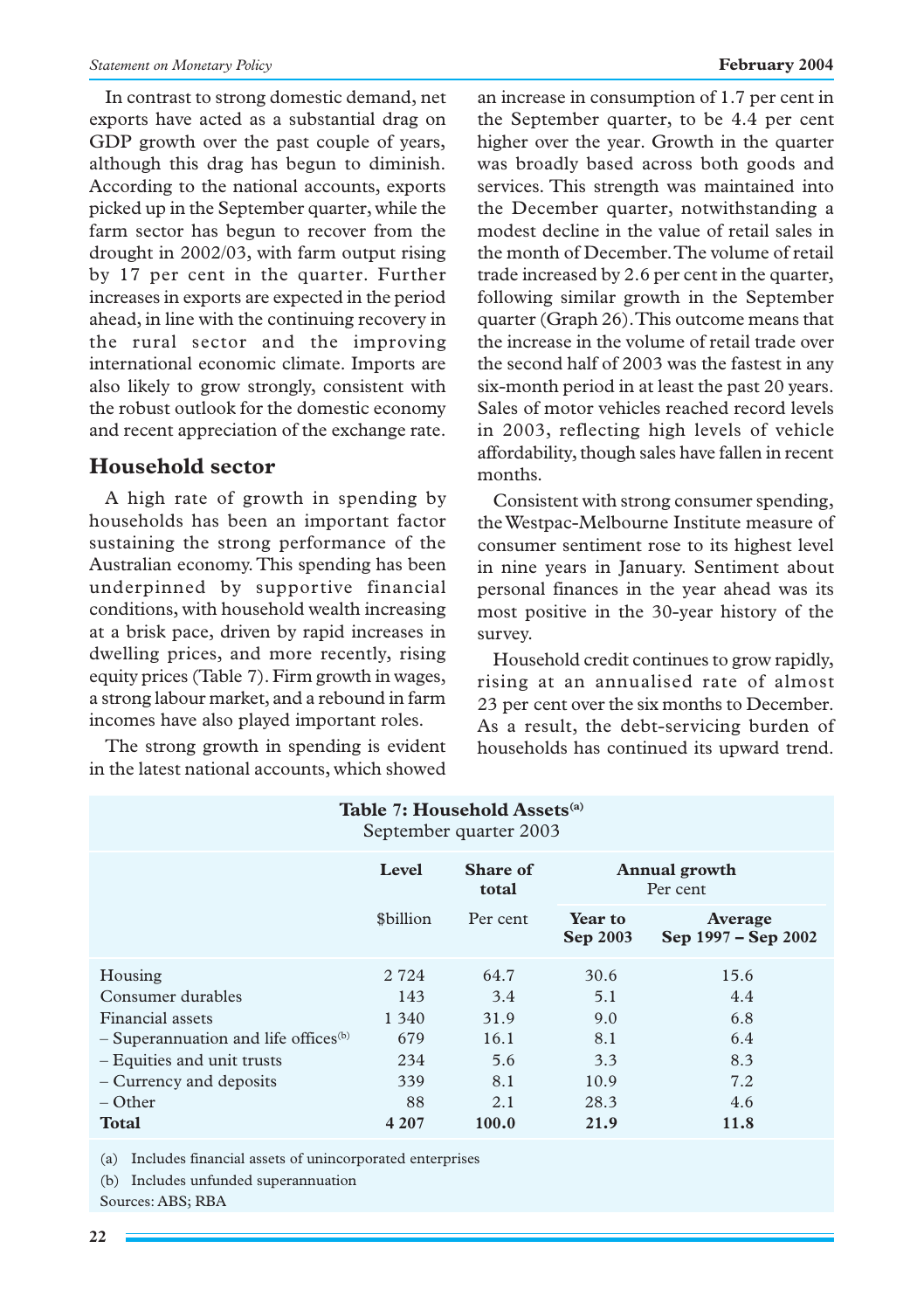

Revised data now suggest that the debtservicing ratio reached 8.7 per cent of household disposable income in the September quarter, and it is likely to have surpassed its late-1980s peak in the December quarter (Graph 27; see 'Box B' for further discussion of the debt-servicing ratio). However, unlike in the late 1980s, the current increase in the ratio has been mainly driven by the decisions of households to increase their levels of debt, rather than by a significant and unexpected increase in interest rates. Consistent with this, indicators of financial stress for the household sector, such as loan arrears and personal bankruptcy rates, remain at relatively low levels.

The bulk of this increased borrowing has been for the purchase of housing, although it has also been used to support consumption



and, to some extent, the purchase of financial assets. Over the second half of last year, personal credit recorded a solid pace of growth, and revolving credit secured against residential mortgages increased at an annual rate of around 27 per cent. Moreover, in the September quarter, the expansion in housing-secured credit exceeded household dwelling investment by around 8 per cent of disposable income. This is well above the average difference in recent years, and suggests continued withdrawal of equity from the housing stock (Graph 28).

#### **Graph 28**

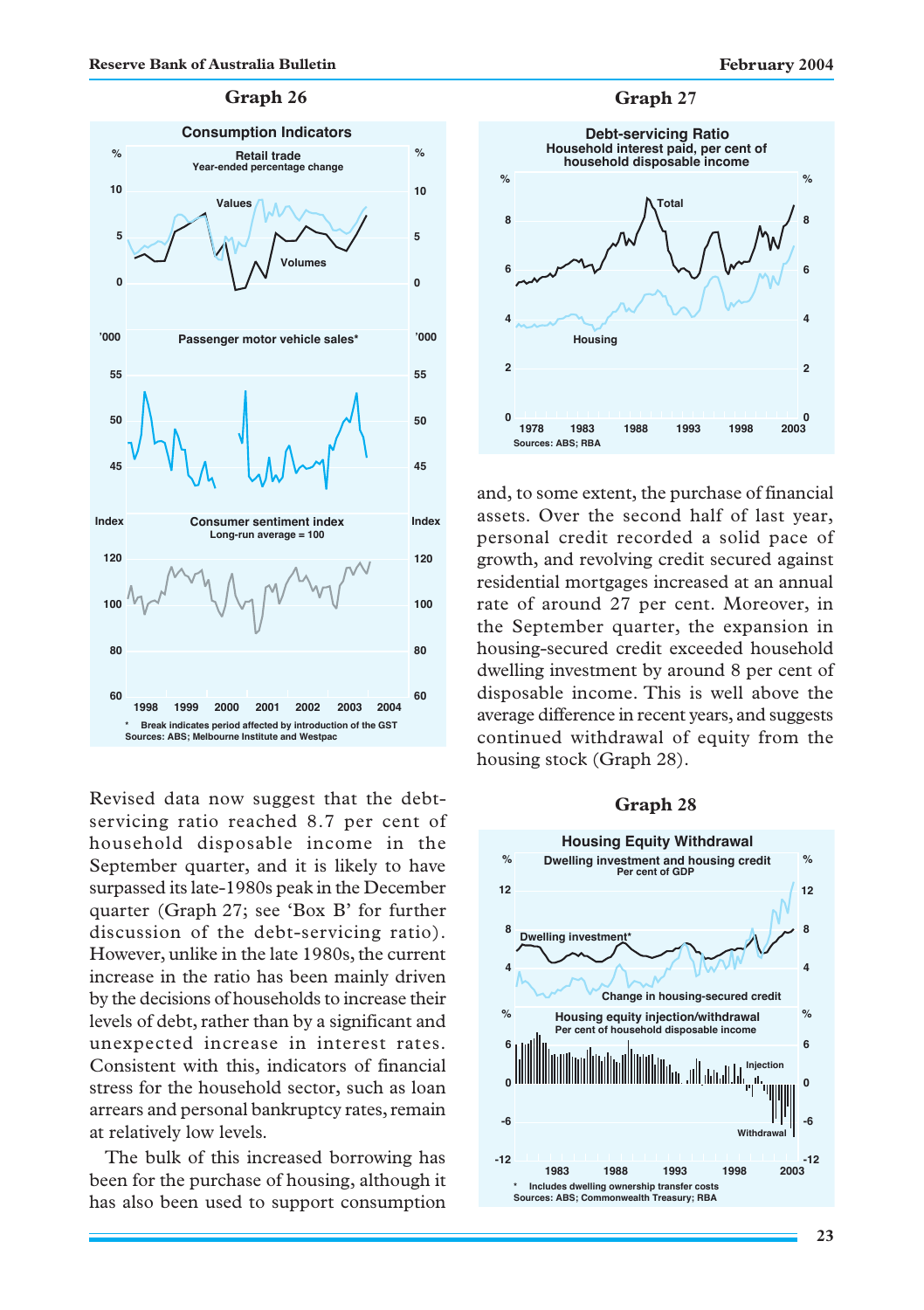# **Housing**

### *Activity*

Following declines in the first half of 2003, dwelling investment rose by 2.6 per cent in the September quarter and by 5.3 per cent over the year. This is a considerably stronger outcome than expected in the early part of 2003. The strength appears to have been sustained into the final quarter of the year, and leading indicators suggest that residential building activity will remain at historically high levels as a share of GDP in early 2004. Further ahead, the fundamentals that have supported strong dwelling investment in recent years – expanding employment and relatively strong underlying demand for dwellings – are expected to remain broadly favourable for residential construction. In particular, renovation activity has been strong and is likely to remain so, with many households electing to renovate rather than move, given high house prices and transaction costs.

Building approvals data point to solid contributions to growth from new dwelling investment in the December and March quarters. Private residential building approvals rose strongly in the September quarter, especially in the medium-density sector. Although the latest readings are suggestive of some easing, largely driven by a sharp correction in medium-density approvals, total private-sector approvals remained at a high level in the December quarter as a whole and exceed the average of the past two years (Graph 29). Activity in the medium-density sector, which is expected to remain strong in the near term, is likely to tail off later in the year as the large number of apartments currently under construction are completed. More broadly, there has also been some softening in indicators reported by housing industry bodies, including contracts to build houses and display home traffic.

### *Financing and prices*

Lending for housing remains strong, though there are some tentative signs of a slowing recently. Over the six months to December,

**Graph 29**



housing credit increased at an annualised rate of 25 per cent, compared with a rate of 22 per cent over the six months to June. Credit extended to investors has been growing particularly strongly, at an annualised rate of 33 per cent over the six months to December.

While the value of loan approvals remains very high, having increased by 32 per cent over the past year, approvals declined in November for the first time since 2002, with falls being recorded for both owner-occupiers and investors (Graph 30). Despite the recent decline, further significant falls in loan approvals will be required to return the rate of housing credit growth to a level that is sustainable in the medium term (see 'Box C' for further details).



### **Graph 30**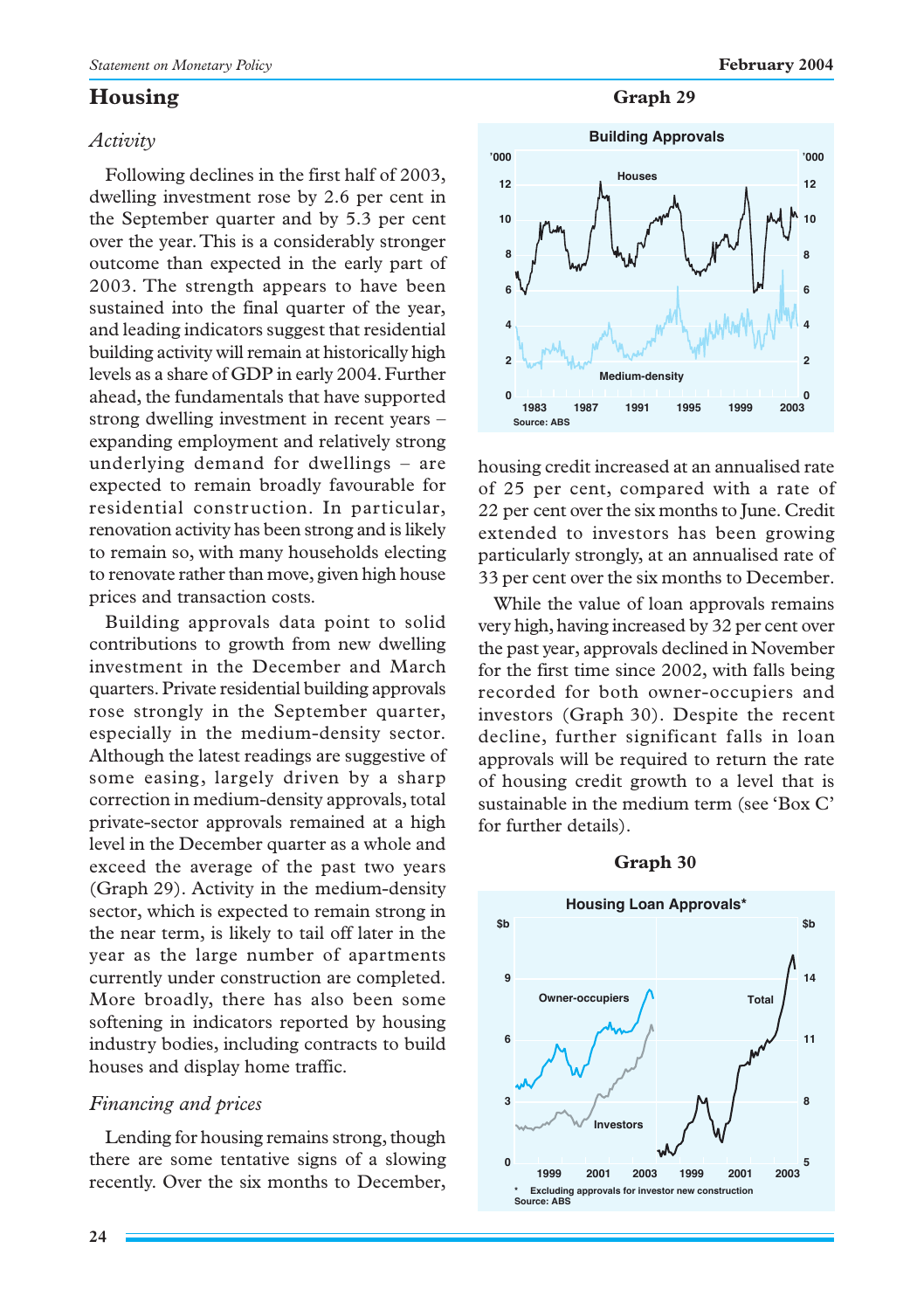The broad national measures of house prices continue to show very strong growth. In the September quarter, both the REIA and ABS measures recorded increases in the range of 3–31 /2 per cent, with both series showing rises over the year of between 15 and 18 per cent (Table 8). These outcomes suggest a mild slowing in the pace of overall growth from that recorded earlier last year. The more timely, but more volatile, measure of prices provided by the CBA continues to record strong growth, with prices at the national level up by 4.4 per cent in the December quarter and by 25 per cent over the year, though the pace has come down a little from its peak in the September quarter (see 'Box D' for a discussion of alternative measures of house prices).

The moderation in the rate of growth in the national measures is accounted for by developments in Sydney and Melbourne. According to the REIA data, house prices in Sydney rose by 1.1 per cent in each of the June and September quarters, while the quarterly growth rate in Melbourne averaged 3 per cent over the same period, which is clearly below the peak of recent years.

More timely information on the housing market can be gained by looking at the results of auctions. These account for a significant proportion of sales in the two largest cities (up to a half in Melbourne and a quarter in Sydney). One useful indicator is the auction clearance rate – that is, the number of properties sold as a proportion of properties offered (including those withdrawn prior to sale). An easing in demand in the housing market tends to be associated with declining clearance rates, as a result of vendors' price expectations being unmet. This occurred in the Sydney and Melbourne markets in the final months of 2003. While there is a seasonal pattern in auction clearances, such that they tend to decline over the second half of the year, the fall in clearance rates in November and December 2003 was noticeably greater than in the previous two years (Graph 31).

### **Graph 31**



| <b>Table 8: House Prices</b><br>Percentage change |                               |                                       |                               |                                       |                        |                                       |
|---------------------------------------------------|-------------------------------|---------------------------------------|-------------------------------|---------------------------------------|------------------------|---------------------------------------|
|                                                   |                               | <b>ABS</b>                            | <b>REIA</b>                   |                                       | <b>CBA</b>             |                                       |
|                                                   | <b>Sep</b><br>quarter<br>2003 | <b>Year to Sep</b><br>quarter<br>2003 | <b>Sep</b><br>quarter<br>2003 | <b>Year to Sep</b><br>quarter<br>2003 | Dec<br>quarter<br>2003 | <b>Year to Dec</b><br>quarter<br>2003 |
| Sydney                                            | 2.2                           | 16.5                                  | 1.1                           | 12.7                                  | 2.2                    | 19.0                                  |
| Melbourne                                         | 1.9                           | 11.6                                  | 2.5                           | 11.2                                  | 7.4                    | 25.0                                  |
| <b>Brishane</b>                                   | 6.4                           | 27.8                                  | 9.0                           | 27.5                                  | 5.3                    | 43.9                                  |
| Adelaide                                          | 4.1                           | 22.8                                  | 2.3                           | 25.0                                  | $-1.0$                 | 18.5                                  |
| Perth                                             | 5.5                           | 19.2                                  | 4.1                           | 16.0                                  | 4.1                    | 34.5                                  |
| Canberra                                          | 5.4                           | 24.4                                  | 2.0                           | 30.7                                  | 24.7                   | 48.1                                  |
| Hobart                                            | 5.7                           | 19.1                                  | 9.2                           | 45.3                                  | 37.5                   | 74.1                                  |
| Australia                                         | 3.4                           | 17.6                                  | 3.0                           | 15.3                                  | 4.4                    | 25.1                                  |
| Sources: ABS; CBA; REIA; RBA                      |                               |                                       |                               |                                       |                        |                                       |

**25**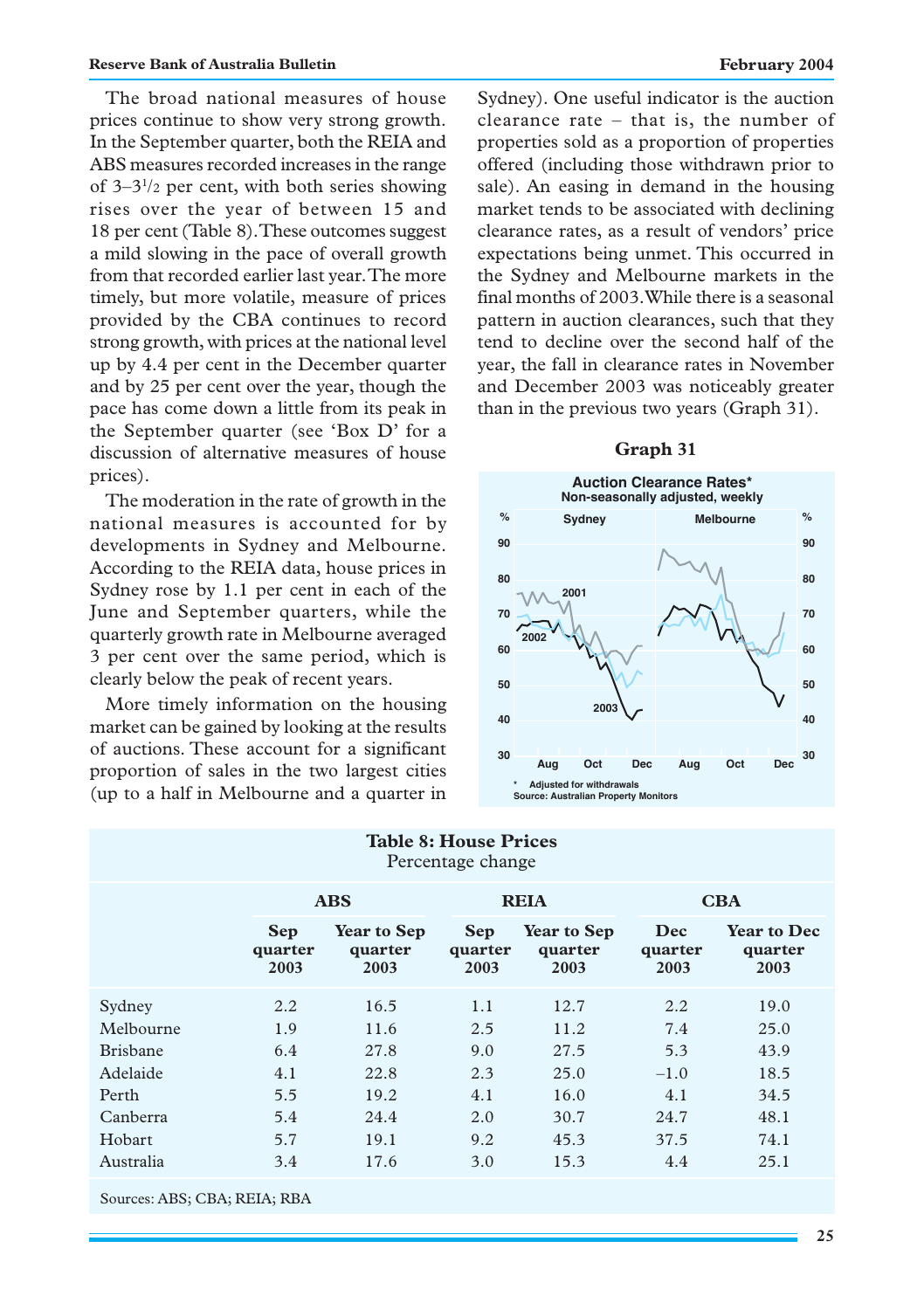An easing in demand is also evident in auction prices during this period. The median prices of houses sold at auction in Sydney and Melbourne, while volatile from month to month and subject to seasonal influences, appear to have levelled out over 2003, with auction prices in December below their recent peaks (Graph 32). It is too early to tell, however, whether these auction outcomes are representative of the broader market and, given the seasonal pause in the real estate market over summer, whether they have continued into 2004.

In both cities, there is evidence of weakness in inner-city apartment prices. In Melbourne, auction prices for inner-city apartments (defined to include properties in the CBD and adjoining suburbs) have been broadly flat or declining since 2000 (Graph 33). Data on specific areas, while volatile, show that apartment prices in some localities have fallen well below their peaks. The inner-city market in aggregate has held up longer in Sydney than in Melbourne, although the latest auction price data recorded a fall. As in Melbourne, price declines have been seen in a number of



### **Graph 32**

**Graph 33**



areas in inner Sydney, though at this stage they have not been as pronounced.

While the broad city-wide house price indices have continued to rise in Sydney and Melbourne, their rate of increase has clearly declined. In contrast, prices in other capitals have continued to rise rapidly. According to both the REIA and ABS data, prices in Adelaide, Brisbane, Canberra, Hobart and Perth have increased by around 20 per cent or more over the year. With the exception of Adelaide, the CBA data show this pattern continuing into the December quarter. Residex house price data for the December quarter, based on repeat sales of individual properties, similarly show an easing in the rate of increase of aggregate prices in Sydney and Melbourne, while the pace remains rapid in Brisbane (Graph 34).

The contrast between developments in the Sydney and Melbourne property markets and developments elsewhere is also evident in data on rental markets. Rents continue to rise at a subdued rate in Sydney and Melbourne, and have fallen in some areas. Vacancy rates in both cities have declined a little recently, but remain at high levels and could move higher as a large number of new apartments comes on stream. In contrast, rental growth remains robust in Brisbane, Adelaide and Canberra, where vacancy rates are relatively low. Despite this, rental yields even in these cities have declined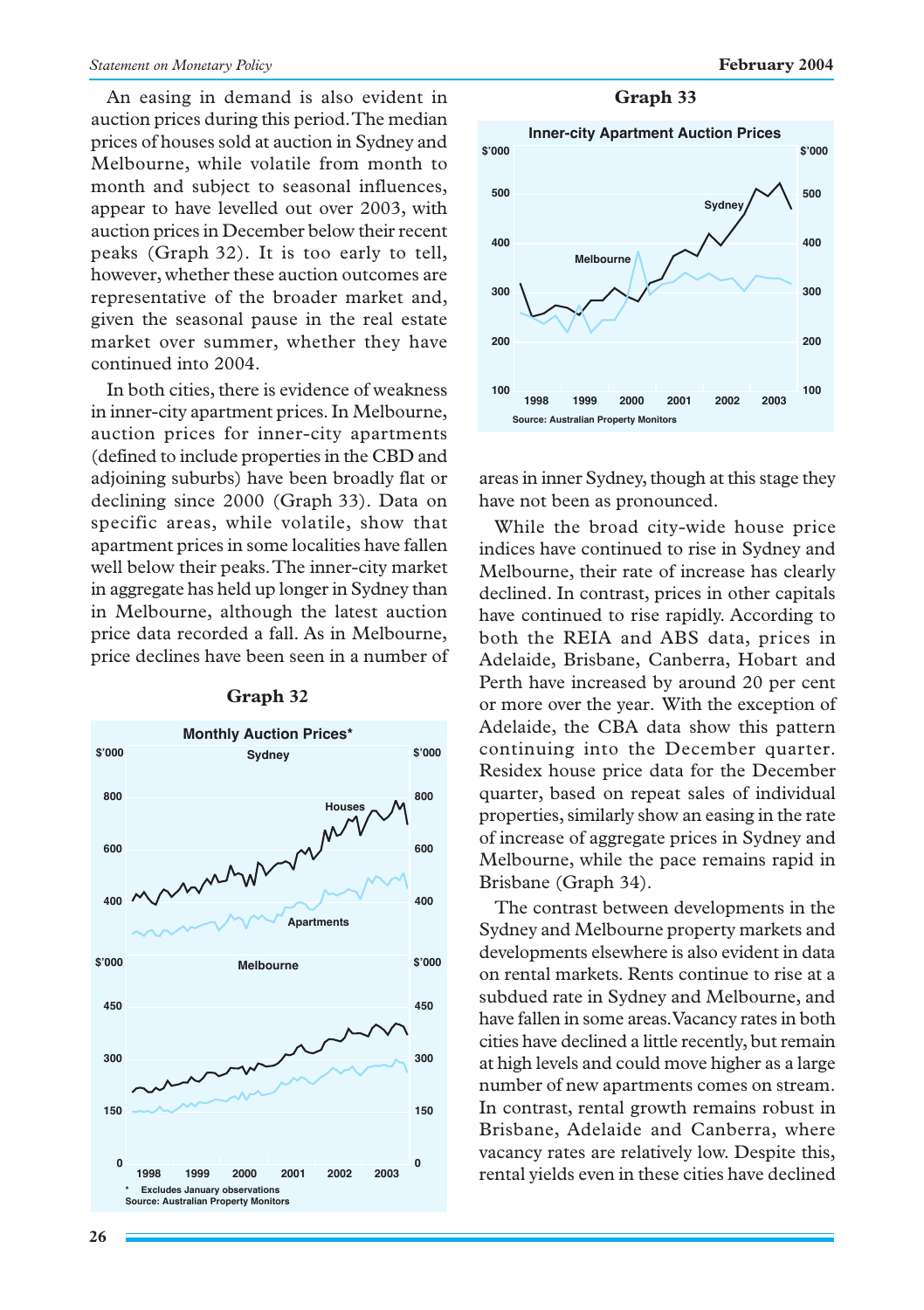### **Graph 34**



to levels that are low by international standards and past experience.

It remains to be seen to what extent the weakening in the inner-city property markets in Sydney and Melbourne will spread more widely across the national market. However, it is clear that sentiment about the property market has softened. According to the Westpac-Melbourne Institute survey of consumer sentiment, the number of people who view it as a good time to buy a dwelling has fallen to its lowest level since 1989 and the number reporting that property is their preferred destination for savings has fallen to its lowest level in three years (Graph 35).



### **Graph 35**

### **Business sector**

Business conditions are currently very favourable, with most industries experiencing solid growth in demand and strong profits. Business borrowing is expanding quite rapidly and measures of confidence are at a high level. The strength in demand has seen capacity utilisation increase to around the highest levels of the past decade, although a lack of capacity does not yet seem to be a significant constraint on expanding output for most industries.

Over the past year, output growth has been strongest in those industries exposed to domestic demand, such as construction and retail trade. More recently, business services and tourism-related industries have also seen stronger output growth. In contrast, growth has been weaker in export-oriented industries such as mining and parts of manufacturing, as well as in the farm sector and other industries that have been affected by the drought. These contrasts, however, are likely to diminish over the year ahead as the world economy recovers and the effects of the drought dissipate.

The recovery in farm output is now clearly underway, with a strong increase recorded in the September quarter and the ABS projecting growth of more than 40 per cent over the year to the June quarter 2004 (Graph 36). Consistent with this, the latest Rabobank survey suggests that expected business conditions in the farm sector are close to their pre-drought levels, despite concerns about the exchange rate appreciation. The recovery is likely to be driven almost entirely by cropping industries. The prospects for irrigated crop production and livestock industries are more subdued, with stored water levels still low in some states.

Conditions in the mining industry also look to be improving as the global recovery has gathered pace and commodity prices have risen strongly (see chapter on 'Balance of Payments' for more detail). One offset to this brighter outlook, though, is the appreciation of the exchange rate, which reduces the Australian dollar proceeds of foreign-currency export receipts. The appreciation is also having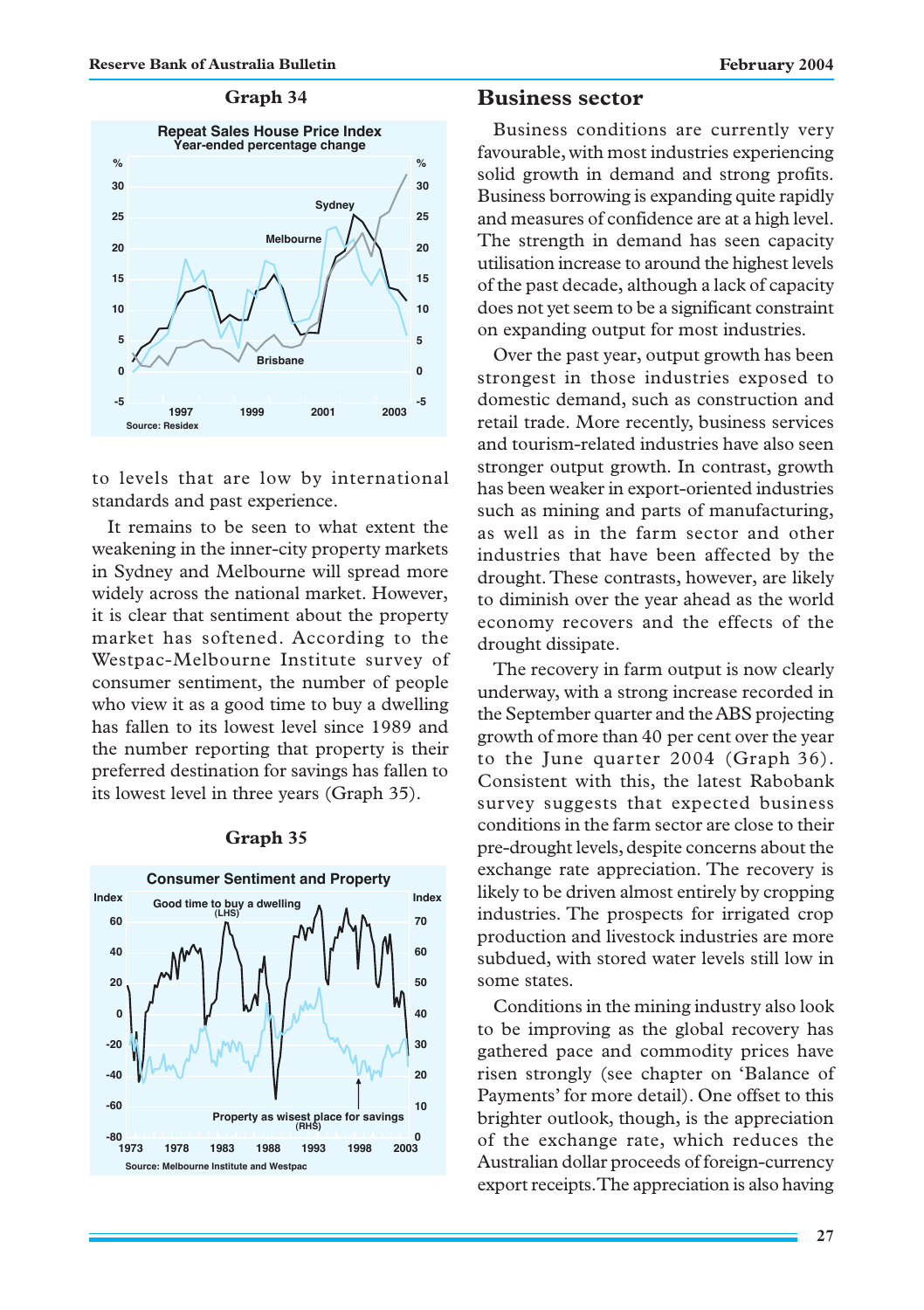### **Graph 36**



an impact on firms in the manufacturing sector. A recent AIG survey identified the movement of the currency as a significant factor inhibiting export earnings and intensifying competitive pressures from imports, with many firms reporting lower profits as a result.

Overall, business surveys are consistent with strong growth in demand. The NAB survey of the non-farm sector reported that business conditions in the December quarter improved, to be at their most favourable level since the peak reached in 1994 (Graph 37). In contrast to earlier in the year, the improvement in conditions has encompassed sectors linked to the international economy and agribusiness, while business conditions in residential construction and related services have eased a little from recent peaks. A range of other business surveys are also showing current business conditions to be well above long-run average levels.

Business confidence also appears to be quite strong, although some firms have recently become more cautious about the outlook. The





NAB survey suggests that business confidence remains above average, although it declined in the December quarter. The December quarter AIG survey of manufacturing, the ACCI survey and the Sensis survey of small businesses also reported above-average levels of confidence for the period ahead (Graph 38).

### **Graph 38**

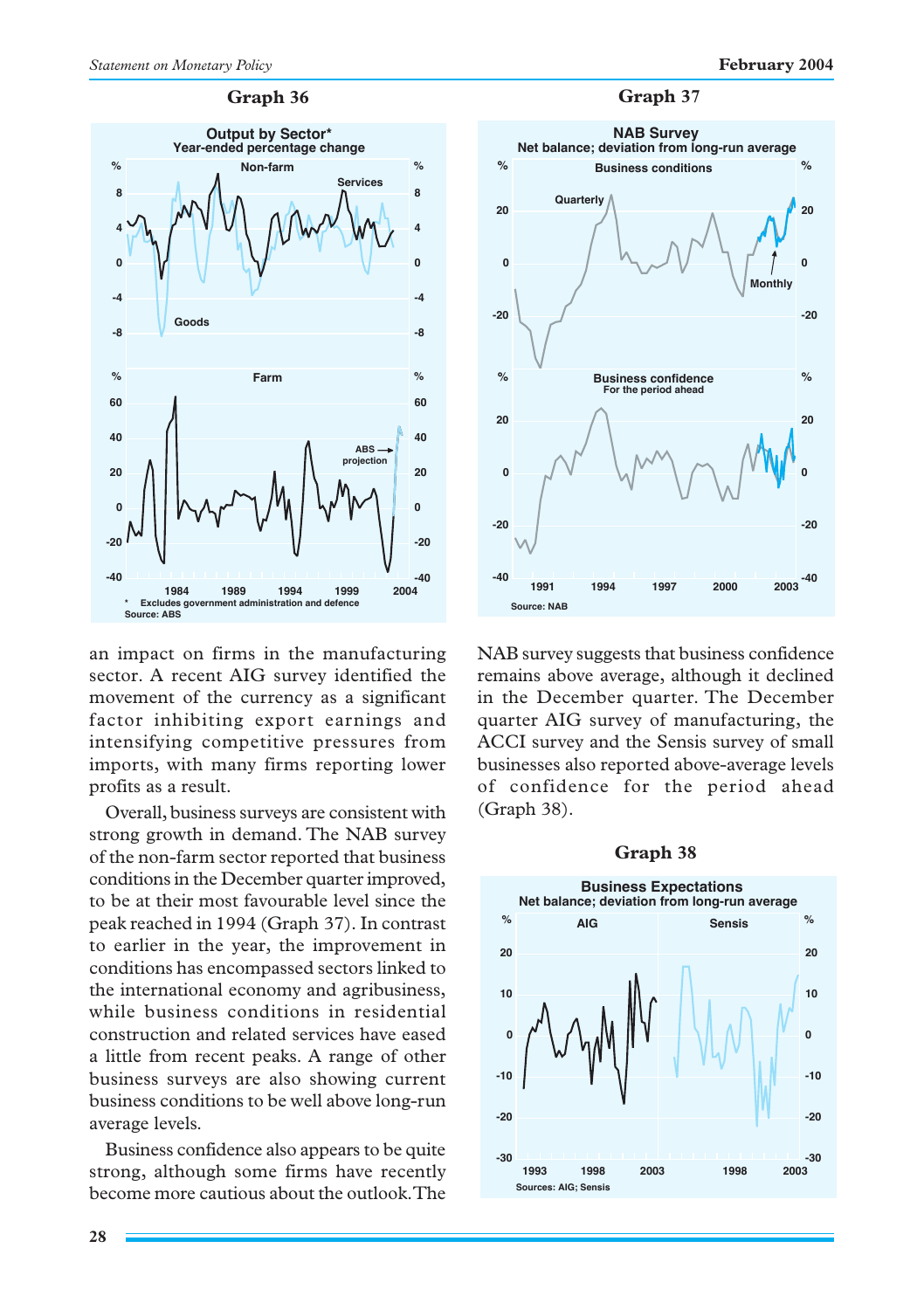Corporate profit growth was robust over the first three quarters of 2003, with profits increasing at an annualised rate of 61 /2–7 per cent. Much of the strength was in sectors exposed to the domestic economy, such as retail and wholesale trade. Profitability has recovered in the manufacturing and property & business services sectors, in line with improved business sentiment, and farm profitability has experienced a sharp turnaround as the effects of the drought recede, while profitability in the mining sector remains relatively low. Looking forward, responses to the NAB business survey suggest continued solid growth in non-farm profits.

Firms have ready access to a range of funding sources to finance investment. Resilient profit growth has provided a strong base of internal funds. Moreover, in line with recovering investor sentiment, equity raisings by non-financial companies have risen strongly in recent months, following an extended period of weakness. Borrowing from financial intermediaries has also picked up strongly over recent months, growing at an annual rate of 13 per cent over the second half of 2003. Despite this, corporate gearing ratios remain low by historical standards.

The current strength in business investment appears likely to continue, supported by high levels of capacity utilisation and the healthy financial position of businesses. Business investment grew by 2 per cent in the September quarter and by 11 per cent over the year, though the pace of growth eased back from its late 2002 peak of just over 20 per cent (Graph 39). Consistent with strong capital imports, machinery and equipment investment rose by almost 4 per cent in the quarter. In contrast, the national accounts measure of buildings and structures investment fell by a surprisingly large 3.8 per cent in the September quarter, driven by a large reversal in the previously robust structures component. More recent data on construction activity published by the ABS suggest, however, that this component of investment will be revised up.

Indicators of investment intentions suggest that growth in business investment in the first

**Graph 39**



half of 2004 will remain healthy, although intentions have been downgraded slightly in the past three months. Assuming a five-year average realisation ratio, the September quarter ABS capital expenditure (Capex) survey implies a 4.6 per cent fall in nominal investment in machinery and equipment in 2003/04. However, the appreciation of the Australian dollar has reduced prices of imported capital equipment markedly, so this result points to solid growth in real terms. The mining and manufacturing sectors both upgraded their expenditure plans in the September quarter, and are expected to be the main sources of growth in nominal equipment investment in 2003/04, while other sectors tended to downgrade expectations. Survey and other evidence also indicate a rebound in investment expenditure in the farm sector, to be close to their pre-drought levels.

Forward-looking indicators of buildings and structures investment suggest that activity will pick up significantly in coming quarters, with construction work done likely to rebound strongly following the fall in activity in the September quarter (Graph 40). Despite the recent deferral and cancellation of a number of projects, the outlook for engineering construction activity remains strong, with the large amount of infrastructure and resource-related work still to be completed likely to sustain growth in activity over most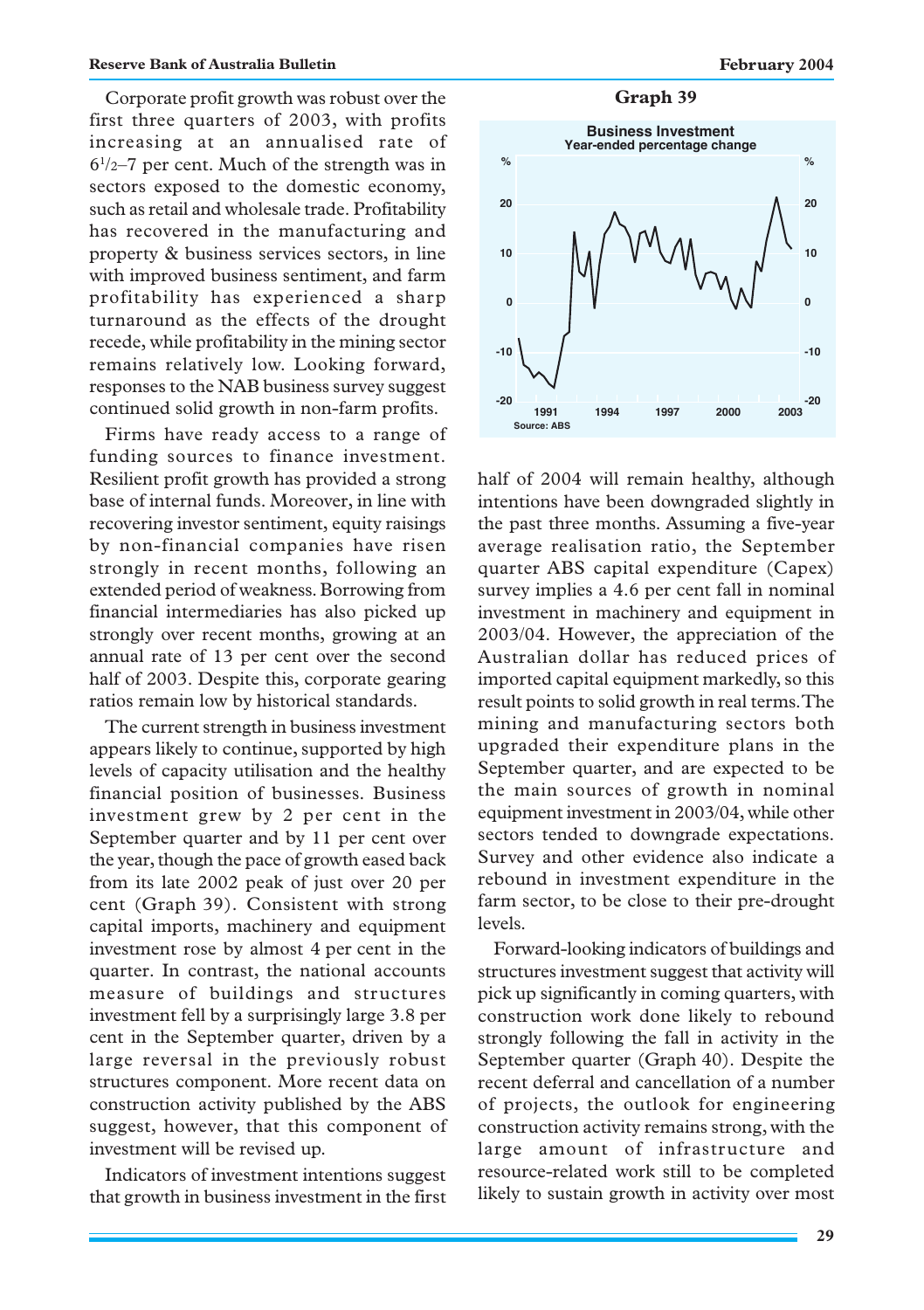### **Graph 40**



of 2004. Similarly, business surveys and a large stock of work in the pipeline suggest a strong outlook for non-residential building activity in the near term. Further ahead, the outlook is more uncertain, with the Access Economics *Investment Monitor* indicating a fall in the number of building projects proceeding from the planning stages.

# **Labour market**

Employment has continued to grow strongly, with the average level of employment in the three months to December up by around 1.2 per cent on the previous three months and 2.3 per cent on levels a year earlier (Graph 41). Much of this growth has been in full-time employment, which has grown at above-trend rates over the past year. Part-time employment has also continued to grow, but at rates noticeably slower than the average of recent years.

The strong employment growth has lowered the unemployment rate to levels not recorded since the late 1980s. At the end of 2003, the unemployment rate stood at 5.6 per cent, 1 /2 a percentage point lower than its level a year earlier (Graph 42). While the measured participation rate has been quite volatile over the past year, in recent months it has stabilised at around  $63<sup>3</sup>/4$  per cent, a little above the average of the past decade.







The gains in employment have been widespread, with the highest rates of increase occurring in Queensland and Tasmania. These states also recorded the largest falls in their unemployment rates over the past year (Table 9), with the Tasmanian unemployment rate converging noticeably on the national average.

Employment in the construction industry has continued to expand rapidly over the past year, in line with high levels of construction activity (Table 10). Service-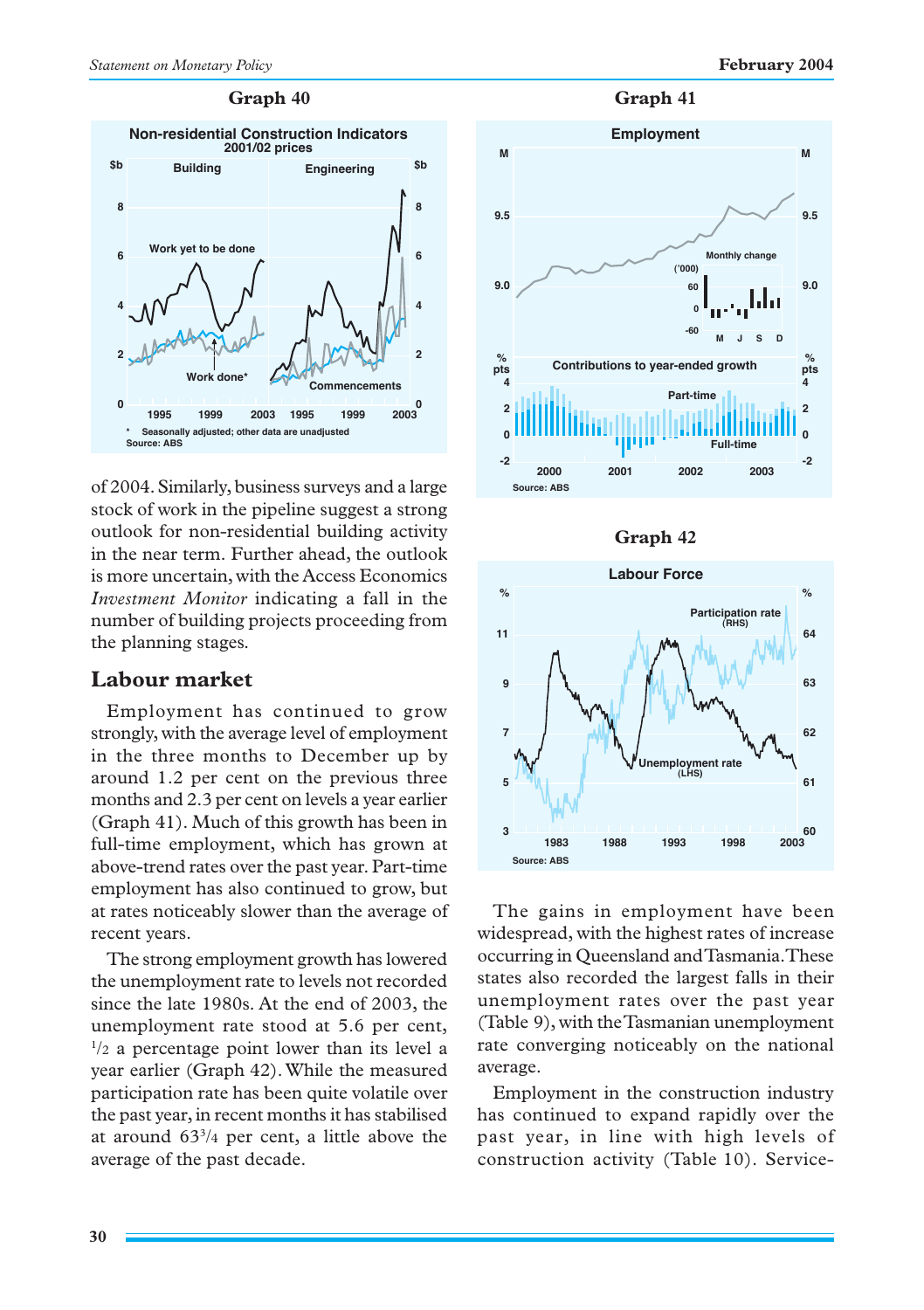| Table 9: Labour Market by State<br>December quarter, per cent |               |                                                      |      |      |  |  |  |
|---------------------------------------------------------------|---------------|------------------------------------------------------|------|------|--|--|--|
|                                                               |               | <b>Unemployment rate</b><br><b>Employment growth</b> |      |      |  |  |  |
|                                                               | Quarterly     | Year-ended                                           | 2003 | 2002 |  |  |  |
| <b>NSW</b>                                                    | 1.4           | 2.0                                                  | 5.4  | 5.8  |  |  |  |
| Victoria                                                      | 0.9           | 1.5                                                  | 5.4  | 5.7  |  |  |  |
| Oueensland                                                    | 1.9           | 4.4                                                  | 6.0  | 7.0  |  |  |  |
| <b>WA</b>                                                     | 1.3           | 1.9                                                  | 6.0  | 6.1  |  |  |  |
| <b>SA</b>                                                     | $-0.5$        | 2.0                                                  | 6.4  | 6.0  |  |  |  |
| Tasmania                                                      | $0.6^{\circ}$ | 4.6                                                  | 6.9  | 8.5  |  |  |  |
| Australia                                                     | 1.2           | 2.3                                                  | 5.6  | 6.1  |  |  |  |
| Source: ABS                                                   |               |                                                      |      |      |  |  |  |

| Table 10: Employment by Industry<br>Per cent |                           |                                                           |  |  |  |
|----------------------------------------------|---------------------------|-----------------------------------------------------------|--|--|--|
| <b>Industries</b>                            | Share of<br>total<br>2003 | Growth<br>over year to<br><b>December</b><br>quarter 2003 |  |  |  |
| Agriculture                                  | 3.9                       | 1.7                                                       |  |  |  |
| Construction                                 | 8.1                       | 10.1                                                      |  |  |  |
| Manufacturing<br>Wholesale and               | 11.5                      | $-7.9$                                                    |  |  |  |
| retail trade                                 | 20.2                      | 2.1                                                       |  |  |  |
| Health, education<br>and community           |                           |                                                           |  |  |  |
| services                                     | 16.9                      | 1.9                                                       |  |  |  |
| Other services                               | 28.6                      | 3.2                                                       |  |  |  |
| Other <sup>(a)</sup>                         | 10.8                      | 6.5                                                       |  |  |  |
| <b>Total</b>                                 | 100.0                     | 2.6                                                       |  |  |  |

(a) Utilities, mining, transport and storage and public administration and defence Source: ABS

sector employment has also risen strongly, and agricultural employment is up, following the easing of drought conditions in some areas. By contrast, employment in manufacturing has declined.

Forward-looking indicators generally suggest a continuation of strong, albeit slightly slower, employment growth (Graph 43). Major surveys of employment intentions are above their long-term averages, although the latest readings from the NAB and ACCI-

# **Graph 43**



Westpac surveys have eased. In the December quarter, the ABS measure of job vacancies rose by 7.9 per cent and modest gains were evident in the print-based vacancy measures published by the ANZ Bank and the DEWR, with the DEWR series edging up further in January.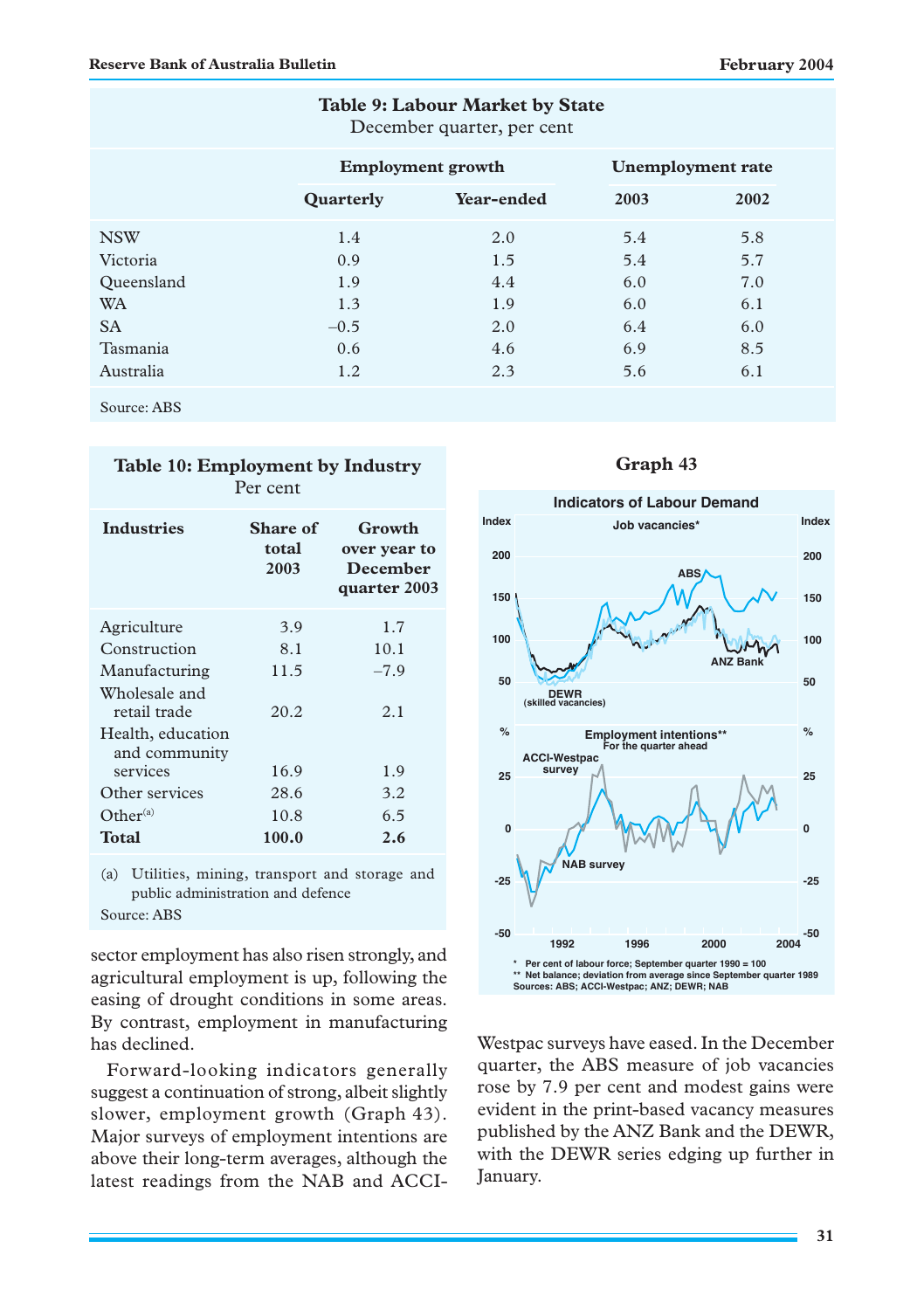# **Box B: Measuring Household Debt-servicing Costs – An Update**

The primary measure of the household sector's debt-servicing burden is the ratio of aggregate interest payments to disposable income.<sup>1</sup>

In calculating this ratio over the past year, the RBA has been making two adjustments to the aggregate interest payments series published by the ABS. As discussed in Box C in the May 2003 *Statement*, the first adjustment has been to add back to the published series the imputed financial intermediation service charge deducted by the ABS. The second has been to adjust interest payments upwards from the December quarter 2000 onwards to correct for the fact that movements in the average interest rate implied by the published series appeared inconsistent with movements in market rates. Over 2002/03, this second adjustment increased the total debt-servicing ratio by around  $\frac{3}{4}$  of a percentage point, shifting the profile of the ratio from being relatively flat, to one that was trending upwards.

The ABS has recently reviewed the interest paid series and published substantial revisions in the September quarter 2003 national accounts (Graph B1). These revisions reflect the incorporation of new data from financial institutions. The new estimates confirm the upward trend in the debt-servicing ratio over recent years evident in the earlier RBA estimates, with movements in the implied average interest rate now consistent with those in market rates. As a result, the RBA will no longer make the second adjustment to the ABS's figures. It will however continue to make the adjustment for the imputed financial intermediation service charge, given that the

### **Graph B1**



published data still exclude that part of interest payments attributed to this charge. The financial intermediation service charge currently increases the ratio by around 1.4 percentage points, of which around half is attributable to housing-related debt.

The revised data including the financial intermediation service charge suggest a slightly higher debt-servicing ratio over recent years than that indicated by the RBA's earlier estimates, with the revised ratio averaging 1 /4–1 /2 of a percentage point higher over recent quarters. The implied average interest rate on housing debt in the September quarter 2003 was around  $6^{1/2}$  per cent, around the same level as the banks' standard variable lending rate at the time. The overall implied interest rate on household debt is slightly higher, at around 7 per cent, reflecting relatively higher interest rates on households' consumer debt. <sup>R</sup>

<sup>1.</sup> For a further discussion of the household debt-servicing ratio see 'Do Australian Households Borrow Too Much?', RBA *Bulletin*, April 2003.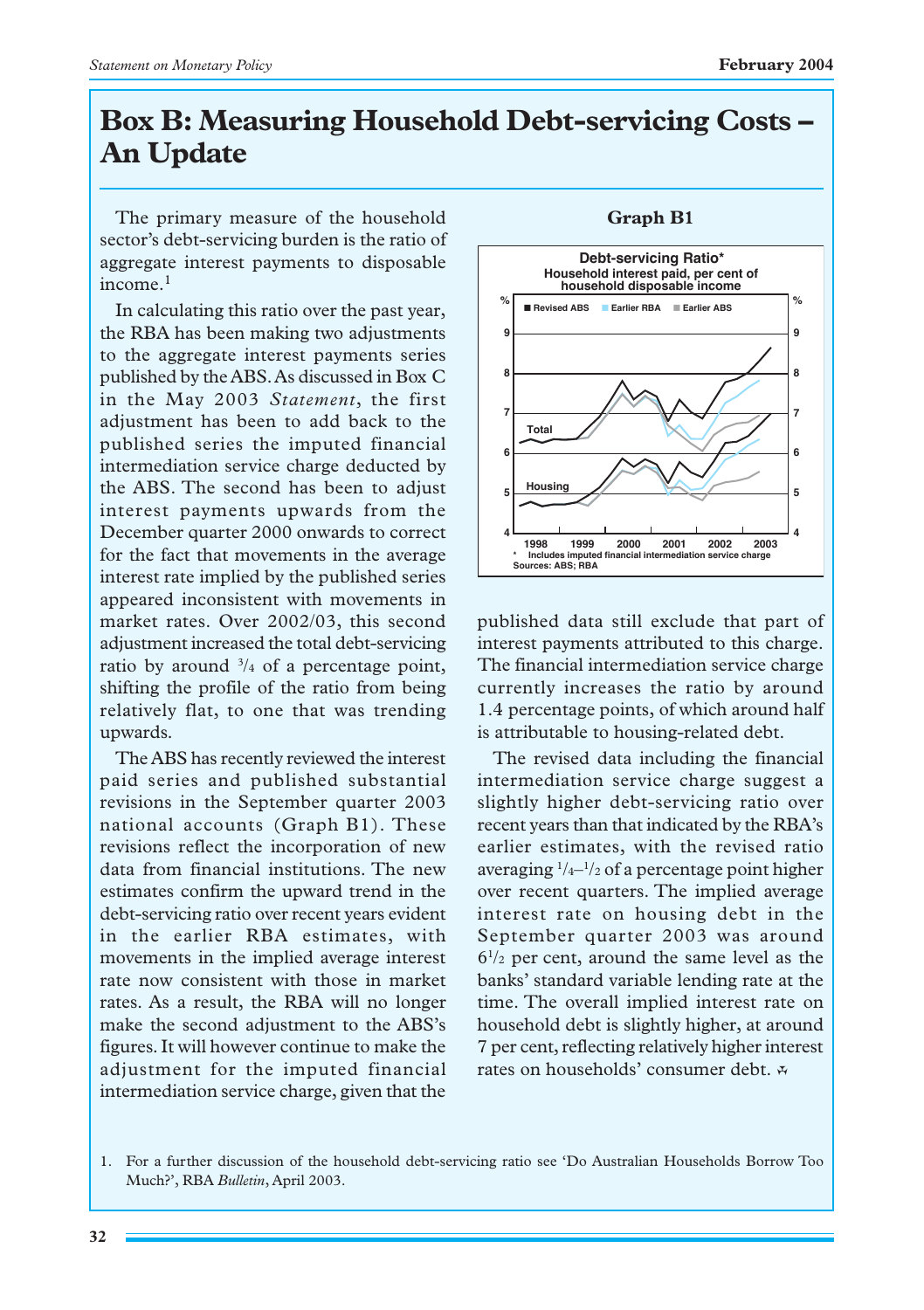# **Box C: Housing Loan Approvals and Housing Credit Growth**

The value of housing loan approvals and movements in housing credit outstanding track one another closely (Graph C1), although the value of approvals is typically at least double the dollar value of the movement in credit, due to repayments of principal and drawdowns of existing facilities.<sup>1</sup> Typically there is a  $6-10$  week delay between when a loan approval is recorded and property settlement takes place, so movements in credit lag the level of approvals. Indeed, empirical work suggests that it can take up to four months for the effect of a change in the level of approvals to fully flow through into a change in the movement in credit, with around 40 per cent of the effect occurring within one month, and 75 per cent within two months (Graph C2).

Given the relationship between the level of housing loan approvals and the dollarvalue movement in housing credit, it is possible to derive a relationship between the *percentage change* in approvals and the *growth*



### **Graph C1**

## **Graph C2**



*rate* of credit. Again, empirical work suggests that, at current levels of approvals and credit growth, a once-only 10 per cent decline in approvals would reduce the monthly rate of credit growth by around 0.3 of a percentage point after about three months (Graph C3).<sup>2</sup>

### **Graph C3**



- 1. Including redraws of excess repayments and drawdowns of home-equity loans.
- 2. The growth rate of credit would, however, continue falling over time due to the base effect from the rising level of the outstanding stock of credit. For any given growth rate of credit to be maintained, the level of approvals needs to increase over time to offset this effect.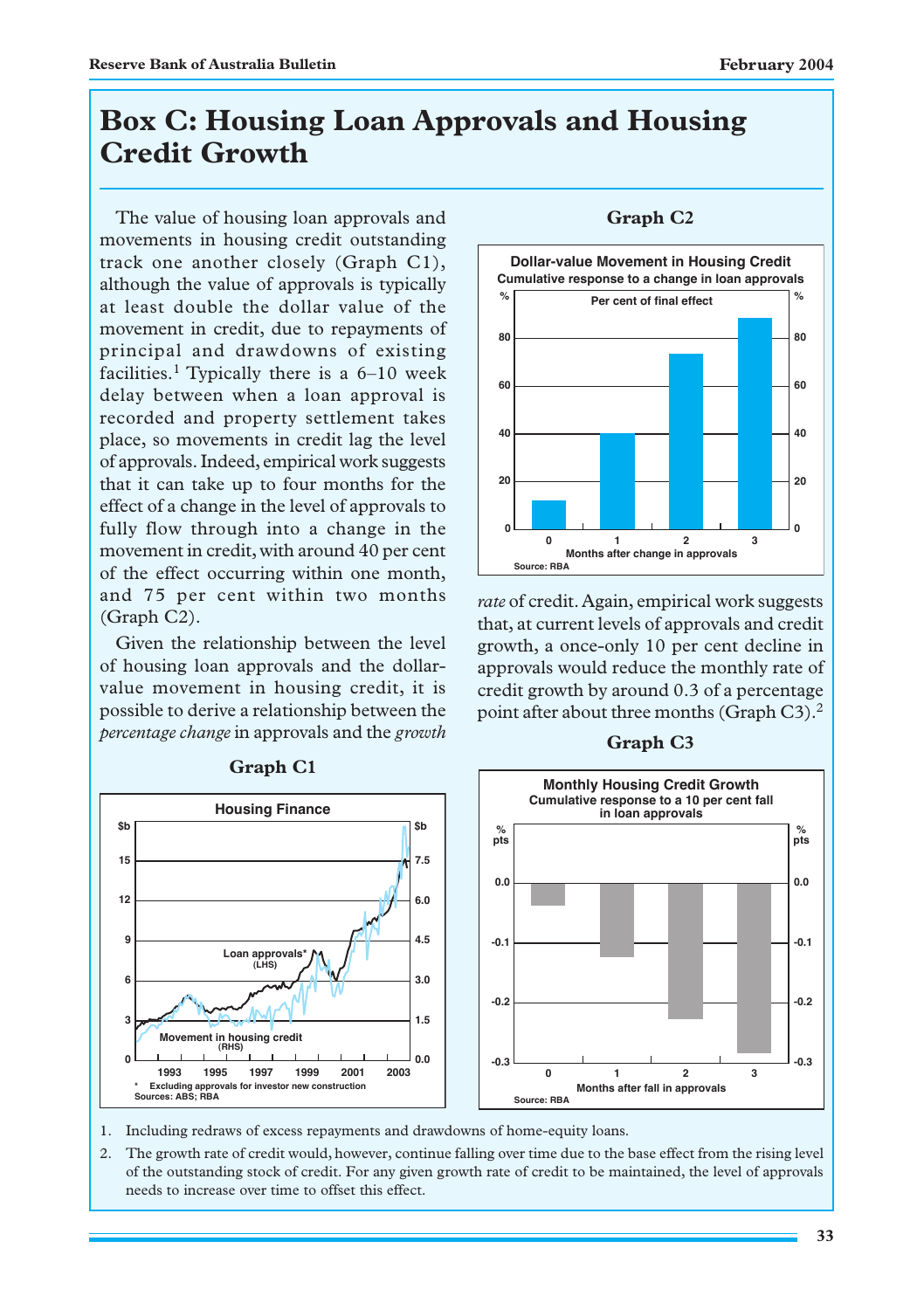To put these numbers into perspective it is useful to consider the likely impact on credit growth of the 5 per cent decline in the value of housing loan approvals recorded in November 2003. Assuming that approvals remain at their new lower level, housing credit growth would be expected to slow from a three-month-annualised rate of 25 per cent to a still rapid rate of around 18 per cent by mid 2005 (Graph C4).



### **Graph C4**

It is also useful to look at the effect on credit growth of a number of other scenarios for loan approvals. If, for example, approvals were to fall by 2 per cent each month until the end of 2004, and remain constant thereafter, the rate of housing credit growth would be expected to slow to a three-monthannualised rate of 13 per cent by mid 2005. Under this scenario, approvals would fall by a cumulative 27 per cent from their October 2003 peak, to around the level recorded in early 2003.

If instead approvals were to fall by 4 per cent per month, housing credit growth would be expected to slow to a three-monthannualised rate of 9 per cent by mid 2005. Under this scenario, the cumulative decline in approvals would be 44 per cent, which, while large, would not be inconsistent with declines in previous cycles. If instead, however, approvals were to fall by 8 per cent per month until end 2004, housing credit growth would be expected to slow to around 5 per cent by mid 2005. Such a large decline in approvals is clearly outside the range of previous experience.

Finally, rather than falling, if the value of loan approvals was to grow by 2 per cent per month from the November 2003 level until the end of 2004, housing credit growth would be expected to remain at around its current rate of close to 25 per cent. <sup>R</sup>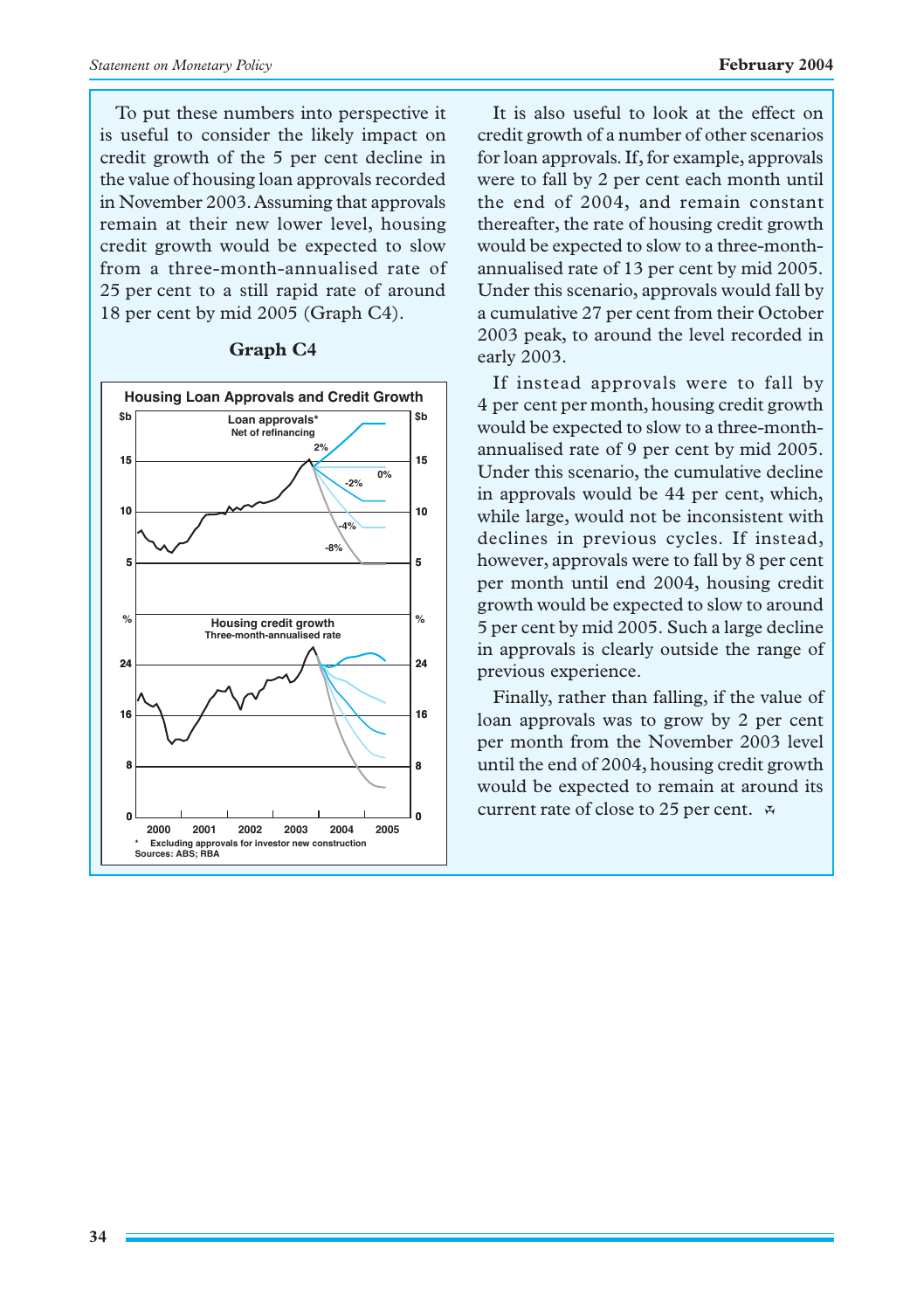# **Box D: House Price Measures**

At the national level there are three main sources of data on house prices: the ABS, the Real Estate Institute of Australia (REIA) and the Commonwealth Bank (CBA). All three sources provide price measures for the capital cities. The ABS also publishes an Australia-wide measure, while the RBA constructs national measures using the REIA and CBA city-based data, using the number of capital-city households as weights.

All three series are based on transaction prices (Graph D1). They are published quarterly, although some commercial data providers produce monthly equivalents for their clients. Of these three measures only the ABS series attempts to control for changes in the geographic composition of houses that are sold during the quarter. None of these three price indices adjusts for improvement in the average quality of houses through time.

Residex, a commercial provider of house price data, constructs series for Sydney, Melbourne and Brisbane using data from repeat sales of individual properties. These repeat-sales indices control for compositional shifts in the stock of houses



### **Graph D1**

sold in each quarter, and changes in the average quality of newer homes compared with older homes. They can therefore be useful for understanding longer-term trends. However, the series cannot adjust for the effects of renovations on the quality and price of existing homes, and recent observations can be subject to significant revisions.

The ABS, Residex and REIA series record prices at settlement and are based on data provided to the land titles offices in each state, except in Victoria where the ABS and REIA use surveys of real estate agents. In contrast, the CBA series is derived from house purchases made by CBA home loan customers, with prices typically being recorded close to the date at which contracts are exchanged. It is available earlier than the other series, although given the smaller samples involved, it tends to be relatively volatile. Currently all three of the national series show prices rising at a relatively fast pace over the latest year for which data are available, though they also show that the rates of increase have come down from their most recent peaks.

Given that price movements can vary significantly across markets, it is also important to monitor price indices for specific geographical areas. Over the past year or so, particular attention has been paid to the inner-city apartment markets. Data for both private treaty and auction prices are available from a number of industry and commercial providers, although care needs to be exercised in interpreting movements because the samples can be quite small. While these data at times show marked differences across areas, they suggest that prices in a number of inner-city localities, including Melbourne's CBD and the City of Sydney, had come off their peaks by the September quarter (Graph D2). Whether this portends a lasting change in trend is unclear.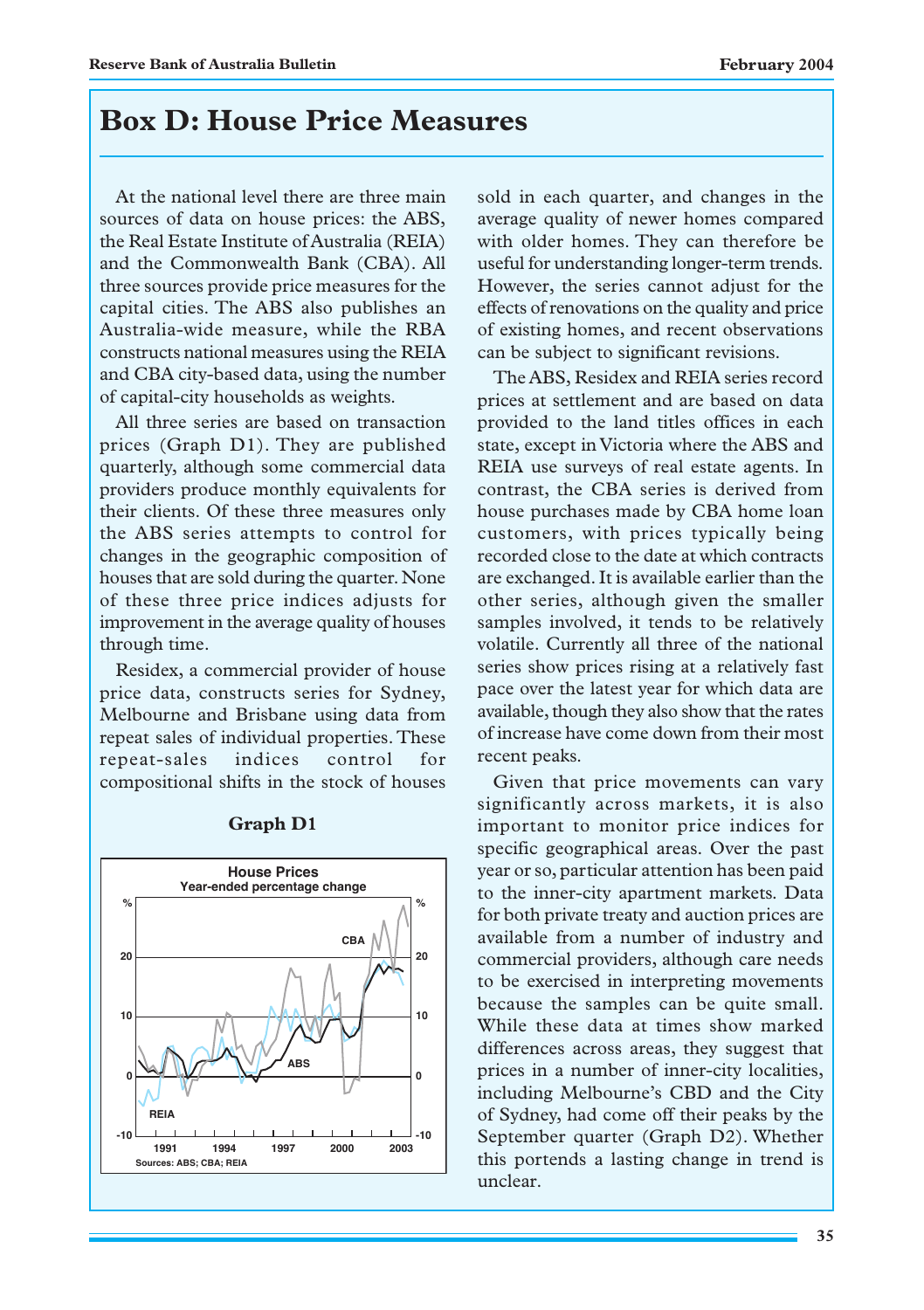



As noted above, most house price data are obtained from land titles offices, with prices recorded as at the time of settlement. The use of data from land titles offices means that there are significant lags between the time when sales occur and when a reliable median

**Graph D2** of those prices can be estimated. This reflects the typical lag of at least six weeks between sale and settlement, as well as, in some states, significant reporting and processing lags.

> A more timely indicator of price movements is provided by auction results, which are available from a number of commercial data providers soon after the auction takes place. These measures are most useful for Melbourne and Sydney markets, where auctions can account for up to a half and a quarter of all sales respectively. As discussed in the body of this *Statement*, recent auction data suggest that prices were relatively flat over the final months of 2003. In interpreting these data, however, it should be kept in mind that the samples are considerably smaller than those used to construct the quarterly price series discussed above, and that auctions tend to be concentrated in the higher-value end of the market. In Sydney, for example, the median auction price is close to double the median private treaty price.  $\alpha$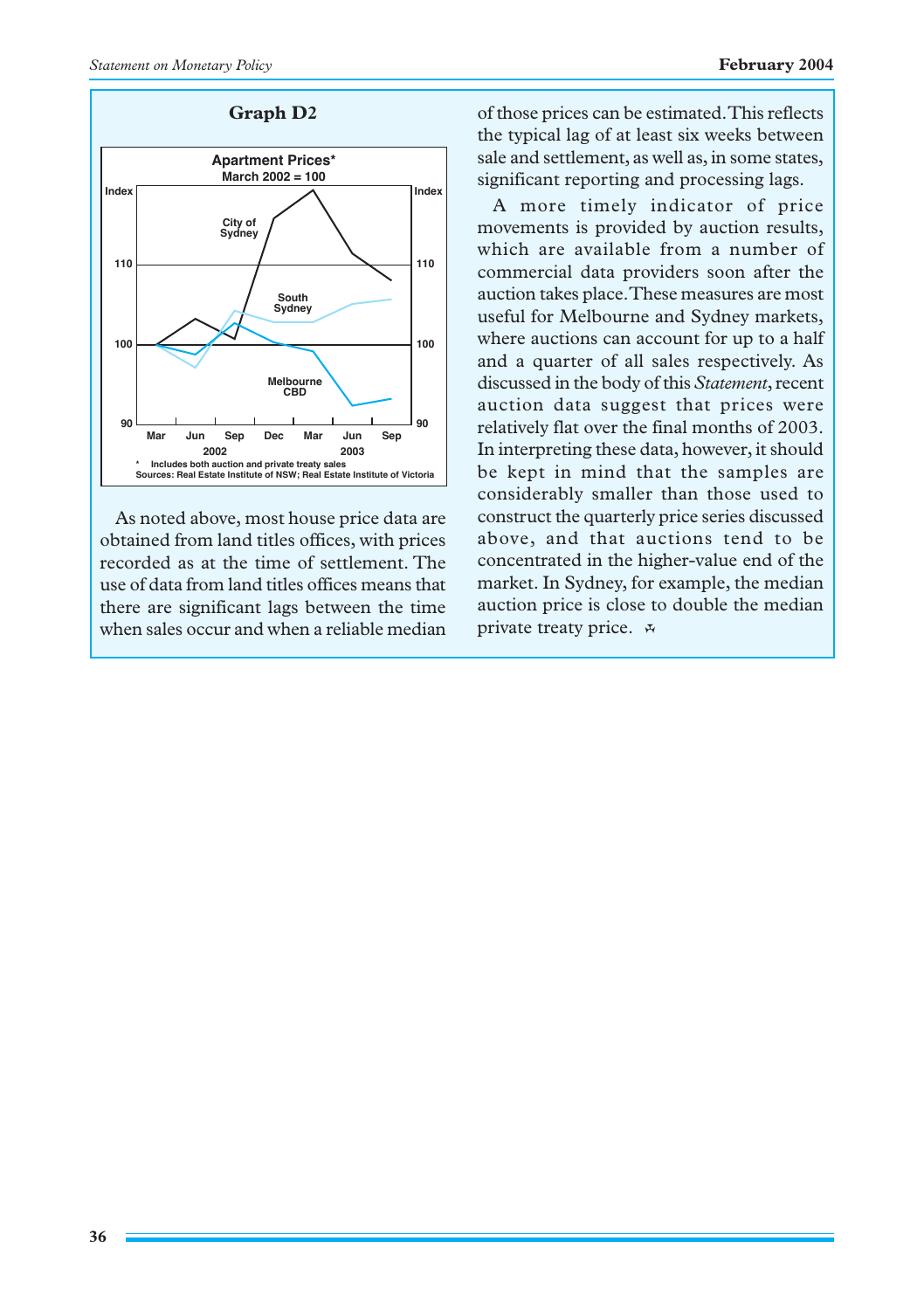# **Balance of Payments**

The second half of 2003 saw a partial reversal of factors that had held back Australia's trade performance over the past couple of years. Over that period, slow growth in world demand and the effects of the drought had resulted in weak export outcomes. This, together with rapid growth in imports flowing from strong domestic demand, led to a substantial widening of the deficit on trade in goods and services (Graph 44). Since mid 2003, however, global demand has picked up and drought conditions have eased, which has resulted in a recovery in some components of the volume of exports. The global recovery has also boosted commodity prices, with the terms of trade increasing to levels not seen for the past quarter-century. These developments have led to a narrowing in the trade deficit from 31/2 per cent of GDP in the June quarter 2003 to around 3 per cent of GDP by the end of 2003. Assuming that the net income deficit remains constant as a share of GDP in the December quarter, the current account deficit would have narrowed accordingly, to around 6 per cent of GDP.

Recent data suggest that the tentative recovery in exports evident at the time of the previous *Statement* has continued (Graphs 45 and 46). Although the appreciation of the Australian dollar has dampened export prices in Australian dollar terms, the value of exports has edged higher since mid year, rising by around 11 /4 per cent in the December quarter. This suggests that since mid 2003 export volumes have largely reversed the 51 /4 per cent fall that occurred over the previous 12 months.



### **Graph 44**



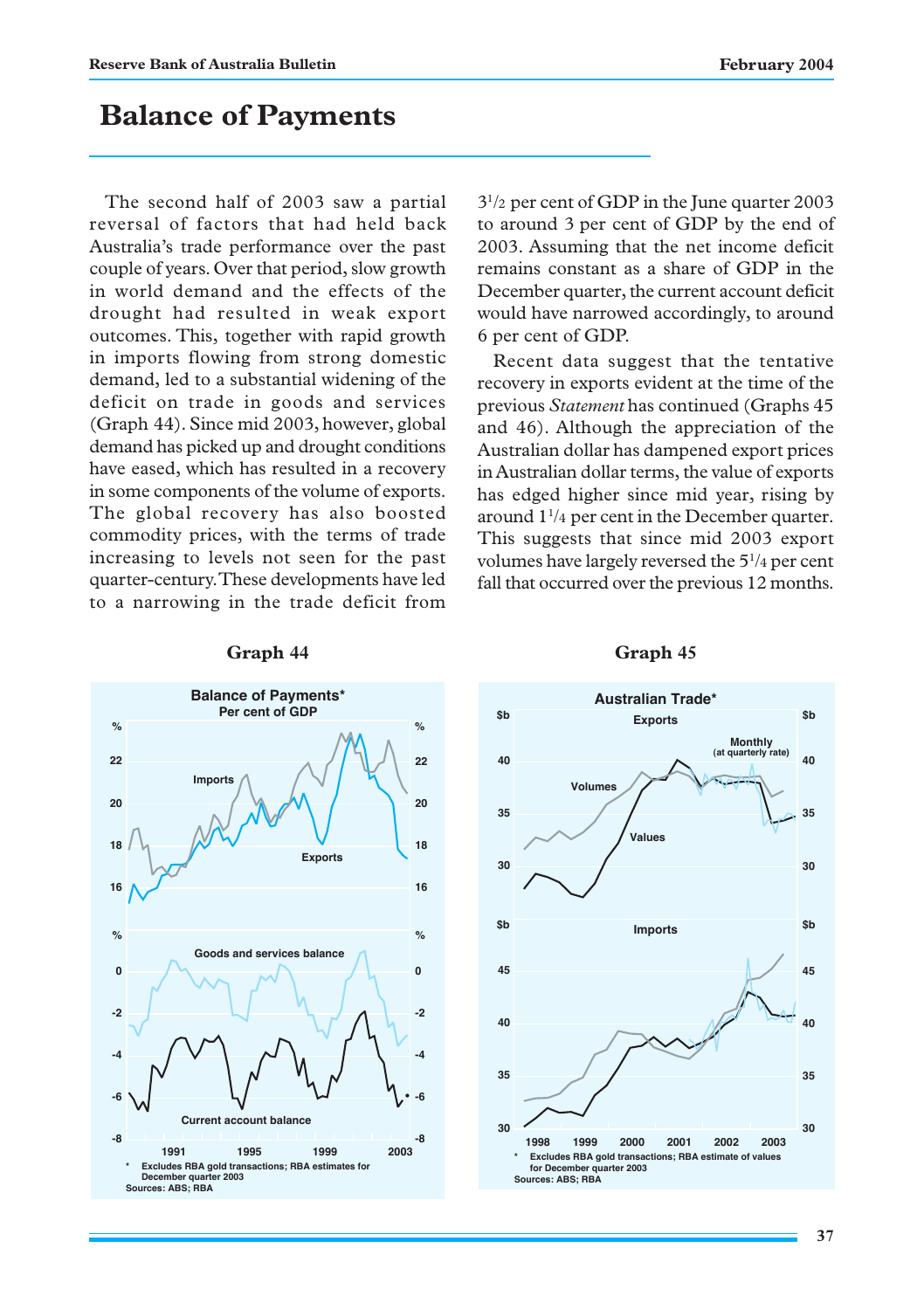

A key contributor to this recovery has been a revival in service exports. Earnings from services rebounded strongly in the September quarter following the containment of SARS, and rose a further  $8\frac{3}{4}$  per cent in the December quarter. This result was boosted by tourist spending associated with the Rugby World Cup, but even abstracting from this short-term stimulus, both travel-related and other service exports have continued to expand at a healthy pace. Consistent with this, there has been a resurgence in short-term visitor arrivals over the past six months, to levels above those recorded prior to the SARS outbreak and the war in Iraq (Graph 47).

Rural export earnings have also begun to recover from their drought-induced weakness, with the value of rural exports rising by around 7 per cent in the December quarter. The value of cereals and meat exports rose sharply in the quarter, though these increases were partially offset by a fall in the value of wool and other rural exports. The overall recovery in rural exports is set to continue in coming quarters with the Australian Bureau of Agricultural and Resource Economics (ABARE) forecasting a large rise in farm production in 2003/04, despite a marginal downward revision recently. Cereals exports, particularly wheat, are expected to continue



to grow strongly as the winter crop, which has now largely been harvested, is exported. In contrast, herd re-stocking, following the easing of drought conditions in many areas, is expected to weigh on meat and live animal exports in the near term. The outlook for wool and cotton exports is also subdued, because of flock depletion and an ongoing shortage of irrigation water.

Earnings from resource exports appear to be stabilising after falling earlier in the year. In the December quarter, earnings increased by 1 /2 per cent, although they remain around 11 per cent lower than a year earlier. The recent improvement is likely to reflect both higher global prices for resources and a pickup in volumes due to stronger global industrial production, and has occurred despite the appreciation of the Australian dollar lowering prices in Australian dollar terms. The general weakness in resource exports over the past year has been most evident in exports of mineral fuels (excluding coal and related products), which in volume terms fell by almost 10 per cent over the year to the September quarter. In part, this weak outcome reflects supply constraints, as some of Australia's mature oil fields are approaching the end of their productive lives. The volume of metals exports (excluding gold) has also fallen over the past year. In contrast, exports of metal ores & minerals and coal have risen modestly, and the volume of gold exports was almost 20 per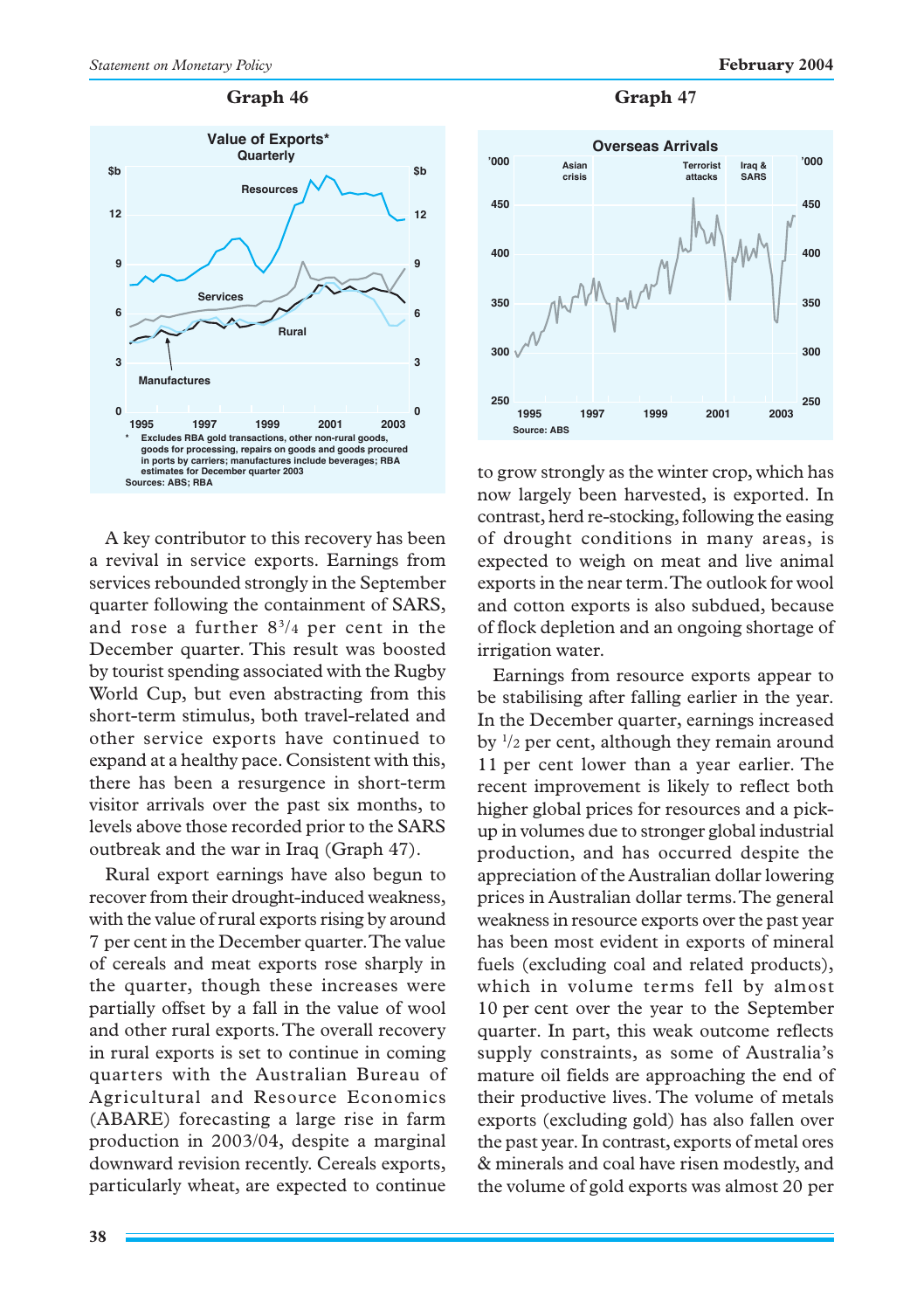cent higher. Looking forward, expansion in production capacity for some resource commodities, stronger commodity prices and the improvement in the global economy should provide a further boost to export earnings over the coming year (see section on commodity prices and the terms of trade).

Unlike the other broad categories of exports, the value of manufactured exports continued to trend downwards in the December quarter, posting its fourth consecutive quarterly fall. This stands in marked contrast to average annual growth of over 10 per cent in the 1990s. In contrast to world prices of commodities, the world prices for many manufactured goods have fallen recently. In addition, the appreciation of the Australian dollar is likely to have restrained export volumes, as well as lowering Australian dollar prices.

Strong growth in domestic spending continues to drive solid growth in import volumes. The decline in the relative price of imports resulting from the appreciation of the Australian dollar has also provided some impetus to growth. After moderating in the first half of 2003, the volume of imports expanded by  $3^{1/4}$  per cent in the September quarter, to be  $12^{1/2}$  per cent higher over the year, which is well above trend rates of growth. However, given the sharp declines in import prices, the value of imports has fallen over 2003 as a whole. The rise in import volumes in the September quarter was concentrated in service imports, driven by a recovery in travel-related imports following the war in Iraq and the containment of SARS. In contrast, growth in goods imports was more modest. Recent data suggest import volumes increased further in the December quarter, with strong growth in both goods and services imports.

The net income deficit recorded a slight rise in the September quarter to \$5.6 billion, though at 2.8 per cent of GDP, it remains around its average level of the past five years. The decline in world interest rates over the past few years has seen the servicing burden of foreign debt fall to around the levels of the early 1980s. However, this has been offset by rising dividend payments on foreign holdings of Australian equity, flowing from the relatively strong profit performance of Australian companies. This strong performance is also likely to have encouraged net equity inflows into Australia, after several years of net equity outflows.

# **Commodity prices and the terms of trade**

The improvement in the global economy has led to a marked increase in commodity prices in SDR terms since the middle of 2003. The RBA Commodity Price Index rose by 3.8 per cent in SDR terms in the three months to January, to be nearly 10 per cent higher than its recent trough in May 2003 and nearly 23 per cent higher than the low levels prevailing in 1999 (Table 11; Graph 48). While the appreciation of the Australian dollar has reduced commodity prices in Australian dollar terms from their most recent peak, they remain close to their average of the past decade.

### **Table 11: Commodity Prices** SDR terms; percentage change

|                                  | months | Latest 3 Year to latest<br>3 months |
|----------------------------------|--------|-------------------------------------|
| <b>RBA</b> Index                 | 3.8    | 3.3                                 |
| Rural                            | 4.2    | 0.0                                 |
| -Wheat                           | 2.5    | $-9.0$                              |
| - Beef and yeal                  | 13.5   | 20.9                                |
| $-$ Wool                         | $-4.8$ | $-19.2$                             |
| Base metals                      | 13.9   | 24.2                                |
| $-$ Aluminium                    | 3.3    | 4.3                                 |
| – Copper                         | 17.1   | 27.5                                |
| – Nickel                         | 31.3   | 70.1                                |
| Other resources                  | 0.2    | $-0.8$                              |
| $-$ Coking coal <sup>(a)</sup>   | $-2.4$ | $-11.3$                             |
| $-$ Steaming coal <sup>(a)</sup> | $-1.5$ | $-6.8$                              |
| $-$ Gold                         | 4.1    | 10.1                                |
| Memo item:                       |        |                                     |
| Oil in $\mathrm{USS}^{(b)}$      | 7.9    | 9.3                                 |

(a) Latest available data are for December; other categories shown are to January.

(b) Oil prices are not included in the RBA Index. Sources: Bloomberg; RBA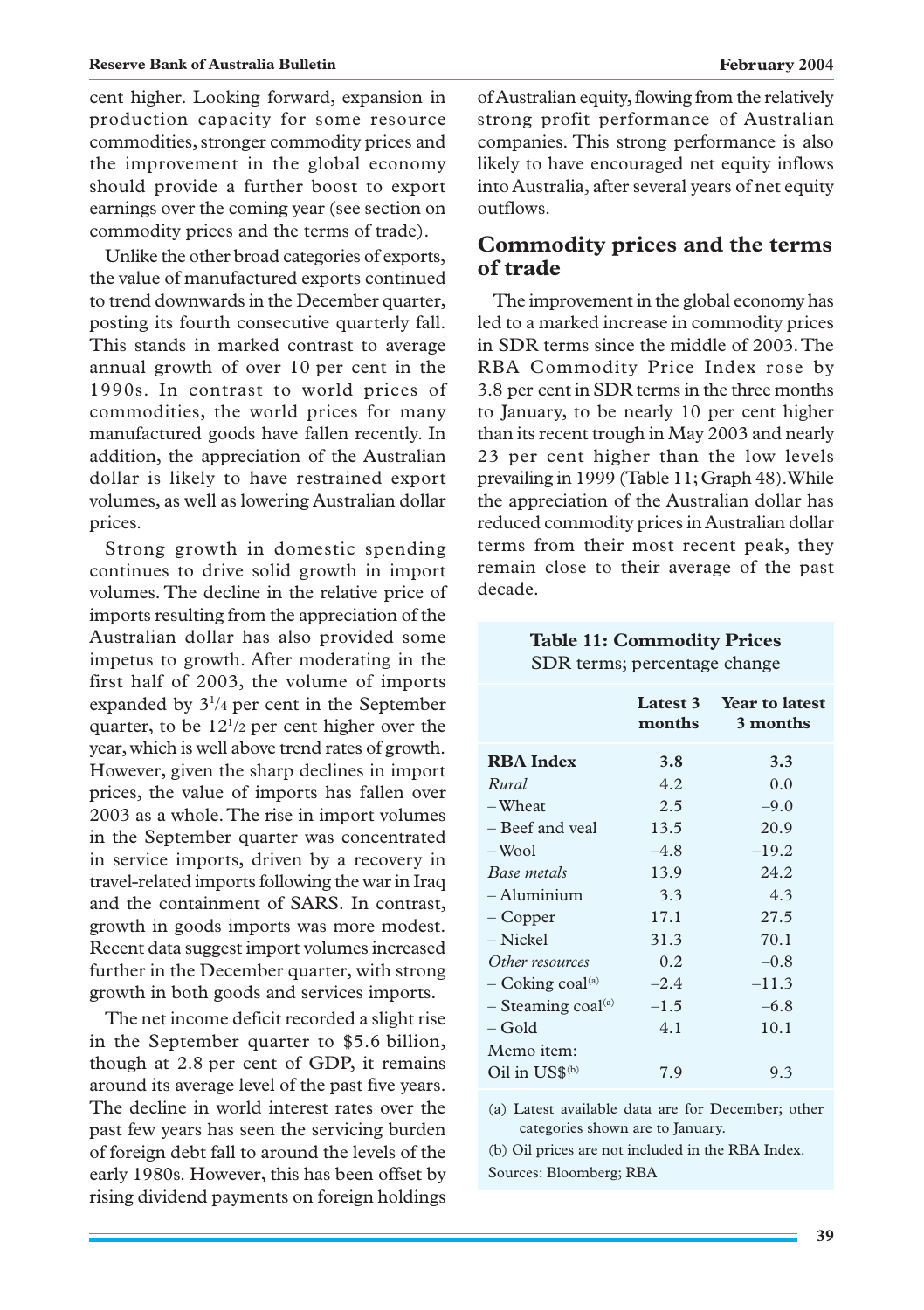

### **Graph 48**

The increase in base metals prices has been particularly pronounced, with prices up by 15.3 per cent in SDR terms in the six months to January to be close to their highest levels in 15 years, and also up in Australian dollar terms. Nickel prices have been especially strong, rising by more than 70 per cent in SDR terms over the past 12 months and by nearly 170 per cent since their trough in late 2001, largely in response to robust demand from China's expanding stainless-steel industry. Copper prices have risen sharply in recent months amid tight supply and low worldwide inventory levels. The prices of other resource commodities have also increased in the three months to January, particularly alumina and gold. The recent annual contract negotiations between suppliers and Japanese steelmakers for iron ore delivered price increases of nearly 20 per cent in US dollar terms, with significant increases expected in contract negotiations for coal over coming months.

World prices for rural commodities have also increased steadily in the past six months. In both SDR and Australian dollar terms, they are higher than the trough in June 2003, but remain below the drought-induced peaks of 2002. Beef prices rose over the second half of 2003 as US demand recovered from earlier weakness. More recently, BSE-related restrictions on US beef imports in many countries have also boosted prices significantly. Cotton prices have increased substantially in the past three months following a poor crop in China, while wheat prices are also up since the middle of last year, following adverse weather conditions in Europe.

In the three months to January, the West Texas Intermediate crude oil price averaged around US\$32.50 per barrel, which is 8 per cent higher than the previous three months (Graph 49). This increase follows the reduction in OPEC's oil production quotas, effective from last November, and low oil inventories in the US. More recently, the depreciation of the US dollar has helped induce a sharp rise in prices to levels well above OPEC's target range; in Australian dollar terms, oil prices remain below recent averages.



### **Graph 49**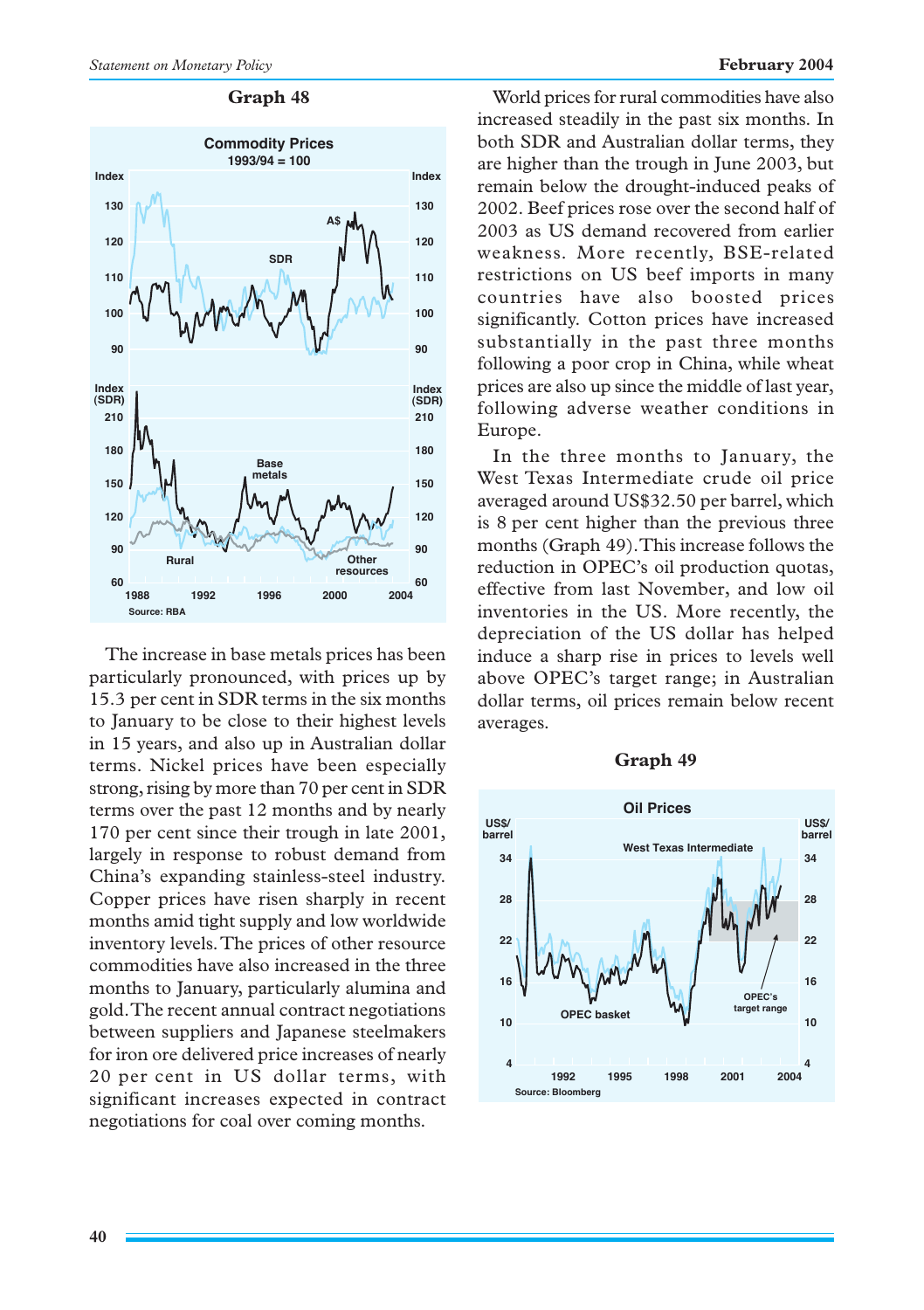Unlike in previous upswings in global **Graph 50** demand and commodity prices, world prices of Australia's imports, particularly manufactured goods, have remained quite weak. This largely reflects the rapid expansion in productive capacity in Asia, coupled with ongoing declines in the prices of informationtechnology products. The result has been a 5 per cent increase in Australia's terms of trade over the year to the September quarter, to its highest level in over 25 years (Graph 50). Further increases are likely, given the recent upward pressure on commodity prices.

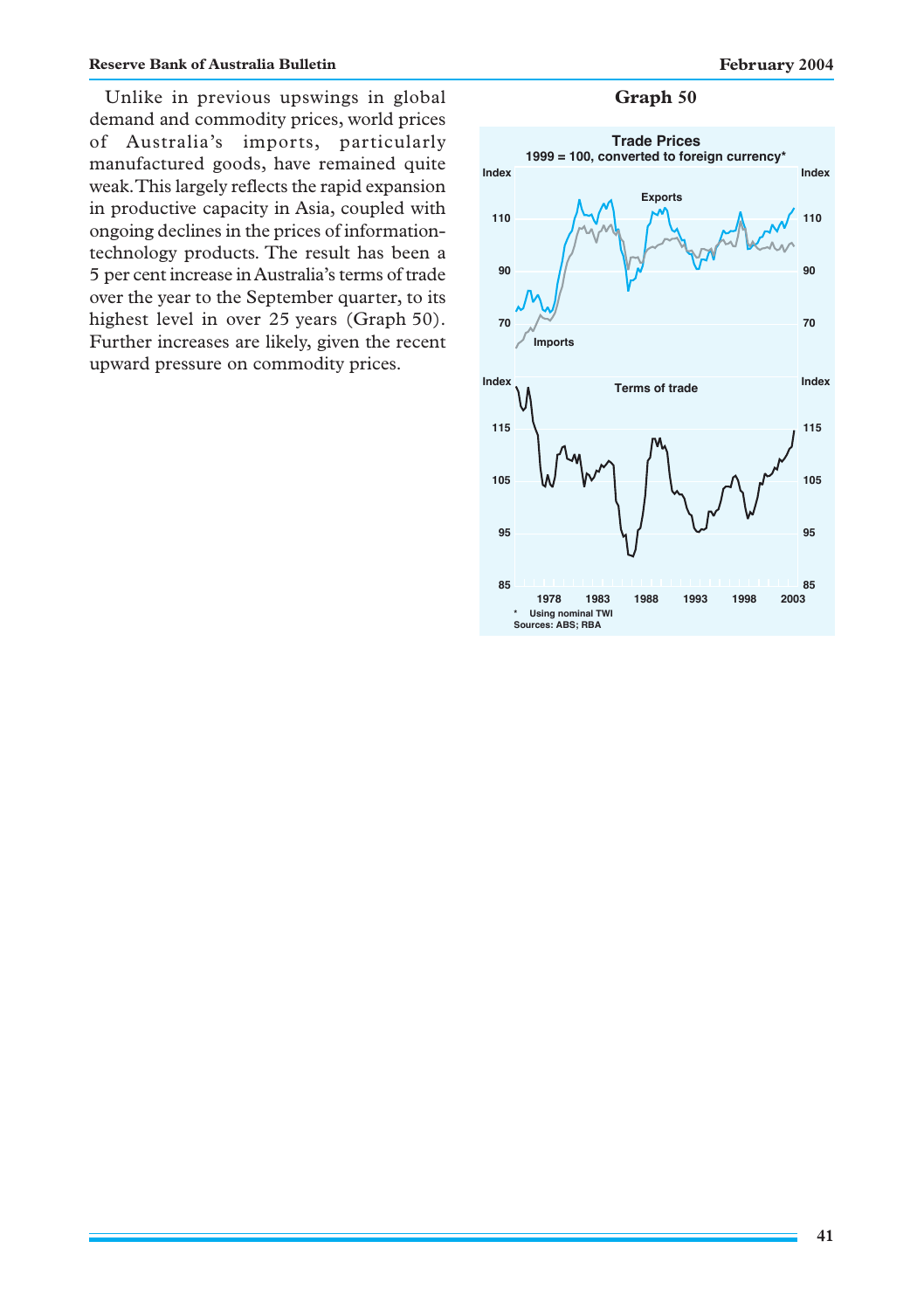# **Domestic Financial Markets**

# **Interest rates and equity prices**

### *Money and bond yields*

The increase in the cash rate target in early December came as little surprise to financial markets. At the time of the increase in the target from 5 to  $5^{1/4}$  per cent, markets had priced in not only that increase but a couple of further increases over the coming year. This outlook was underpinned by ongoing strength in the domestic economy and continuing evidence of improvement in the global economy.

Subsequently, expectations of further moves in monetary policy were scaled back somewhat, reflecting the rise in the Australian dollar and indications from the Federal Reserve that monetary policy in the United States was unlikely to be tightened in the near term. Money markets nevertheless still expect a further 25 basis point rise in the cash rate later this year (Graph 51).

Yields on 10-year bonds reached a 17-month high of 6.0 per cent in early December before falling back to around 5.7 per cent, albeit around 110 basis points higher than their trough in mid June 2003. Real yields have moved similarly to nominal



### **Graph 51**

yields over the same period, with yields on 10-year inflation-linked bonds currently around 3.5 per cent (Graph 52).



The yield curve has flattened since the release of the last *Statement*, reflecting the December tightening in monetary policy and the fall in longer-term yields (Graph 53). The spread between 10-year bond yields and the cash rate is currently around 45 basis points, compared with more than 100 basis points on average over the past decade (see the chapter on 'Assessment of Financial Conditions').

### **Graph 53**

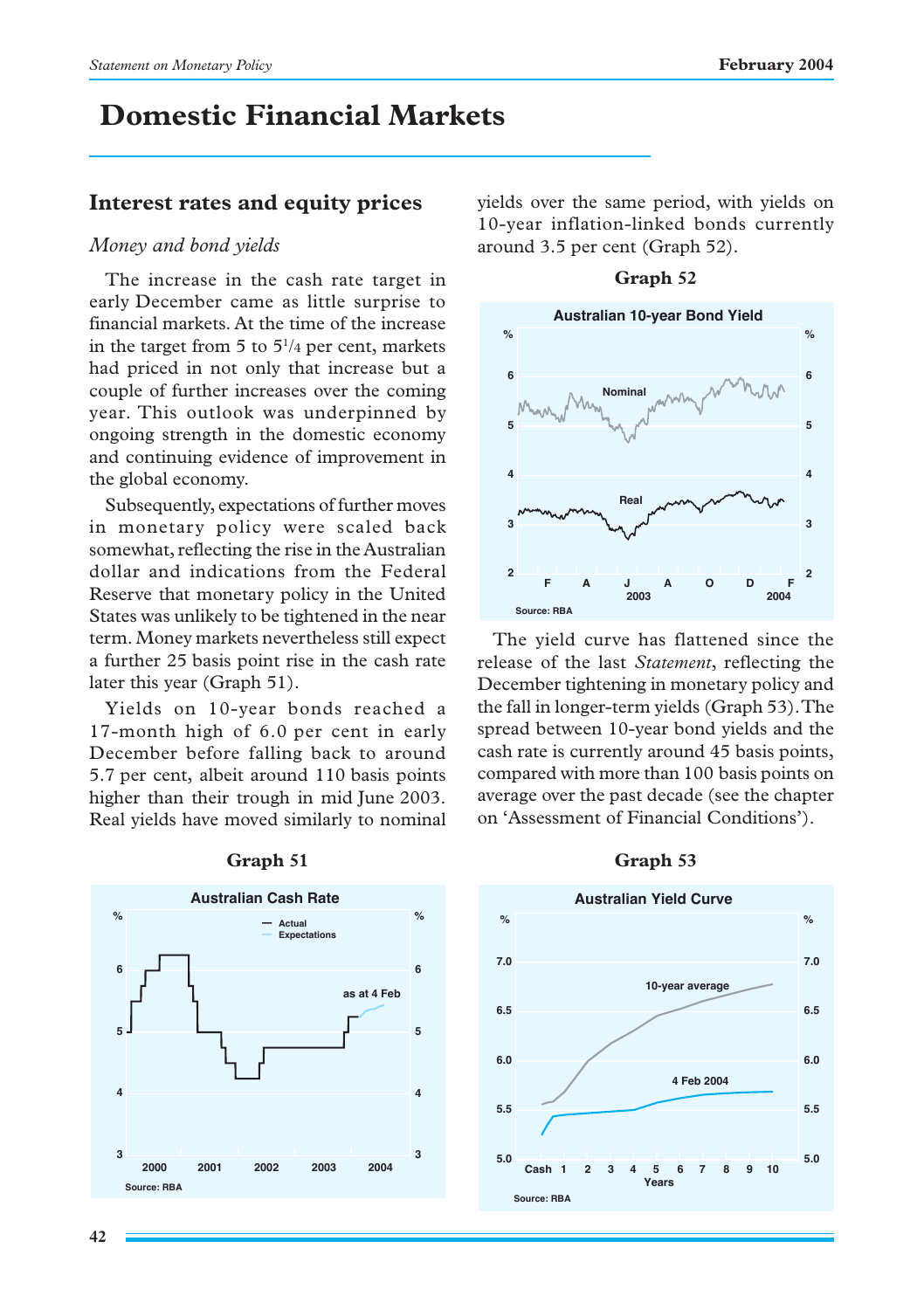The spread between 10-year Australian and US bond yields has fluctuated around 150 basis points over the past few months, which is around 50 basis points above its average for the past few years (Graph 54).



Spreads on corporate bonds (relative to government bonds) have risen a little in recent months, in contrast to the falls in many other countries. The available evidence suggests that this does not reflect a perceived deterioration in credit risk on these bonds. Rather, the increase in spreads appears to reflect both tightness in the Commonwealth Government bond market (where supply remains limited and demand by foreign investors appears to have increased) and upward pressure on swap rates (one benchmark against which corporate bonds are priced) as companies have sought to lock in fixed-rate borrowings due to expected increases in interest rates. Spreads between corporate bonds and swap rates have generally narrowed (Graph 55).

## *Intermediaries' interest rates*

Indicator rates on variable-rate housing and business loans are 50 basis points higher than at end October, having increased in line with the 25 basis point increases in the cash rate in November and December last year (Table 12). The implementation lag of these increases for existing customers was around one week, similar to the experience of recent monetary policy changes. The predominant rate for banks' variable-rate housing loans is now

### **Graph 55**



### **Table 12: Indicator Lending Rates** Per cent

|                        | Current<br><b>level</b><br>(4 February) October | Change<br>since end<br>2003 |
|------------------------|-------------------------------------------------|-----------------------------|
| Variable rates         |                                                 |                             |
| Household              |                                                 |                             |
| Mortgages:             |                                                 |                             |
| – Standard variable    | 7.05                                            | $+0.50$                     |
| - Basic housing        | 6.50                                            | $+0.50$                     |
| - Mortgage managers    | 6.70                                            | $+0.50$                     |
| Personal lending:      |                                                 |                             |
| - Residential security | 6.70                                            | $+0.50$                     |
| - Credit cards         | 16.00                                           | $+0.50$                     |
| <b>Small business</b>  |                                                 |                             |
| Residential security:  |                                                 |                             |
| - Overdraft            | 7.95                                            | $+0.50$                     |
| -Term loan             | 7.25                                            | $+0.50$                     |
| Other security:        |                                                 |                             |
| - Overdraft            | 8.85                                            | $+0.50$                     |
| -Term loan             | 7.85                                            | $+0.50$                     |
| <b>Large business</b>  | 8.85                                            | $+0.50$                     |
| <b>Cash rate</b>       | 5.25                                            | $+0.50$                     |
| Fixed rates (3 years)  |                                                 |                             |
| – Housing              | 7.05                                            | $+0.50$                     |
| - Small business       | 7.65                                            | $+0.25$                     |
| – Swap rate            | 5.85                                            |                             |
| Source: RBA            |                                                 |                             |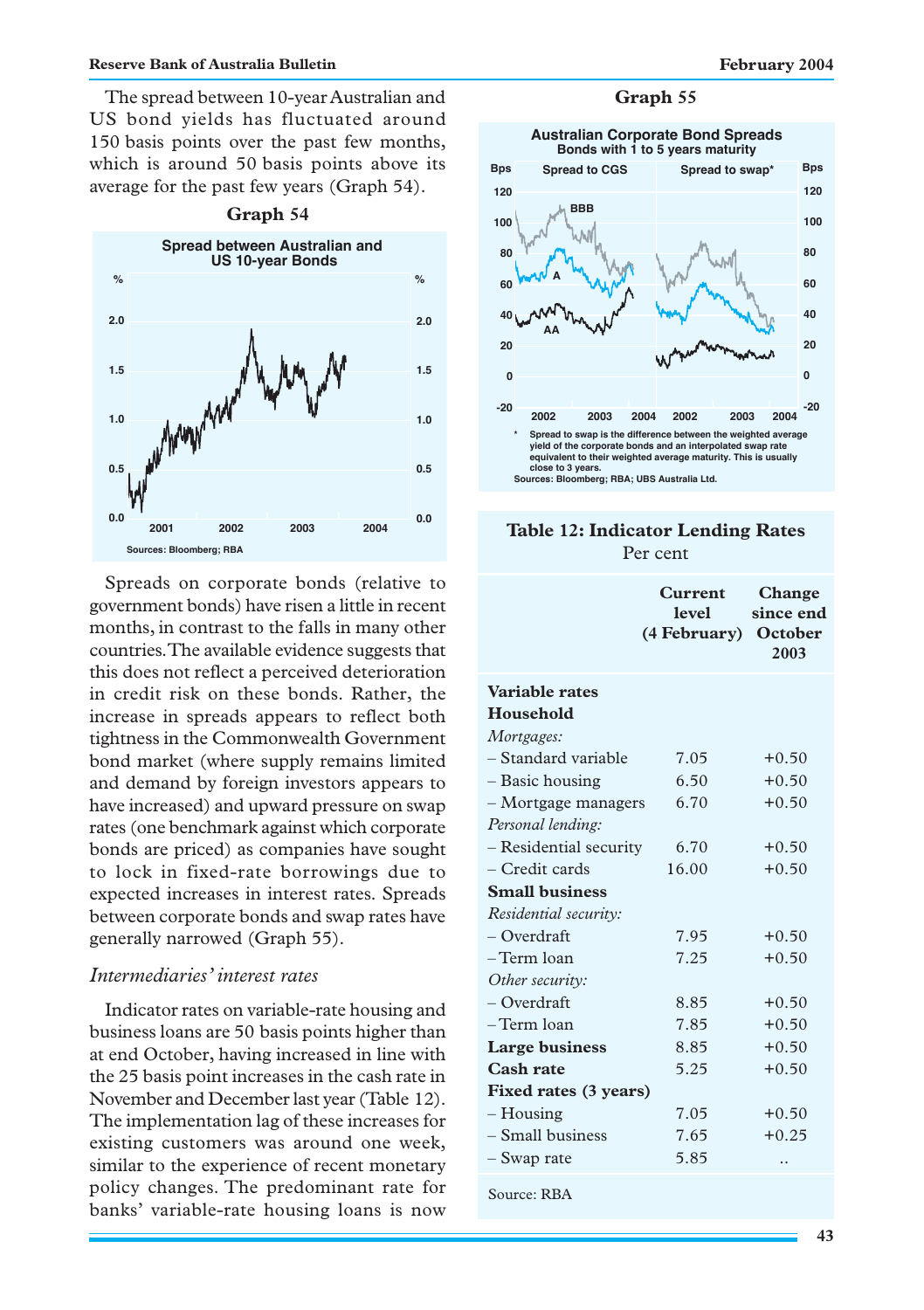Fixed rates on small business loans have increased by around 25 basis points since the time of the last *Statement*. Over the same period, fixed rates on housing loans have risen by around 50 basis points (Graph 56).





The larger increase in housing fixed rates may in part reflect banks moving to rebuild margins lost over most of the second half of 2003 (when fixed rates increased by less than fixed-rate wholesale funding costs), on the back of a marked increase in the demand for fixed-rate housing loans. The share of new housing loans taken out at fixed rates increased from a low of 6.3 per cent in June 2003 to 15.2 per cent in November (Graph 57). At present, interest rates on variable-rate housing loans are around the same as 3-year fixed rates.

# *Equity prices*

The Australian share market has shown little net change since the time of the last *Statement*, compared with some sizeable increases in overseas markets over the same period (Graph 58). The increase in the Australian dollar may be part of the reason for this, as investors assume the appreciation will have a negative effect on companies with offshore earnings. On the other hand, since the mid 1990s the Australian share market has



**Graph 58**



shown a consistent tendency to be more stable than major offshore markets (that is, fall less when overseas markets are falling and rise less when overseas markets are rising) and recent developments may simply be a continuation of that pattern. The Australian share market is only 7 per cent below its peak, a much stronger outcome than in any of the major industrial countries.

The performance of the sector indices since end October 2003 has been mixed (Graph 59). The energy sector has been the strongest performer, experiencing gains of 11 per cent due to favourable developments regarding increased sales of LNG to the US and the discovery of new oil fields. The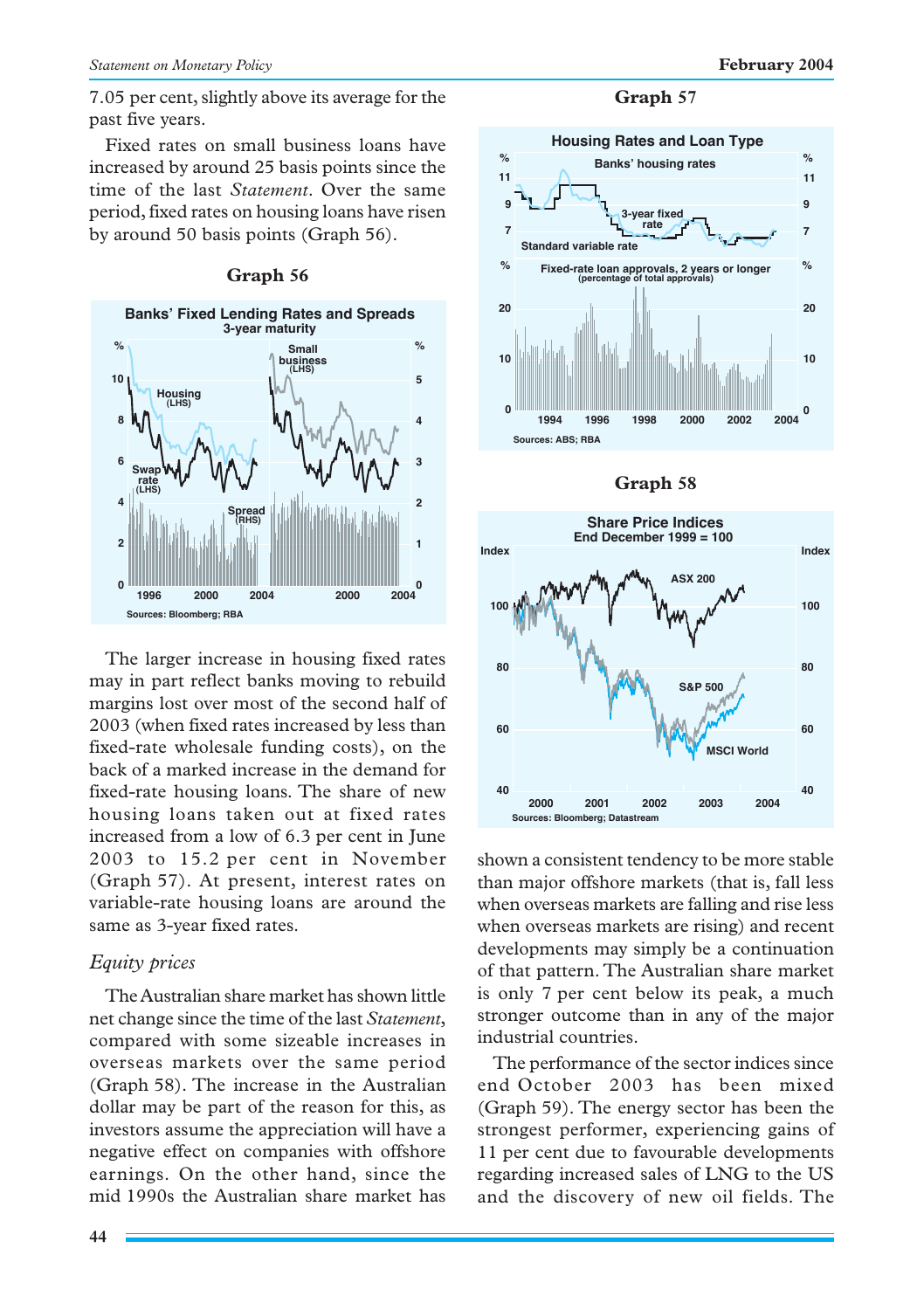### **Graph 59**



financials index has risen slightly, with increases in banks and real estate companies tempered by falls in insurers and diversified financials. The materials sector is 5 per cent lower than at end October and has shown considerable volatility during the period because of the conflicting effects of strong increases in metals prices and concerns about the appreciation of the Australian dollar. The share prices of export-oriented manufacturers have generally fallen.

The Australian price-earnings (P/E) ratio remains around 20 (Graph 60), a little higher than its long-run average. Australian dividend yields have remained steady over the past three months at around 4 per cent.



### **Graph 60**

### **Financing activity**

### *Debt markets*

Bond issuance by private Australian entities was robust in the December quarter, with continued strong issuance in both the domestic and offshore markets totalling \$27 billion (Table 13). Financial institutions were the main issuers, accounting for almost half the quarterly total. Issuance of assetbacked securities eased in the December quarter, after a strong September quarter, but remained at high levels. Total gross issuance for all of 2003 increased by almost 40 per cent to \$124 billion.

Around two-thirds of Australian entities' issuance in the December quarter was into offshore markets, broadly consistent with that seen in previous quarters. As is usual, most offshore issuance by Australian borrowers was denominated in foreign currencies, with companies typically using swap markets to convert the proceeds back to Australian dollars. The share of foreign currency issuance denominated in US dollars remained low by historical standards at just over 50 per cent; financial institutions issued substantial amounts in euros, pounds sterling and Canadian dollars. Australian entities' offshore issuance is estimated to have included a record \$5.2 billion into the US private placement market in the December quarter.

Non-residents issued a total of almost \$7 billion of Australian dollar denominated debt in the December quarter. European and US financial institutions again dominated issuance in Australia, while supranationals and government agencies accounted for most of the offshore Australian dollar issuance.

In January, Australian entities issued a further \$12 billion of bonds, mainly in offshore markets, and non-residents also continued to be active.

The total level of non-government debt outstanding in the domestic market increased by \$9 billion to \$144 billion in the December quarter (Graph 61). In contrast, Commonwealth Government bonds outstanding were little changed at \$52 billion,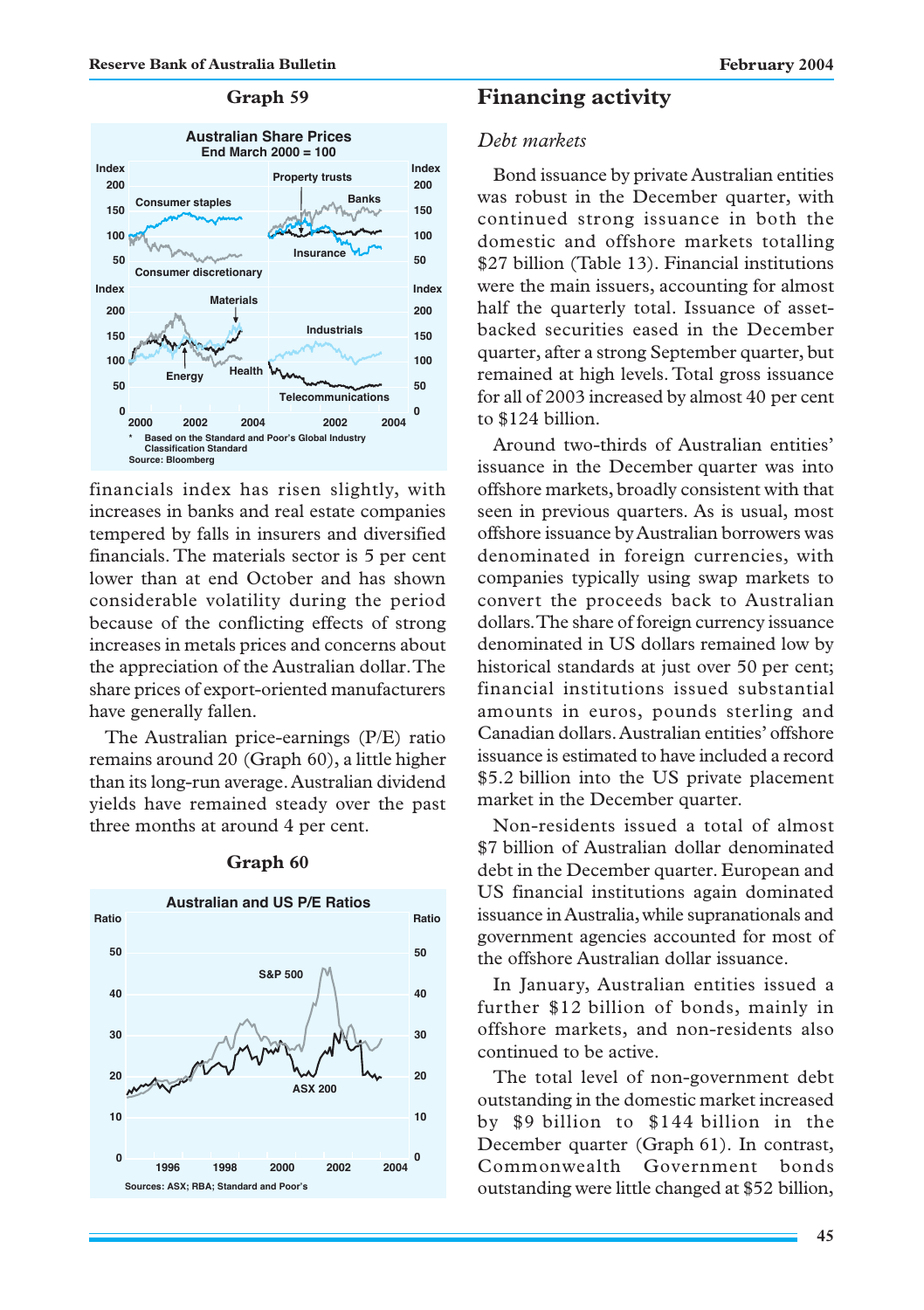| Table 13: Non-government Bond Issuance by Sector<br>\$ billion |                                           |      |       |                                 |         |
|----------------------------------------------------------------|-------------------------------------------|------|-------|---------------------------------|---------|
| 2000                                                           | 2001                                      | 2002 |       |                                 | 2004    |
|                                                                |                                           |      |       | of which<br>December<br>quarter | January |
|                                                                |                                           |      |       |                                 |         |
|                                                                |                                           |      |       |                                 |         |
| 5.1                                                            | 6.0                                       | 7.4  | 9.8   | 2.6                             | 0.6     |
| 7.6                                                            | 5.9                                       | 7.6  | 4.9   | 1.4                             | 0.0     |
| 11.3                                                           | 15.0                                      | 19.3 | 21.2  | 5.7                             | 0.1     |
| 24.1                                                           | 26.9                                      | 34.3 | 35.9  | 9.8                             | 0.7     |
|                                                                |                                           |      |       |                                 |         |
| 23.2                                                           | 29.3                                      | 31.8 | 49.6  | 10.0                            | 7.4     |
| 4.4                                                            | 6.8                                       | 7.5  | 14.5  | 2.2                             | 0.0     |
| 8.9                                                            | 14.3                                      | 16.5 | 24.0  | 4.8                             | 3.4     |
| 36.6                                                           | 50.4                                      | 55.9 | 88.0  | 17.0                            | 10.9    |
| 60.7                                                           | 77.3                                      | 90.2 | 123.9 | 26.7                            | 11.6    |
| A\$ bond issues by non-resident entities                       |                                           |      |       |                                 |         |
| 3.5                                                            | 7.8                                       | 3.1  | 7.1   | 2.7                             | 1.9     |
| 1.0                                                            | 4.3                                       | 17.3 | 24.4  | 4.0                             | 0.9     |
| 4.5                                                            | 12.1                                      | 20.4 | 31.5  | 6.7                             | 2.8     |
|                                                                | <b>Bond issues by Australian entities</b> |      |       |                                 | 2003    |

Source: RBA



### **Graph 61**

while state government bonds fell \$1 billion to \$50 billion.

There was some decline in the average credit quality of issuance by Australian entities in the December quarter, though it remained high by international standards. The decline reflected a moderation in asset-backed issuance, which is largely in the form of AAArated mortgage-backed securities, and a pickup in A-rated issuance into offshore markets.

### *Hybrid securities*

Issuance of hybrid securities (securities which are a mixture of both debt and equity) remained solid in the December quarter, with \$4 billion issued, mainly in offshore markets (Graph 62). Almost \$9 billion of hybrid securities were issued in the second half of 2003, with the major banks being the biggest issuers.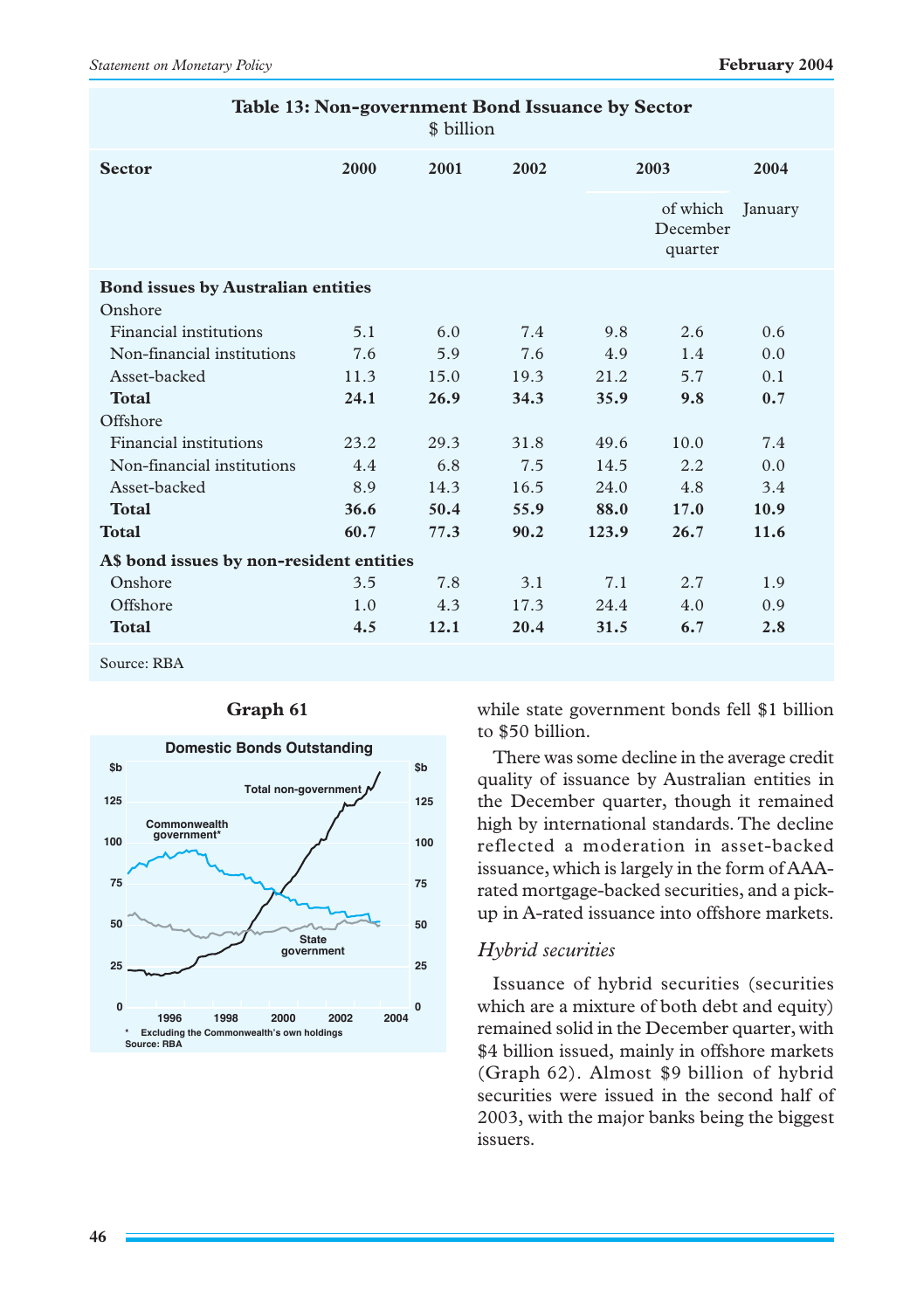## **Graph 62**



### *Intermediated borrowing*

The growth rate of total credit increased further in the second half of 2003, reaching its highest level in more than a decade (Graph 63). Total credit grew by 15 per cent over the year to December, and at an annualised rate of 19 per cent over the second half of the year, reflecting strong growth in credit to both the household and business sectors.

Household credit increased at an annual rate of 23 per cent over the six months to December, and continues to be underpinned by strength in housing credit. Lending has



### **Graph 63**

grown rapidly for owner-occupiers and even more so for investors – increasing at an annualised rate of 33 per cent over the six months to December. As noted above, growth in housing lending at fixed rates has picked up appreciably in recent months, reflecting the anticipation by borrowers of higher variable interest rates. In contrast to housing credit, the growth rate of personal credit has slowed somewhat over recent months, to an annualised rate of around 12 per cent over the six months to December, compared with 16 per cent over the six months to September; the slowdown in the growth rate of fixed-term and credit card lending was particularly marked.

A fall in housing loan approvals in November, and signs of a slowdown in the housing market, may presage some moderation in the pace of credit growth over coming months. However, the current high *level* of loan approvals suggests that housing credit growth will nonetheless remain very fast in the near term (see Box C in the chapter on 'Domestic Economic Conditions').

As with housing credit, the growth rate of business credit has picked up strongly since the middle of the year. This follows a period of two years in which business credit growth was unusually low. Over the six months to December, business credit increased at an annualised rate of 13 per cent, reflecting strong growth in commercial loans, commercial paper and promissory notes, and a modest recovery in bank bills on issue.

On the liability side of intermediaries' balance sheets, the growth rate of the broader monetary aggregates has also risen in recent months, to an annualised rate of 15 per cent over the six months to December (Graph 64). Nevertheless, the difference between the rates of growth of credit and broad money has continued to widen, reflecting increased reliance on other funding sources, including offshore borrowing.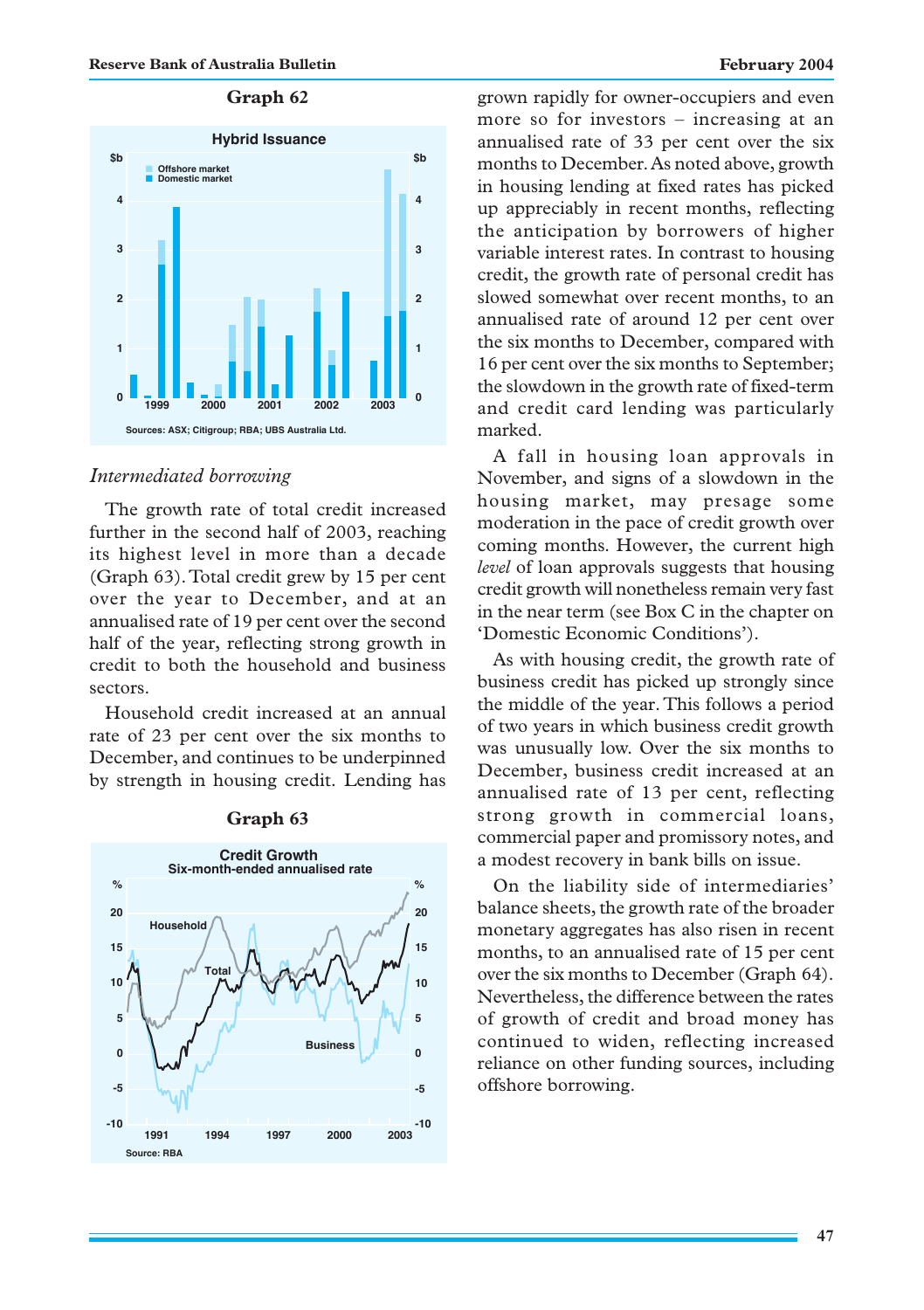**-5**

**2003**

#### **Graph 64**



## *Equity raisings*

Equity raisings were very strong in the December quarter, driven by record raisings through initial public offerings (Graph 65). Around 60 companies listed on the ASX for the first time in the December quarter, raising a total of \$6 billion. As well as some high-profile large issues, many smaller companies also listed, with more than one-half of the total number of listings being companies that raised less than \$10 million each. Several were small resource companies that were taking advantage of the current period of strong metals prices and buoyant equity markets.

Capital raisings from other types of equity issuance, which include rights issues,



placements and dividend reinvestment plans, were also strong in the quarter. Rights issues were dominated by AMP's \$1.2 billion issue. December quarter placements were particularly strong for non-financials, while equity raised through dividend reinvestment plans was solid for both financial and non-financial companies.

**2001 2000 2002**

**-5**

**Source: ASX**

The large amount of equity raised was offset to some extent by an increase in the value of buybacks in the quarter, which was at its highest level since June 2000. This result was driven by the large buybacks of Telstra and Foster's Group Ltd in the month of December.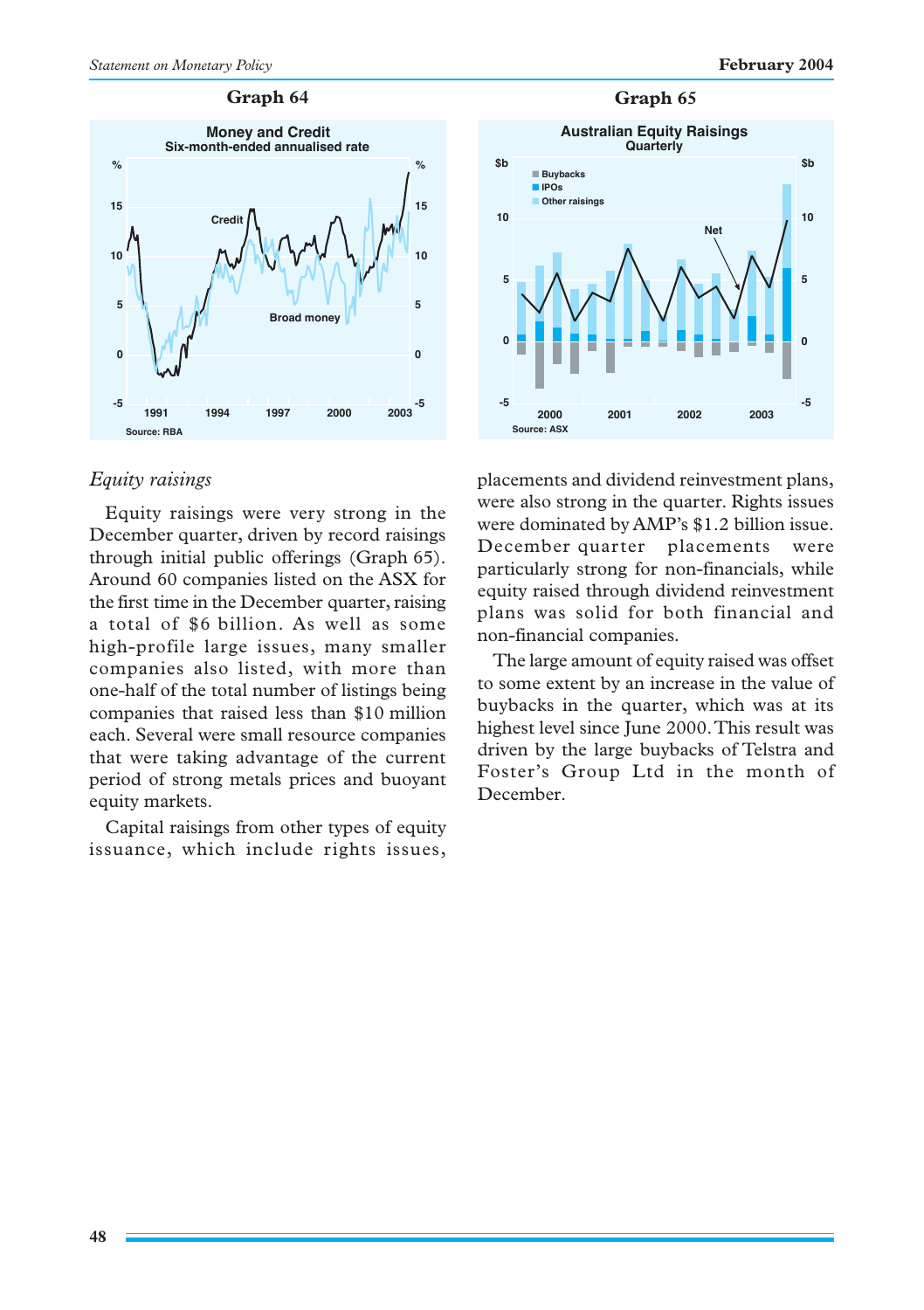# **Assessment of Financial Conditions**

As discussed in earlier chapters, credit grew by 15 per cent over the year to December. This rate of growth is the fastest in over a decade and is considerably higher than that being recorded in most other countries. While the lagged effects of the increases in interest rates in November and December are yet to flow through, the continuing rapid pace of credit growth is prima facie evidence that financial conditions remain expansionary, especially when viewed in the context of lending rates that are still below the average of the past decade.

Credit expansion continues to be primarily driven by borrowing by the household sector, mainly for the purchase of housing. Over the year to December, total household credit was up by 21 per cent, with annualised growth over the final three months of the year at a slightly faster rate. The strong growth in household borrowing looks likely to continue at least into the early months of 2004, with housing loan approvals remaining at a very high level, despite falling in November for the first time in more than a year. While there have been some reports of financial institutions tightening lending requirements, particularly for loans to purchase inner-city apartments, finance generally remains readily available on attractive terms. There are few signs that the household sector is having difficulty meeting its financial obligations, with personal bankruptcies at relatively low levels and the share of households that have fallen behind in their mortgage repayments at around historical lows.

Business credit growth has also picked up over recent months, after being subdued for the previous two years. Over the second half of 2003, the level of business credit outstanding increased at an annualised rate of 13 per cent, the fastest pace for some years. The stronger outcomes are consistent with the generally positive readings of current business conditions and the recent robust growth in business investment. While some businesses, particularly in the property sector, are reporting that finance has become more difficult to obtain, finance in general remains readily available. More broadly, financial conditions in the business sector are relatively favourable. Corporate balance sheets are in a healthy state, consistent with strong growth in profitability, relatively low levels of debt, a recent pick-up in equity raisings, and strong gains in share prices since March 2003. The healthy state of corporate balance sheets overall is also apparent in corporate bond spreads, which remain at relatively low levels.

The consistently strong credit growth suggests that the level of interest rates has not posed a significant hurdle to those households and businesses wishing to borrow over recent years. While the 25 basis point increases in November and December have brought the cash rate closer to its average level of the past ten years – a period in which the economy has recorded average annual growth of 3.9 per cent – the rate still remains slightly below the average over this period (Graph 66). Lending rates are also below average, reflecting both the level of the cash rate and the compression of interest rate margins over

#### **Graph 66**

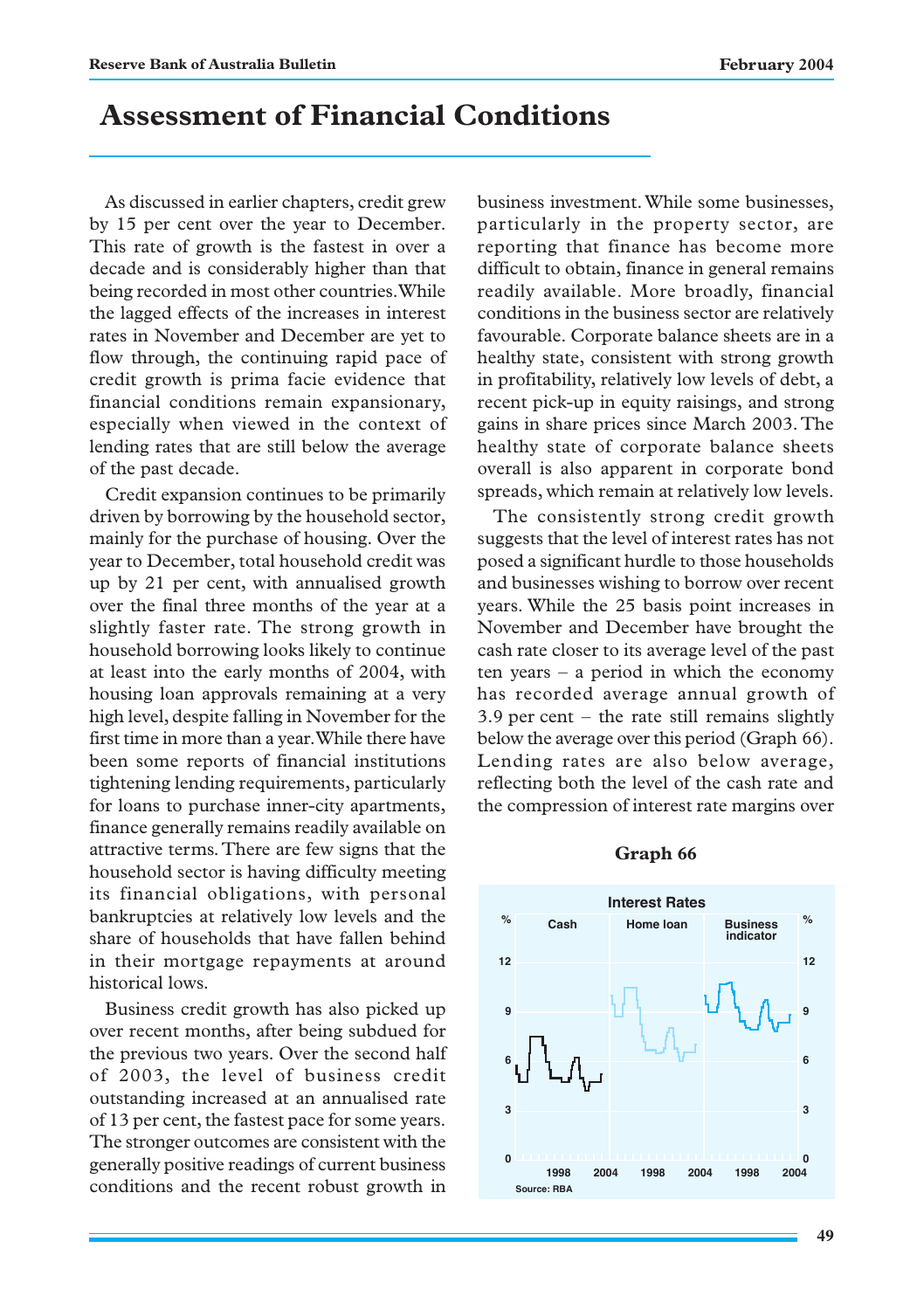the past decade. The same is true in real terms, with generally stable inflation expectations over this period.

While the combination of rapid credit growth and below-average interest rates suggests that financial conditions remain expansionary, the slope of the yield curve, as measured by the spread between the yield on 10-year bonds and the cash rate, suggests a somewhat different picture. With the cash rate up by 50 basis points in late 2003 and yields on 10-year bonds down a little over recent months, the spread has narrowed since early November to stand at around 50 basis points (Graph 67). By itself, this below-average spread might normally be taken to imply slightly tighter-than-average conditions, although a more likely interpretation is that bond yields have been held down by offshore bond-market developments reflecting expectations that short-term interest rates around the world will remain below average for some time.

Another financial influence on economic conditions is the exchange rate. As discussed in the chapter on 'International and Foreign Exchange Markets', the Australian dollar has continued to appreciate over recent months, rising on a trade-weighted basis by 5 per cent since early November and 21 per cent over the past year. After adjusting for differences in inflation rates between Australia and its trading partners, the level of the exchange rate in the December quarter was around 10 per cent above the average of the post-float period, and it has subsequently appreciated further.

The appreciation has occurred against the backdrop of a recovery in the world economy and, importantly, a continuing increase in Australia's terms of trade. In the September quarter, the terms of trade reached its highest level in 26 years, and it is likely to have risen further over recent months given the continued strength of international commodity prices. The appreciation over the past couple of years has returned the real exchange rate to a level broadly consistent with its historical relationship with the terms of trade, after a period of unusual weakness in the currency between 1999 and 2002 (Graph 68). All else equal, the stronger exchange rate would have a dampening influence on economic activity, although an important offset to this is the related improvement in the terms of trade and stronger global demand.

While the Australian dollar has appreciated against the currencies of most of Australia's major trading partners, the appreciation has been particularly pronounced against the US dollar and the US-dollar-linked currencies of east Asia. In inflation-adjusted terms, the value of the Australian dollar is at a record level



### **Graph 67 Graph 68**

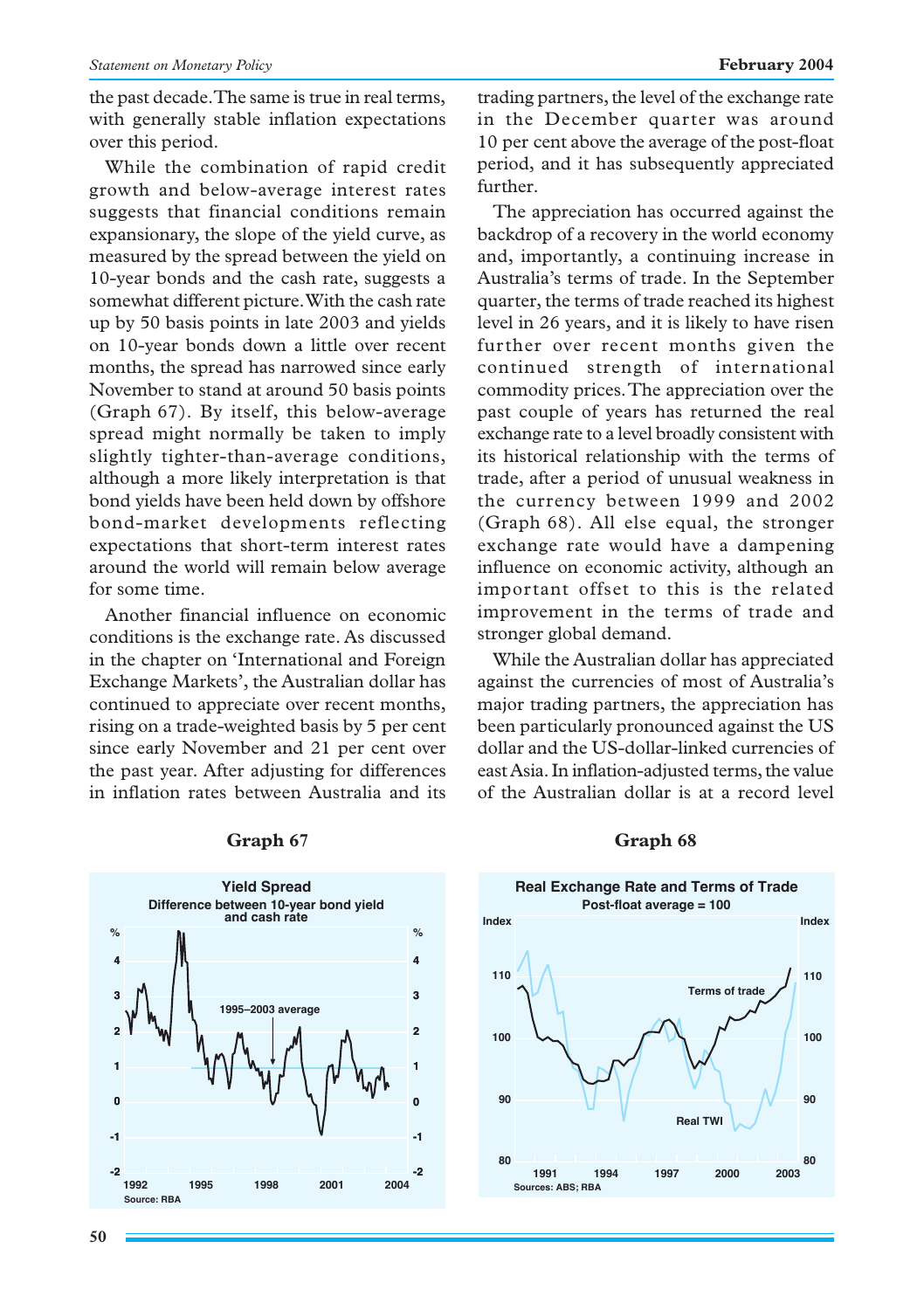against a trade-weighted basket of east Asian **Graph 69** currencies, with a number of these currencies having depreciated markedly at the time of the Asian crisis, and again more recently (Graph 69). The appreciation of the Australian dollar has been less marked against the euro, and the currencies of a number of countries that Australia competes with in international markets.

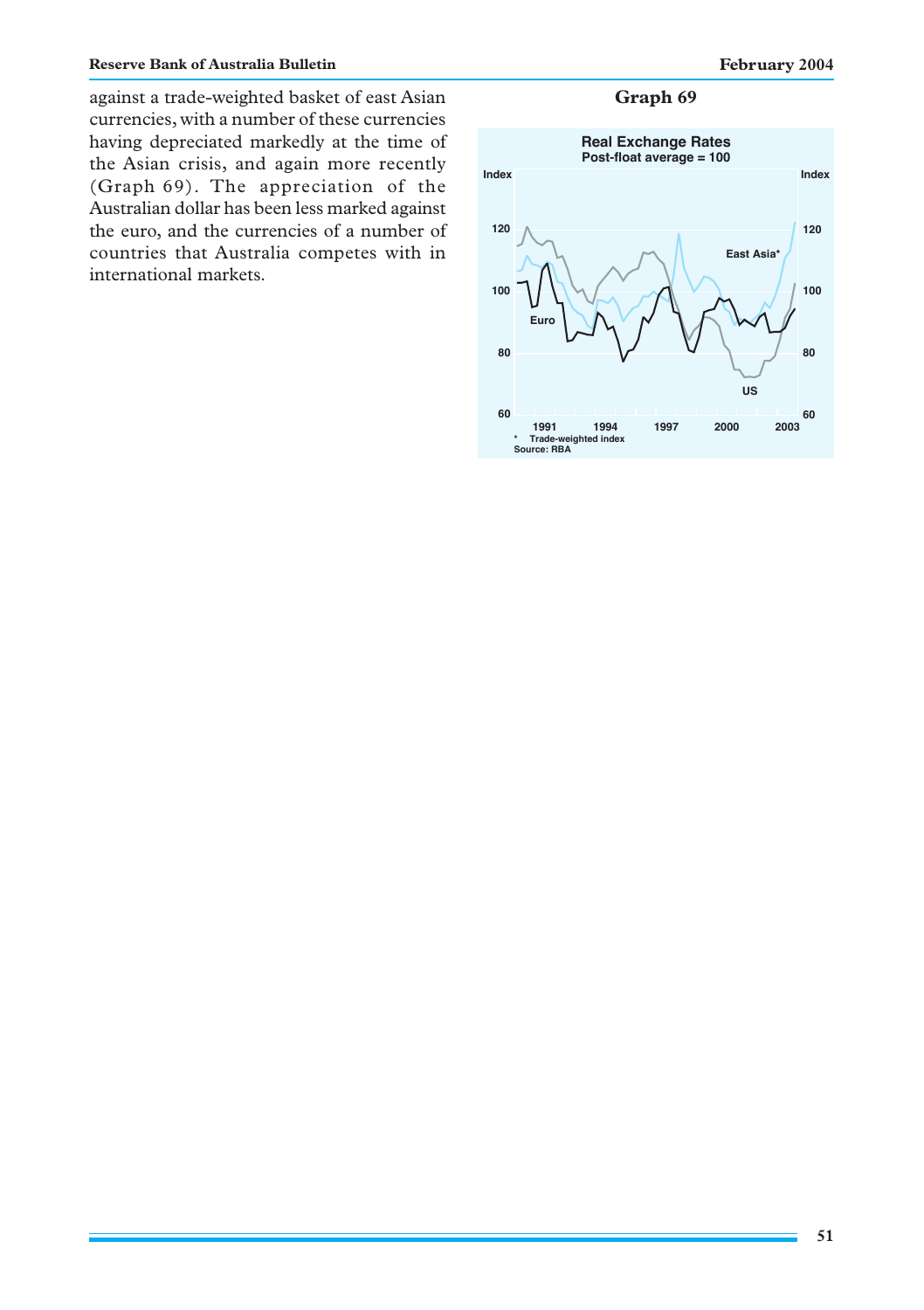# **Inflation Trends and Prospects**

# **Recent developments in inflation**

### *Consumer prices*

The Consumer Price Index rose by 0.5 per cent in the December quarter, to be 2.4 per cent higher over the year. This represents a slowing in the rate of inflation from around 3 per cent a year ago (Graph 70). The various measures of underlying inflation recorded slightly lower outcomes in the quarter, although on a year-ended basis they show inflation at a similar rate to the headline measure (Table 14; Graph 71). The exception to this is the price index for market goods and services (excluding volatile items), which increased by 1.8 per cent over the year, reflecting weaker quarterly growth earlier in 2003 (relative to other measures). Overall, the Bank's assessment is that underlying inflation is at, or slightly below,  $2^{1/2}$  per cent.



### **Graph 70**

| <b>Table 14: Measures of Consumer Prices</b><br>Percentage change |                              |                             |                                     |                             |  |
|-------------------------------------------------------------------|------------------------------|-----------------------------|-------------------------------------|-----------------------------|--|
|                                                                   | Quarterly                    |                             | <b>Year-ended</b>                   |                             |  |
|                                                                   | September<br>quarter<br>2003 | December<br>quarter<br>2003 | <b>September</b><br>quarter<br>2003 | December<br>quarter<br>2003 |  |
| <b>CPI</b>                                                        | 0.6                          | 0.5                         | 2.6                                 | 2.4                         |  |
| $-Tradables$                                                      | $-0.3$                       | 0.0                         | 0.7                                 | 0.0                         |  |
| -Tradables (ex petrol and food)                                   | $-0.5$                       | $-0.5$                      | 0.0                                 | $-0.8$                      |  |
| $-$ Non-tradables                                                 | 1.3                          | 0.9                         | 4.1                                 | 4.4                         |  |
| Underlying inflation                                              |                              |                             |                                     |                             |  |
| Weighted median <sup>(a)</sup>                                    | 0.7                          | 0.4                         | 2.7                                 | 2.5                         |  |
| Trimmed mean <sup>(a)</sup>                                       | 0.6                          | 0.4                         | 2.6                                 | 2.3                         |  |
| CPI excluding volatile items                                      | 0.6                          | 0.3                         | 2.6                                 | 2.4                         |  |
| Market goods and                                                  |                              |                             |                                     |                             |  |
| services excluding volatile items                                 | 0.4                          | 0.4                         | 2.0                                 | 1.8                         |  |

(a) For more information on these measures see 'Box D: Underlying Inflation' in the May 2002 *Statement on Monetary Policy*.

Sources: ABS; RBA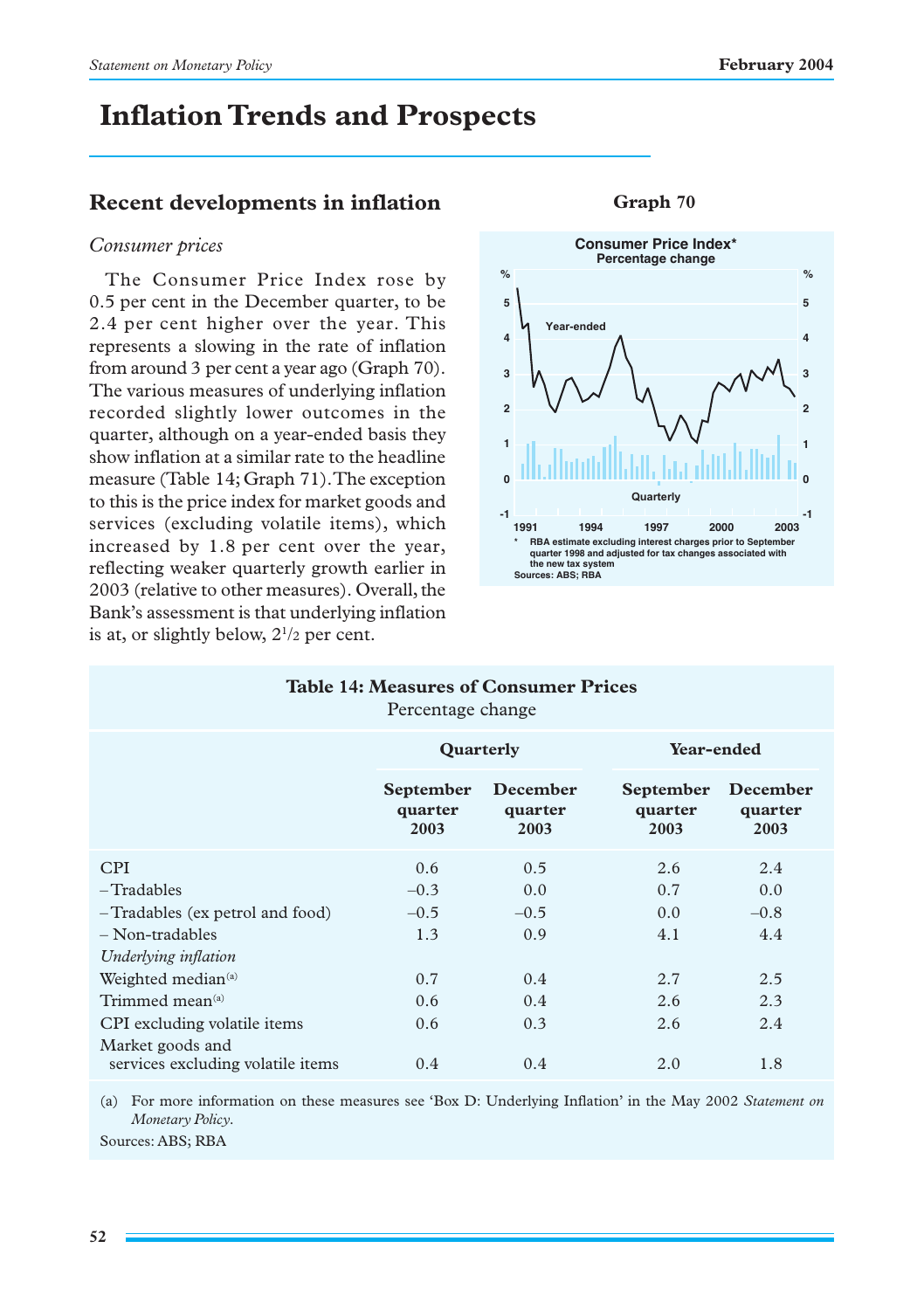

The slowing in all measures of inflation over the past year reflects the strong appreciation of the Australian dollar. This can be seen in the significant decline in the rate of inflation of the prices of tradable goods (Graph 72). Indeed, in the December quarter, tradables prices (excluding petrol and food) declined by 0.5 per cent, to be 0.8 per cent lower over the year, with downward pressure clearly evident in a broad range of expenditure categories. Most notable were the declines over the past year in prices of audio, visual and computing equipment (21 per cent), motor vehicles (2.6 per cent), men's clothing (1.8 per cent), footwear (3.2 per cent), and some components of household furnishings, supplies and services. The declines in the December quarter of prices of clothing and footwear (0.2 per cent), and household furnishings, supplies and services (0.1 per cent) were particularly noteworthy because the prices of these items typically rise towards the end of the year. The exchange rate appreciation also helped to offset an increase in international crude oil prices, so that in the December quarter retail fuel prices fell by around 0.9 per cent.





In contrast to the price of tradables, the price of non-tradable goods and services rose by almost  $4^{1/2}$  per cent over the past year, the fastest growth rate in a decade. An important factor contributing to this outcome has been the increase in housing-related prices, which overall were up by 4.7 per cent in year-ended terms. This increase was largely attributable to house purchase costs – which rose by 1 per cent in the quarter, to be 6.4 per cent higher over the year – in turn reflecting higher costs of labour and materials. Cost pressures are also evident in a number of service industries, with the price of education, and some recreational and personal services having risen by around 4 per cent over the year, while the price of health services has increased at more than double this pace.

Another important, although more temporary influence on inflation recently has been a large rise in the price of food, which was up by 1.8 per cent in the December quarter, and by 3.4 per cent over the year. Adverse weather patterns in the eastern states contributed to especially sharp rises in both fruit and vegetable prices, which were up by over 10 per cent in the December quarter. There were also significant rises in the prices of some categories of meat.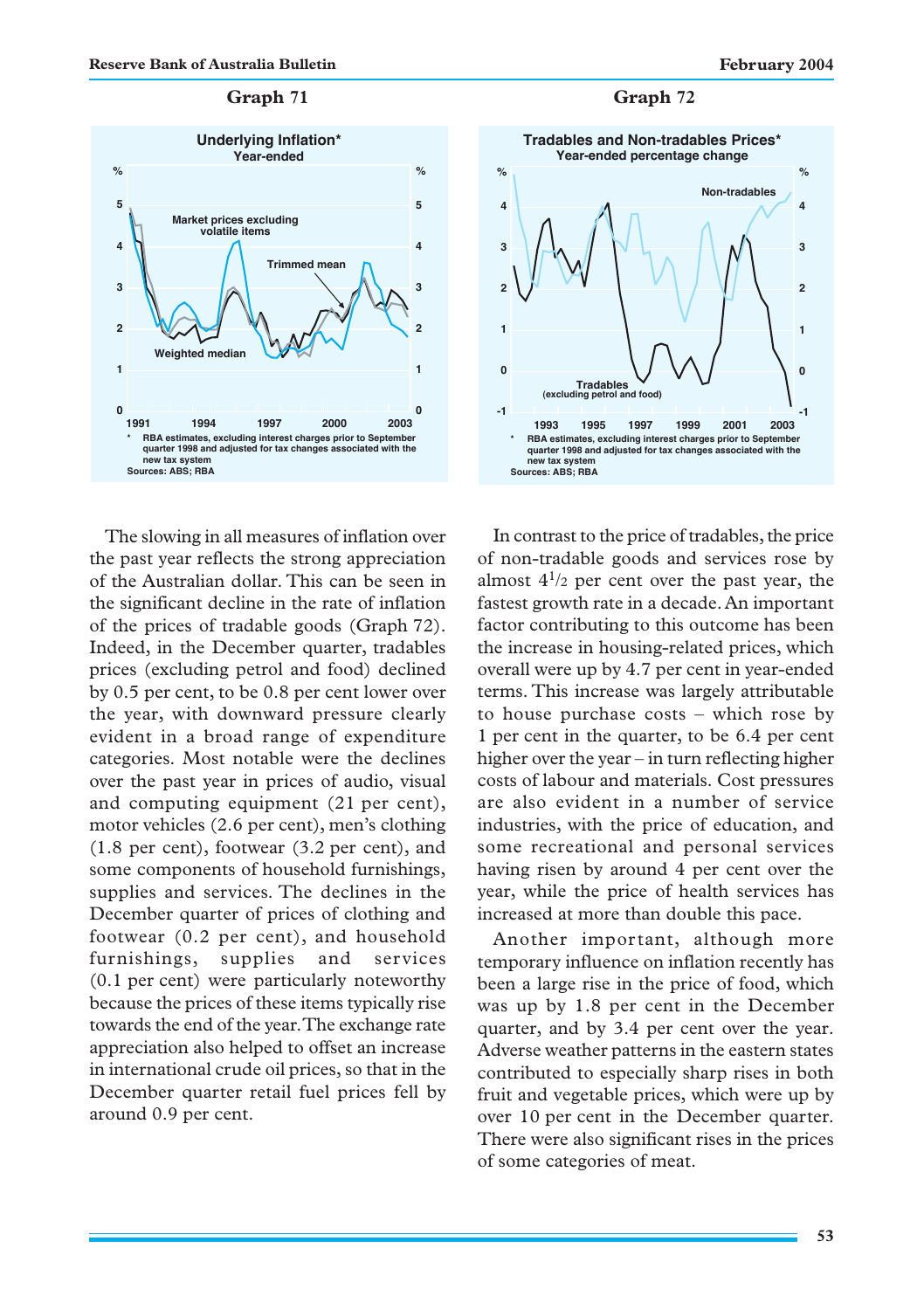### *Producer prices*

Producer price inflation remains modest with large declines in the prices of imported items offsetting the growth of domestic prices; overall final stage prices rose by 0.1 per cent in the December quarter, to be 1.0 per cent higher over the year (Table 15; Graph 73). The appreciation has led to significant price declines of imported items, with prices at all stages of production down by around 3 per cent in the quarter and almost 13 per cent over the year.

In contrast to import prices, recent outcomes for domestic prices have varied across the different stages of production. Upward pressures have been most evident at the final stage, where prices rose by 0.8 per cent in the quarter, to be 4.2 per cent higher over the year. Construction costs have been rising particularly strongly, increasing by 1.3 per cent in the quarter and 7.2 per cent over the year. Although the quarterly growth rate fell from September to December, construction costs remain under upward pressure from both materials and labour costs. Price pressures in food manufacturing and agriculture are also playing a role in pushing up domestic final stage prices.

### **Graph 73**



## **Labour costs**

Most labour cost indicators suggest that wages growth edged up in the second half of 2003, consistent with signs that labour-market conditions remain firm. In the September quarter, the wage cost index (WCI) for total pay increased by 1.0 per cent, to be 3.7 per cent higher than a year earlier (Graph 74). The WCI for the public sector continues to rise more quickly (at a rate of 4.7 per cent in yearended terms) than that for the private sector

| Percentage change |                          |                                         |                                          |  |  |
|-------------------|--------------------------|-----------------------------------------|------------------------------------------|--|--|
|                   | December quarter<br>2003 | <b>Year to December</b><br>quarter 2003 | <b>Year to September</b><br>quarter 2003 |  |  |
| Preliminary       | $-0.4$                   | $-1.5$                                  | 0.6                                      |  |  |
| $-Domestic$       | $-0.1$                   | 0.4                                     | 2.1                                      |  |  |
| – Imported        | $-2.9$                   | $-12.5$                                 | $-8.5$                                   |  |  |
| - Excluding oil   | $-0.4$                   | $-0.6$                                  | 1.1                                      |  |  |
| Intermediate      | $-0.4$                   | $-1.1$                                  | 0.8                                      |  |  |
| – Domestic        | 0.0                      | 0.9                                     | 2.6                                      |  |  |
| - Imported        | $-2.9$                   | $-12.6$                                 | $-9.4$                                   |  |  |
| - Excluding oil   | $-0.3$                   | $-0.6$                                  | 1.0                                      |  |  |
| Final             | 0.1                      | 1.0                                     | 1.5                                      |  |  |
| – Domestic        | 0.8                      | 4.2                                     | 4.3                                      |  |  |
| – Imported        | $-3.1$                   | $-12.6$                                 | $-10.5$                                  |  |  |
| - Excluding oil   | 0.1                      | 1.0                                     | 1.4                                      |  |  |
| Source: ABS       |                          |                                         |                                          |  |  |

**Table 15: Stage of Production Producer Prices**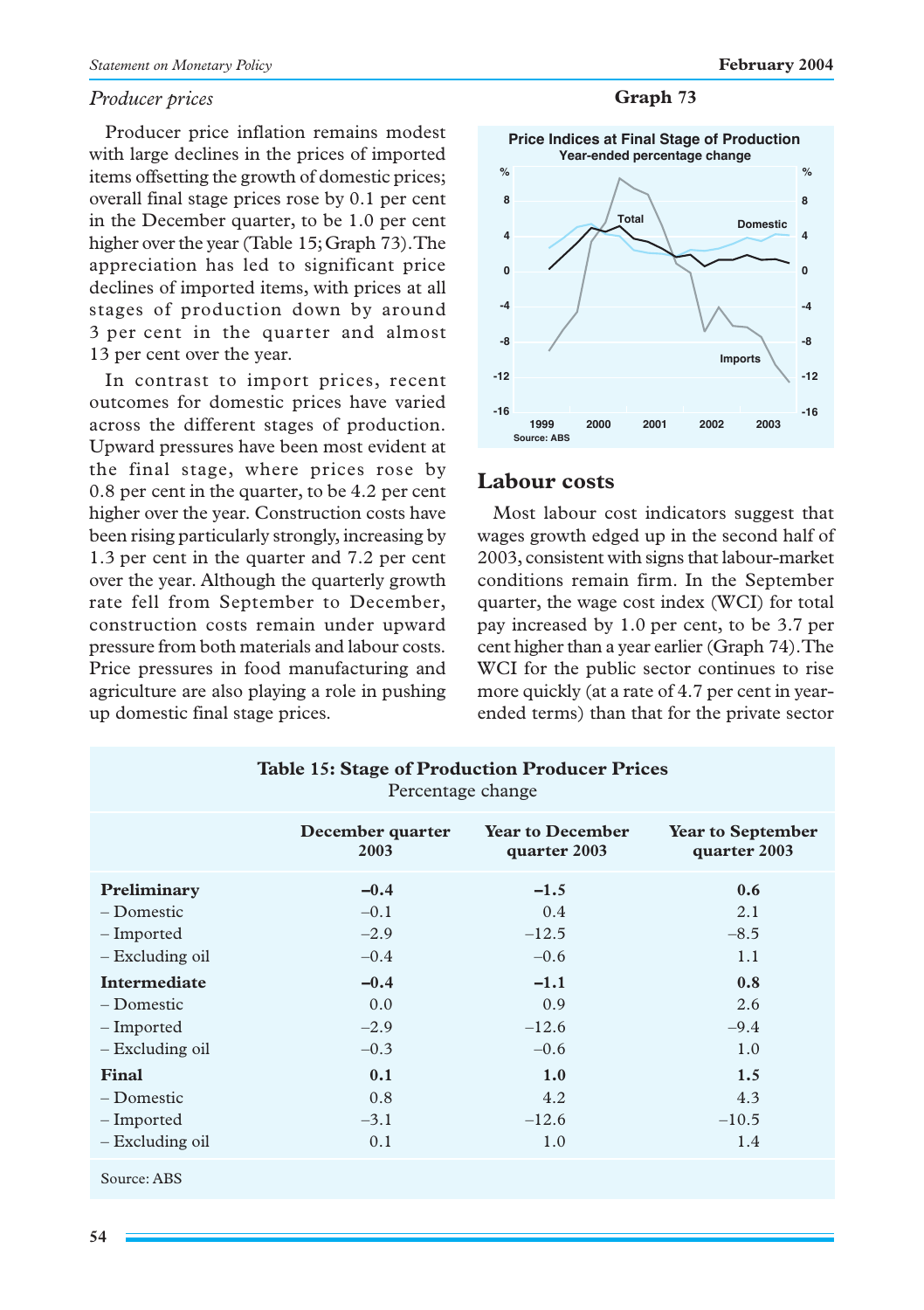

(3.2 per cent). This divergence has been partly driven by significant wage increases in the health and community services sector.

Forward-looking data on new wage agreements also point to firm wages growth, and suggest some narrowing of the gap between public and private sector wage outcomes. Data from the Department of Employment and Workplace Relations (DEWR) indicate that average annualised wages growth in certified new enterprise bargaining agreements (EBAs) was 4.1 per cent in the September quarter. This follows a 4.3 per cent reading in June and remains at the higher end of outcomes over the past few years. It was also above the average of wage increases for currently active agreements, which was 3.8 per cent over the year to the September quarter. Recent outcomes were similar in the public and private sectors, after a period in which public sector EBAs had delivered higher wage gains than in the private sector.

The latest NAB business survey shows total labour costs increasing at close to their fastest pace of the past five years, although still considerably slower than in the mid 1990s. The survey also reports that an increasing number of firms are having difficulty attracting suitable labour (Graph 75). This is consistent with results from the ACCI-Westpac survey of manufacturers and, more generally, the decline in the unemployment rate to around the lowest levels of the past two decades. In the construction sector, subcontracting rates are continuing to rise significantly faster than measures of wages, placing upward pressure on labour costs in this industry. For office workers, data from Mercer's December Quarterly Salary Review show a slight firming in the growth rate of base salaries, to around 4.3 per cent in year-ended terms, compared with slightly less than 4 per cent earlier in 2003.

### **Graph 75**



## **Inflation expectations**

Recent surveys of financial market economists and union officials both point to a decline in inflation expectations over the past three months. Results from the Bank's latest quarterly survey of financial market economists show that the median inflation forecast is 2.1 per cent over the year to June 2004, before picking up to 2.4 per cent over the year to June 2005; forecasts for both periods are lower than they were in November 2003 by 0.1 percentage points (Table 16). The inflation expectations of trade union officials are around  $\frac{1}{2}$  a percentage point higher than those of financial market economists in both years.

Business surveys also suggest a decline in inflation expectations. According to the NAB business survey, retail prices are expected to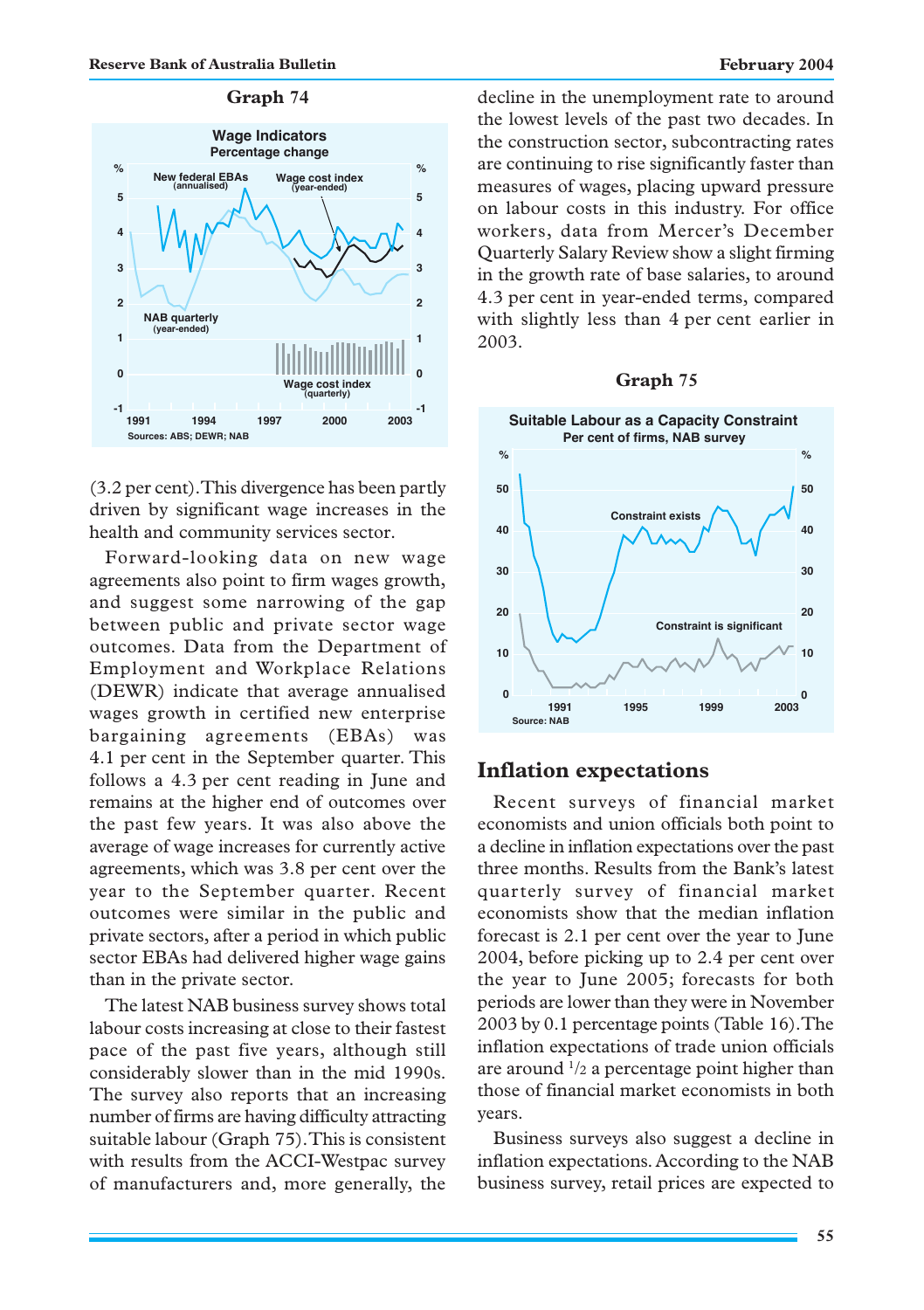| <b>Table 16: Median Inflation Forecasts</b><br>Per cent   |                       |                         |                  |                         |                         |  |
|-----------------------------------------------------------|-----------------------|-------------------------|------------------|-------------------------|-------------------------|--|
|                                                           | Year to June 2004     |                         |                  | Year to June 2005       |                         |  |
|                                                           | <b>August</b><br>2003 | <b>November</b><br>2003 | February<br>2004 | <b>November</b><br>2003 | <b>February</b><br>2004 |  |
| Market economists <sup>(a)</sup><br>Union officials $(b)$ | 2.3<br>3.0            | $2.2^{\circ}$<br>3.0    | 2.1<br>2.6       | 2.5<br>3.2              | 2.4<br>3.0              |  |
| <b>RBA</b> survey<br>(a)<br><b>ACIRRT</b> survey<br>(b)   |                       |                         |                  |                         |                         |  |

rise by 0.2 per cent in the March quarter, somewhat below the outcomes of recent years (Graph 76). In contrast, the volatile Melbourne Institute survey shows that the median expectation for consumer inflation over the coming year increased to 4.6 per cent in January, after falling over recent months to a six-year low in December. Looking through the volatility of the past few months, this



### **Graph 76**

measure appears to be consistent with its average level of the inflation-targeting period.

The longer-term expectations of financial market participants have been little changed over the past year and a half. Expectations of inflation, as measured by the difference between nominal and indexed 10-year bond yields, remain at around 2.3 per cent.

## **Inflation outlook**

As indicated above, the Bank judges the rate of underlying inflation to be at, or slightly below, 21 /2 per cent. This represents a slight fall from the year-ended rate in the September quarter, and is consistent with the expectation expressed at the time of the previous *Statement* that the appreciation of the exchange rate would gradually flow through into consumer prices. With the dampening effect of the appreciation on domestic inflation still having further to run, our current assessment is that underlying inflation will decline to around  $1^{1/2}$  per cent during 2004 (assuming the exchange rate remains stable at around its current level). Then, as the effects of the appreciation begin to wane, inflation is forecast to rise to around  $2^{1/2}$  per cent in 2005. Given the likely strength of the economy, domestically sourced price pressures are expected to remain relatively strong, with inflation projected to be on an upward trajectory through 2005.

Year-ended CPI inflation is likely to track underlying inflation relatively closely over the forecast horizon, although in the next two